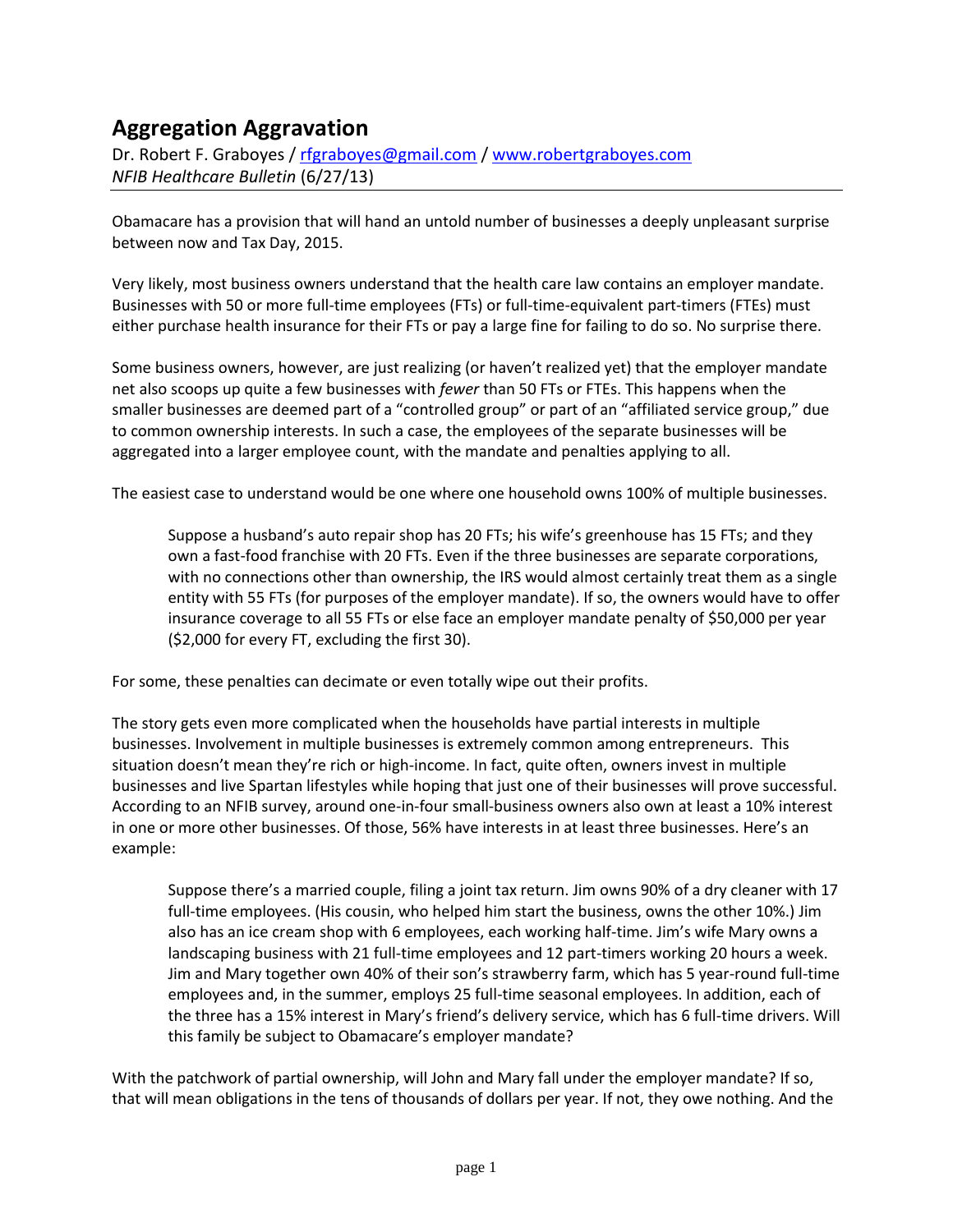answer may well depend on the opinion of a paid expert and concurrence by the Internal Revenue Service or some other agency. Unfortunately, it would be difficult to write down a complete set of rules that yields a simple "yes" or "no" to whether or not one of these situations exists.

These multi-business definitions extend far beyond just family relationships. In a "parent-subsidiary" relationship, one business has total ownership, or at least 80% ownership, of other businesses (including subsidiaries of those other businesses). A "brother-sister" relationship is one where several businesses are owned by five or fewer common owners. An "affiliated service group" is one where the controlledgroup relationships are absent, but where multiple companies in some sense act "as if" they were a controlled group.

The rules for these relationships come from the Employee Retirement Income Security Act of 1974 (ERISA). Determining whether any of these conditions exists can be mathematically and legally complex and requires a sophisticated understanding of the rules. Small businesses generally have no legal or human resources departments to work on such questions, so this means paying an expert for advice. In some cases, the complexities may require the business to seek an opinion from a public agency like the IRS.

For a business owner trying to plan for the next couple of years, it may be expensive and cumbersome to determine whether his multiple businesses will be rolled into a larger group for purposes of the mandate's employee count. Of course, any changes in ownership structure, a frequent occurrence with small businesses, complicate things still further.

For some businesses, this confusion, this uncertainty can mean the difference between growing and shrinking – or between remaining open and shutting their doors.

*−Originally published by the Altarum Institute ([www.altarum.org\)](http://www.altarum.org/), 6/27/13.*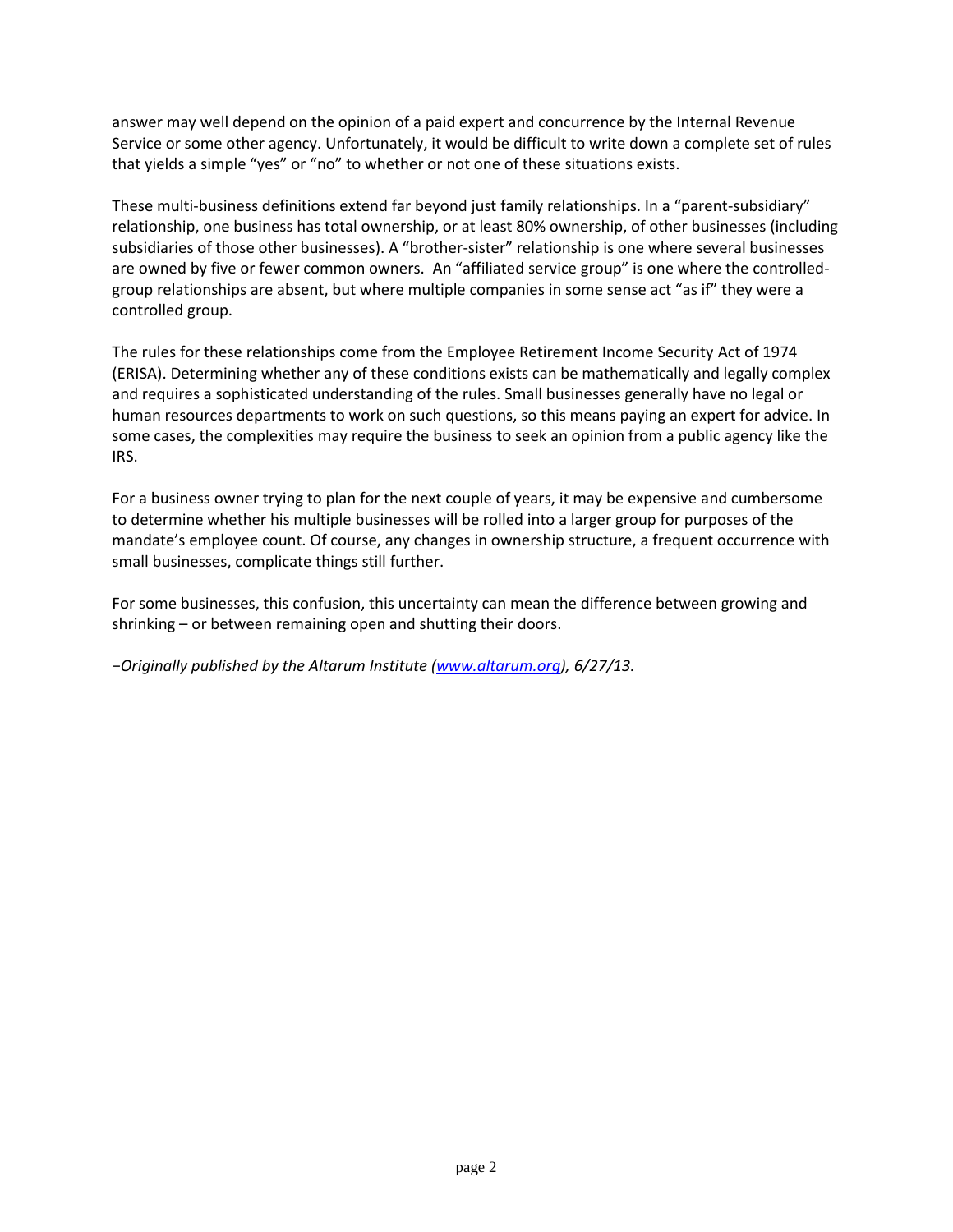# **SHOP Chopped: Opt Dropped**

Dr. Robert F. Graboyes / [rfgraboyes@gmail.com](mailto:rfgraboyes@gmail.com) / [www.robertgraboyes.com](http://www.robertgraboyes.com/) *NFIB Healthcare Bulletin* (4/22/13)

Three years into [Obamacare,](http://www.altarum.org/forum/post/will-ppaca-self-repeal) the federal government has quietly announced another major operational failure in its implementation. The SHOP exchanges will be barely functional through at least 2014. These were supposed to be bustling new shopping centers where small businesses and their employees could purchase health insurance loaded with options. Instead, SHOP exchanges in 2014 will be more like halfboarded-up strip malls.

The federal government's website [describes SHOP](http://www.healthcare.gov/news/factsheets/2011/07/exchanges07112011c.html) as follows:

"Beginning in 2014, Exchanges will also operate a Small Business Health Options Program – or SHOP – that offers small businesses and their employees new choices. Through the SHOP, employers can offer employees a variety of Qualified Health Plans (QHPs), and their employees can choose the plans that fit their needs and their budget."

Virtually none of this will be true in 2014. SHOP was supposed to be a Travelocity-like website where a small business could effortlessly compare insurance policies, narrow down choices, choose several plans and allow each employee to pick the one best suited to his or her wishes. If the business had questions, a helpful exchange employee would be ready to answer. Once the business downloaded its payroll information into the system, the exchange would act as a virtual HR department – managing the flow of paperwork, prompting employees to send in their checks, handling employee claims, etc. The exchange would aggregate all the employees' premiums over all the different plans.

Now for the reality: Assuming the SHOP exchanges actually open in 2014, employers will not be able to choose multiple plans and offer employees a choice. It's one plan only – take it or leave it. No multiple plans. No premium aggregation. Furthermore, policies purchased in the exchange will carry a sizable surcharge and will impose high minimum participation rates.

Beginning in 2014, SHOP exchanges will be the only place that small businesses can claim the [much](http://www.whitehouse.gov/healthreform/small-business/tax-credit)[heralded,](http://www.whitehouse.gov/healthreform/small-business/tax-credit) but [low-performing](http://www.gao.gov/assets/600/590832.pdf) small business health insurance tax credits. For the relatively small number of businesses claiming those credits, SHOP may still be the best option in 2014.

But it's now hard to imagine why any other small business would want to use SHOP in 2014. Brokers in the current health insurance market can already offer a higher level of service to small businesses than the SHOP exchanges will be able to offer in 2014. This is a failure of the highest order. It is being lamented b[y friends](http://healthaffairs.org/blog/2013/03/01/implementing-health-reform-a-burst-of-regulatory-activity/) of Obamacare, as well as by foes.

Will the software and websites and data interfaces be up and running when enrollment time arrives this October 1 – less than six months from now? Will the exchanges have staff ready to answer the phone calls and chatlines? Ask the state and federal officials.

Will insurers bother to offer policies through the SHOP exchanges in 2014? To do so will require significant effort and costs for the insurers. Will they spend that treasure if they don't think anyone will use the SHOP exchanges? Will exchanges open with only one or two insurers offering plans? Ask the [insurers.](http://insureblog.blogspot.com/2013/03/obamacare-exchanges-hide-and-seek.html)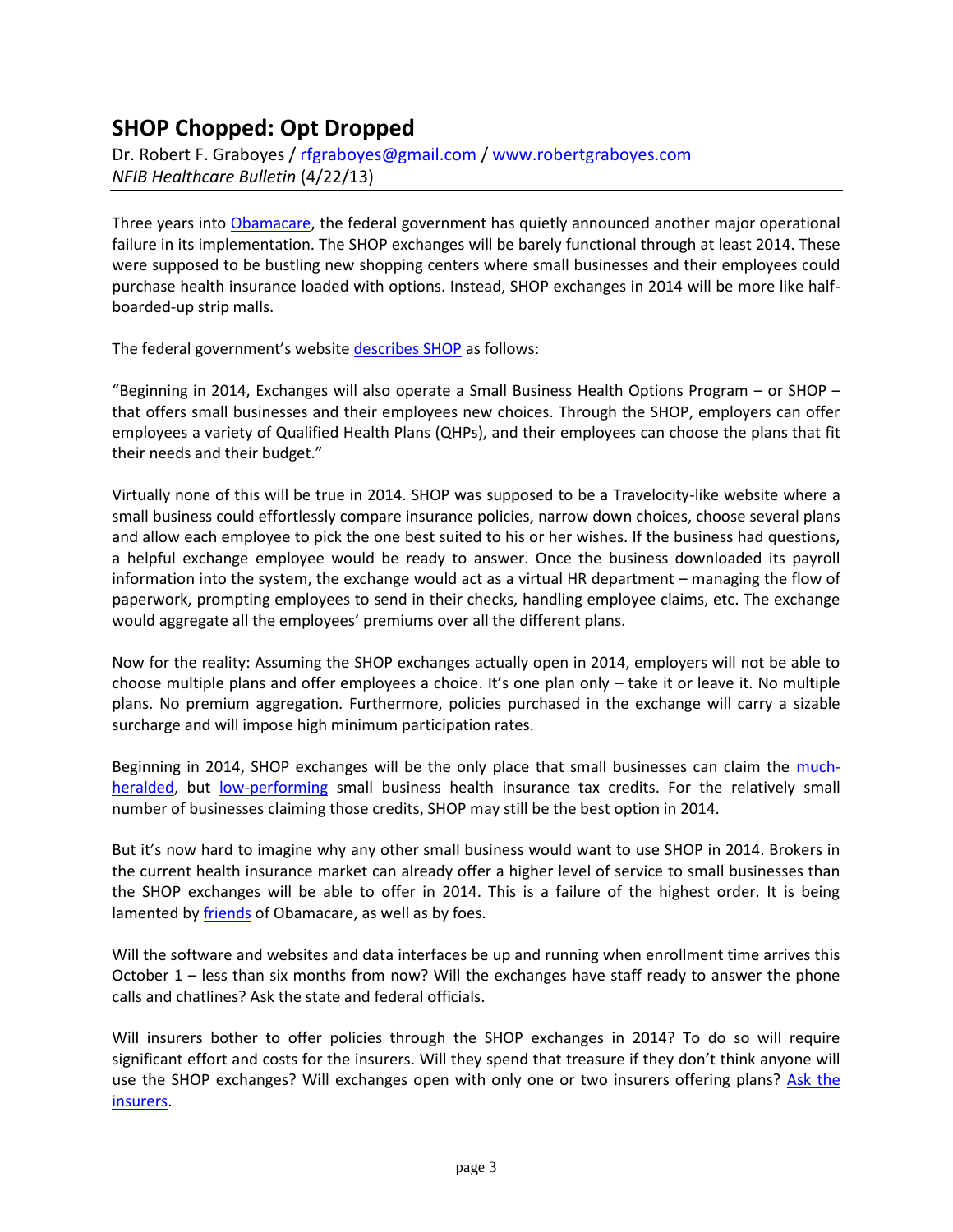Employers are likely to respond to all this in several ways. Some will simply stick with their existing brokers outside of the SHOP exchanges. Brokers, after all, can already do some of the things that SHOP will not offer in 2014. Other employers will throw in the towel and stop offering insurance coverage altogether. Employees, after all, are supposed to be able to go into the other new exchanges – the individual exchanges – where many should qualify for subsidies. Once employers drop coverage, will they resume it once the SHOPs are functional in 2015 or 2016 or whenever? Doubtful.

Does the failure of the SHOP exchanges bode ill for the individual exchanges, as well? SHOP exchanges were supposed to be an improved model of what brokers and private exchanges like [esurance.com](http://www.esurance.com/) were already doing. SHOPs were not a massive departure from existing institutions. Still, with three years lead time and huge amounts of money spent, the federal government could not get the job done. [For an entertaining exercise, go on esurance.com to see how easily a small business can already get multiple quotes from an existing, private quasi-exchange.]

The individual exchanges are vastly more complex than SHOP exchanges and are unlike any institutions that have ever existed anywhere. They, too, are scheduled to open October 1, and in most cases, there is scant evidence that they are remotely near readiness. The failure of the SHOP exchanges is a disappointment. Failure of the individual exchanges would be a catastrophe. Simply put, if the individual exchanges are not fully functional, Obamacare cannot work.

Why? The central mechanism of the law is a three-legged stool. Almost all Americans must have health insurance or pay a tax for failure to do so. Those without "affordable" employer coverage can receive subsidies – sometimes in five figures per year. And "large" employers who have even a single subsidized employee must pay fines of thousands of dollars (or tens or hundreds of thousands) per year. Coordinating all these flows may constitute the single largest information technology project in computer history. And it all has to be fully tested and fully functional by October 1. [Some](http://washingtonexaminer.com/more-on-the-obamacare-it-nightmare/article/2524900) are skeptical, and the warnings have been out there fo[r years.](http://www.nga.org/files/live/sites/NGA/files/pdf/1109NGAEXCHANGESSUMMARY.PDF)

The much simpler SHOP exchanges have proven beyond the federal government's capacity. What if the individual exchanges fail similarly? Will the individual mandate still be in effect on January 1 – with no ability to offer subsidies? Will the employer mandate somehow live on, even without the subsidies? Individuals and businesses need answers now.

[Sen. Jay Rockefeller,](http://washingtonexaminer.com/obamacare-architect-rockefeller-its-beyond-comprehension/article/2526681) a strong supporter of Obamacare just said, Obamacare is "so complicated and if it isn't done right the first time, it will just simply get worse." Secretary of Health and Human Services [Kathleen Sebelius](http://thehill.com/blogs/healthwatch/health-reform-implementation/290603-white-house-on-defense-after-sebelius-remark-on-health-law#ixzz2PxrwWyR1) admitted that many will see their insurance costs rise significantly. Small businesses and their employees have hundreds of questions about what Obamacare means to them in 2014 and thereafter, and there is no one they can call or write for answers. Meanwhile, all of this must come together in less than 180 days.

One final thought: In this instance, a significant benefit of Obamacare has been pushed down the road for at least a year, and this will not be the last such delay. And yet, there are no moves afoot to delay the crushing taxes that come from the law. Here's a suggestion: if you're going to delay the benefits that [employers](http://www.altarum.org/forum/post/end-employer-mandate) and employees were promised, then delay the costs that fall on them, as well.

*−Originally published by the Altarum Institute ([www.altarum.org\)](http://www.altarum.org/), 4/16/13.*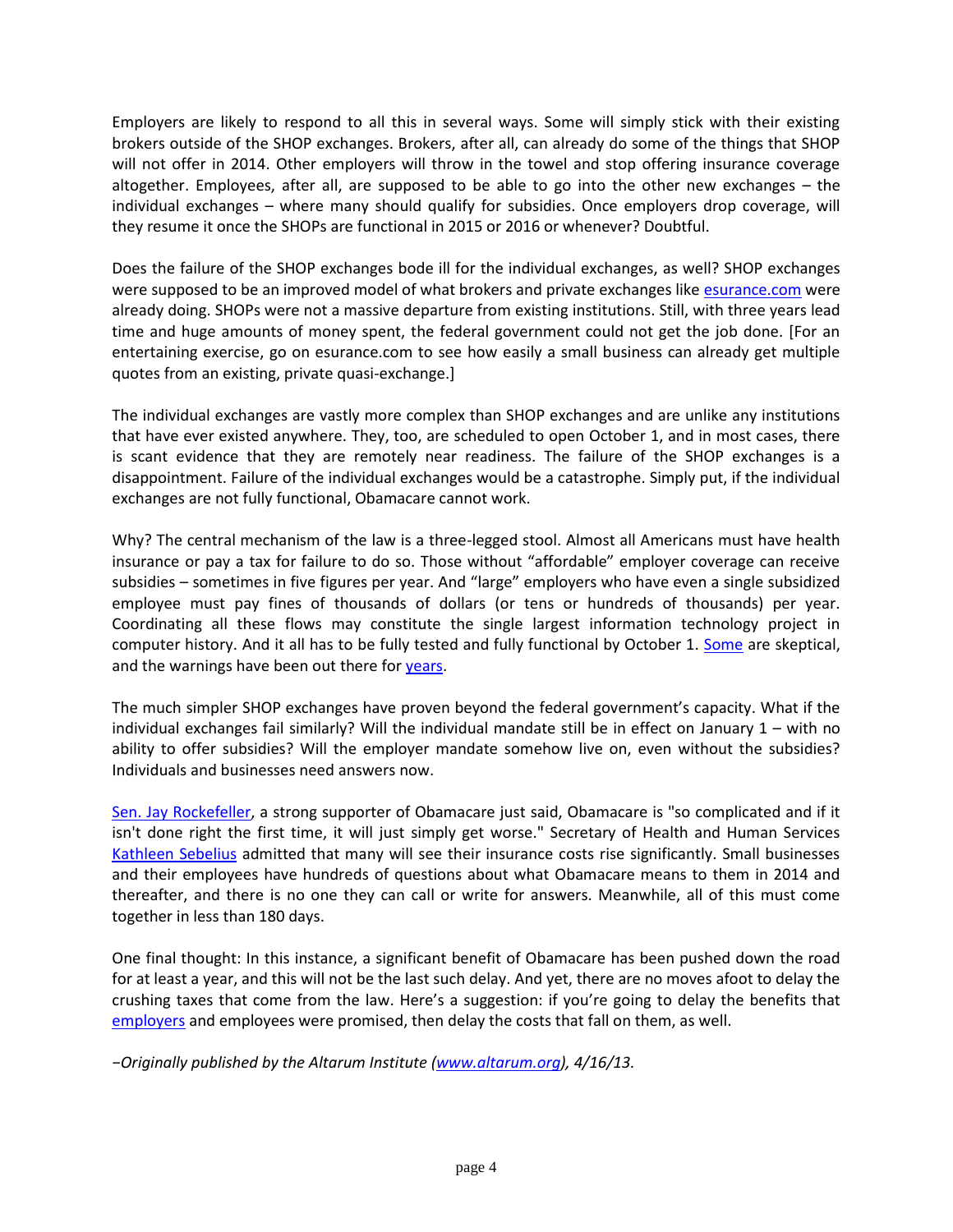# **End the Employer Mandate**

Dr. Robert F. Graboyes / [rfgraboyes@gmail.com](mailto:rfgraboyes@gmail.com) / [www.robertgraboyes.com](http://www.robertgraboyes.com/) *NFIB Healthcare Bulletin* (2/21/13)

Obamacare's employer mandate must go. Now. Clean and neat. Straight repeal. Just do it.

If you're an Obamacare supporter, this is the biggest favor you can do for the health care law. If you're an Obamacare opponent, this is the biggest favor you can do for the country.

The American economy didn't grow slowly last quarter. It shrank. If that happens again this quarter, its official – we are back in recession, and the country's leadership can once again wear a scarlet "R" on their clothing. If so, the employer mandate may well be what earns Washington that shame.

Tellingly, the employer mandate warnings are coming from [Obamacare friends](http://blogs.the-american-interest.com/wrm/2013/02/15/key-democrats-turn-on-obamacare/) and foes alike. With the U.S. economy one quarterly datum away from recession, employers are not seeking ways to maintain what they have, much less to innovate or expand or hire. Instead, we see frenzied efforts to restructure organizations in ways that make no sense whatsoever – other than to avoid the mandate. Employers exploring these options are small and large, for-profit and not-for-profit, private and public.

Just to recap, the mandate applies to employers with 50 or more full-time employees or full-time equivalents. It requires them to offer affordable coverage to substantially all full-time employees, with "affordable" determined by a complex formula. They must pay a large penalty if they fail the test with even a single full-timer. To avoid that possibility, they're exploring a number of possibilities:

**CUT SOME HOURS:** In a previous column, I mentioned that [the Community College of Allegheny County](http://www.post-gazette.com/stories/local/neighborhoods-city/health-care-law-brings-double-dose-of-trouble-for-ccac-part-time-profs-662697/) (PA) slashed its adjunct professors' hours to avoid what would have been a budget-busting employer mandate penalty. In that story, an adjunct lamented that his pay was shrinking at the very moment he is being commanded by Obamacare to purchase expensive insurance. A number of restaurants had been considering the same move.

**CUT SOME MORE:** Now, Ohio's [Stark State College](http://blogs.the-american-interest.com/wrm/2013/01/20/universities-bludgeon-adjuncts-with-obamacare-loophole/) has written its adjuncts: "in order to avoid penalties under the Affordable Care Act … employees with part-time or adjunct status will not be assigned more than an average of 29 hours per week." A hard-working, low-paid adjunct told the press, "In education, we're working for the public good, we are public employees at a public institution; we should be the first ones to uphold the law, to set the example." Unfortunately for this fellow, his college IS upholding the law – in this case, they're upholding the parts he doesn't like so much. The college is setting an example that will be replicated across the country. The employer mandate pits employer against employee. In this battle, the college won a Pyrrhic victory – no doubt in the name of the "public good" – and the adjunct and his family lost. In a larger sense, both lost, as did the students and the community and the country; all will pay a price. Following suit, the [state of Virginia](http://hamptonroads.com/2013/02/state-workers-parttime-hours-capped-due-health-law) will now restrict over 37,000 state employees – those paid by the hour – to no more than 29 hours per week. For some Virginia adjunct professors, this could mean a one-third cut in pay.

**CUT DEPARTMENTS:** Entrepreneur [Paul Christiansen](http://online.wsj.com/article/SB10001424127887324461604578193472562389926.html) suggests that businesses go "protean." The employer mandate only penalizes employers with 50 or more employees, so Christiansen suggests that businesses cut themselves up into tiny entities, each below the 50-employee threshold. Take your human resources department, spin it off, incorporate it, and deal with it as an independent vendor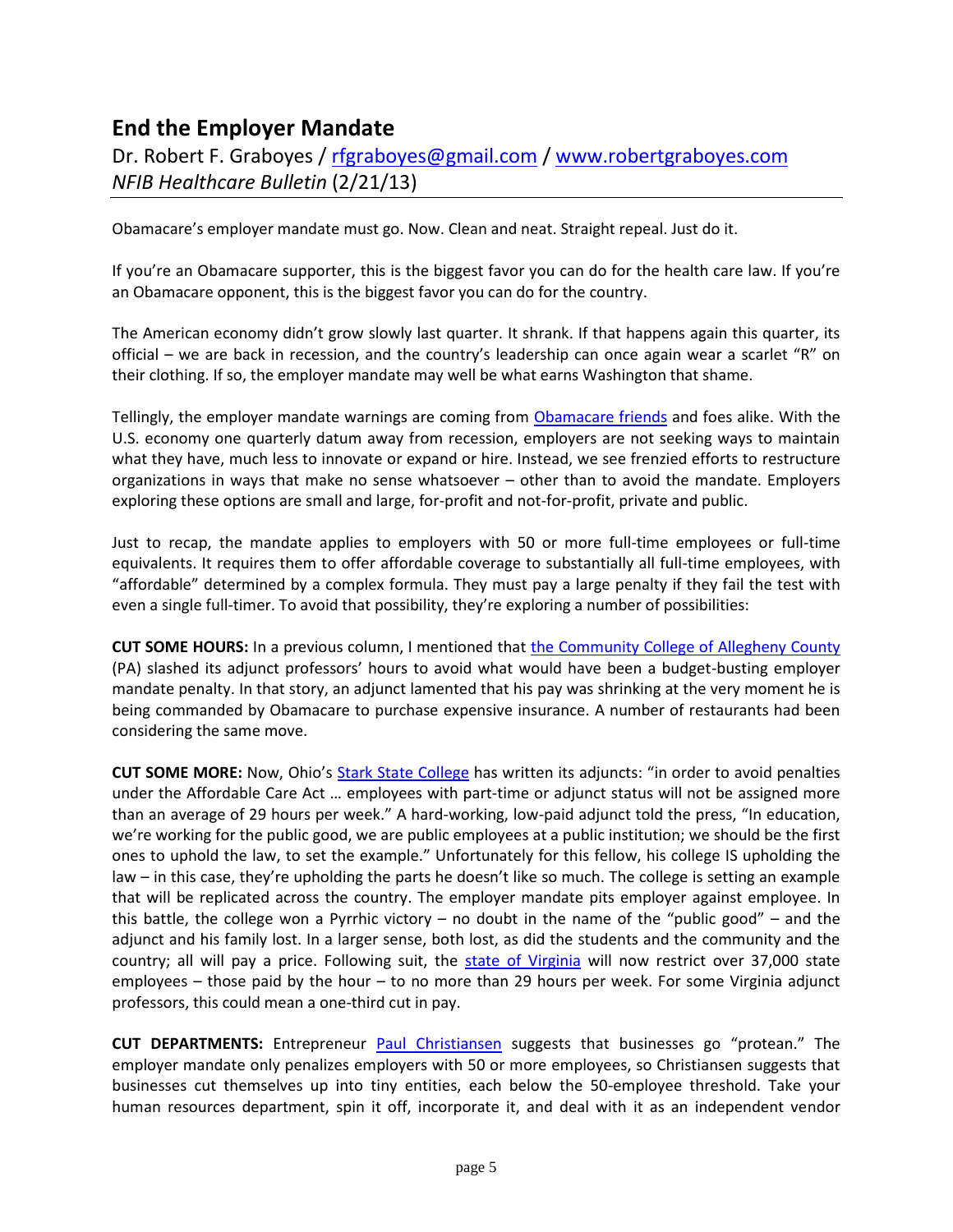rather than as a set of employees. Do the same with accounting, sales, whatever. Will this strategy pass legal muster? No doubt, an army of attorneys will work furiously to answer the question.

**TEMPS GALORE:** Then there's this strategy: lay off an employee, tell her to go to a temp agency, and then tell the temp agency, "I'd like her back, but as your employee, not mine." The IRS [has warned](http://cnsnews.com/news/article/irs-warns-employers-do-not-try-avoid-obamacare-insurance-mandate)  [employers](http://cnsnews.com/news/article/irs-warns-employers-do-not-try-avoid-obamacare-insurance-mandate) not to try such strategies – that it will issue an "anti-abuse" regulation. The law says employers are only responsible for their own employees' health insurance, but the IRS comment suggests that they will simply declare non-employees to be employees. Time will tell whether an already over-stretched IRS can put muscle behind its order. No doubt, this will be a big job-creator for litigators.

**KICK YOUR WORKFORCE:** None of this should be a surprise. Economist [Casey Mulligan](http://economix.blogs.nytimes.com/2013/01/02/why-49-is-a-magic-number/) wrote in his *New York Times* blog that when the government hands each employer its own personal fiscal cliff, the employer will go to extraordinary lengths to avoid that cliff. He shows, as does *[Business Week](http://www.businessweek.com/articles/2012-05-03/why-france-has-so-many-49-employee-companies)*, that France has 2.4 times as many businesses with 49 employees as it has with 50 employees, thanks to mandate-like obligations that kick in at 50. You don't even have to leave the U.S. to witness this phenomenon. [Hawai'i](http://www.capitol.hawaii.gov/hrscurrent/Vol07_Ch0346-0398/HRS0393/HRS_0393-.htm) has had a health insurance employer mandate since 1974. For a given employee, that mandate kicks in at 20 hours, and in 2009, a Federal Reserve Bank of San Francisco [study](http://www.frbsf.org/publications/economics/letter/2009/el2009-21.html) showed that the result is an unusually high number of employees working 19 or fewer hours per week. Businesses are already cutting employees or dropping expansion plans.

**KICK YOURSELF:** Labor unions were among the biggest backers of Obamacare, but now, some have realized that the employer mandate will bite them back. The *[Wall Street Journal](http://blogs.the-american-interest.com/wrm/2013/01/31/unions-have-buyers-remorse-on-obamacare/)* reports that buyer's remorse is setting in. Obamacare will make union health insurance policies more expensive and will make it more difficult for union members to compete with employees working for businesses with fewer than 50 employees. The article reports that some unions are lobbying for subsidies to which they are not currently entitled.

**KICK THE CHILDREN:** One of the more surprising rules to emerge from the federal agencies may hang employees' families out to dry. The law says employers with 50 or more employees will pay penalties if: (1) they fail to offer health insurance to all full-time employees and their families and (2) the insurance is not "affordable" (according to calculations described [here\)](http://www.nfib.com/research-foundation/cribsheets/employer-mandate-calculations). A recent rule clarified, however, that while the employer must offer health insurance to employees' dependents, the affordability standard applies only to the *employee's* insurance – not to the *dependent* coverage. Thus, employers are now free to offer bargain-basement insurance to employees, but charge their families a king's ransom for their coverage. Just last month, a clarification of the clarification clarified that the families will be eligible for subsidies in the exchanges, but the clarification of the clarification makes it harder for the families to get those subsidies. Is that clear? Timothy [Jost,](http://healthaffairs.org/blog/2013/01/31/implementing-health-reform-shared-responsibility-tax-exemptions-and-family-coverage-affordability/) a law professor and prominent Obamacare backer described the bottom line: "Employers can offer unaffordable family coverage and avoid a penalty. The federal government will pay less for premium tax credits as fewer people will be eligible. And hundreds of thousands, probably millions, of children (and spouses) will remain uninsured."

**BREAK THE SHELF:** The fastest-running assembly line in America these days is the one rolling out Obamacare regulations. Shelves are bowing under the weight of a 1,000-page law and over 10,000 pages of regulations. The employer mandate occupies 3½ pages or so of the law, and it has now been "clarified" by a 144-page proposed regulation, including 44 definitions – many of them unprecedented. The regulations make a distinction, for example, between a "seasonal worker" and a "seasonal employee." A seasonal worker and a seasonal employee will affect the employer mandate penalty in very different ways. The difference? A seasonal worker, you see, is one who works up to 120 days or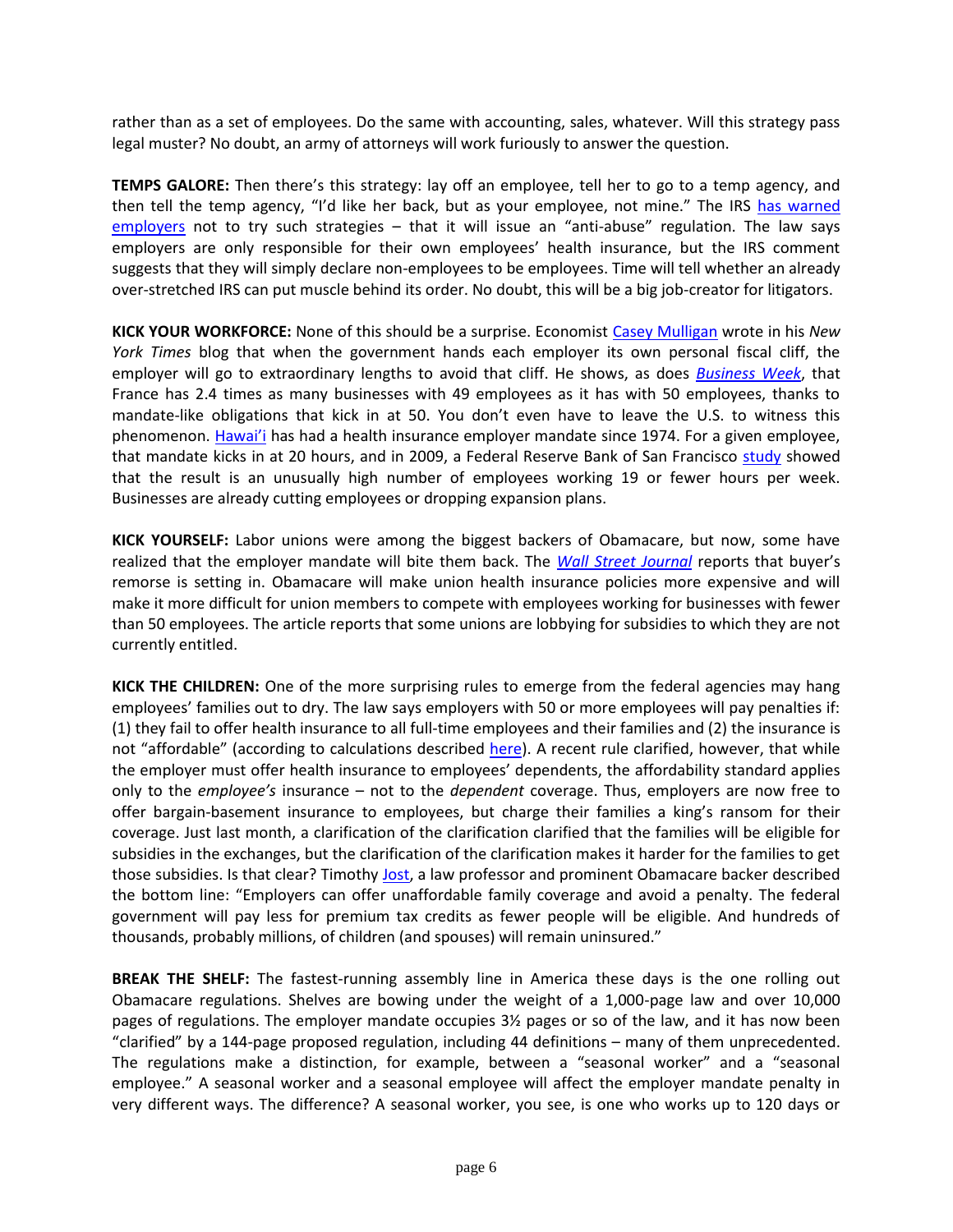four months per year. A seasonal employee, on the other hand, is … well, they'll be getting back to us on that one.

**MANDATE CRASHING:** This might be an opportune moment to go back a few years and remember what economist [Martin Feldstein](http://www.washingtonpost.com/wp-dyn/content/article/2009/11/05/AR2009110504327.html) wrote in the *Washington Post* in November 2009 – four months before the law passed: "Obamacare could have the unintended consequence of raising health insurance premiums and causing a decline in the number of people with insurance." The official forecast was that Obamacare would add 30,000,000 people to the health insurance rolls. It also forecast that 4,000,000 small businesses would get the health insurance tax credit (only 170,000 did); they forecast that 375,000 people with pre-existing conditions would get insurance through the new temporary high-risk pools (only 45,000 did). This month, the Congressional Budget Office (CBO) [predicted](http://www.cbo.gov/sites/default/files/cbofiles/attachments/43907-BudgetOutlook.pdf) that 7,000,000 people would lose their employer-sponsored coverage (up from 4,000,000 six months ago). CBO also predicted that individual subsidies will cost the federal government close to 30 percent more than they had previously forecast – in part because of employers dropping coverage.

**TIME FOR TRASHING:** Timing is everything. The employer mandate, individual mandate, and individual subsidies are all supposed to kick in at the same moment – January 1, 2014. These three mechanisms cannot function unless the health insurance exchanges are ready to go on October 1, 2013 and fully functioning by January 1, 2014. It grows clearer by the day that the exchanges will not be ready this year, so now is the perfect time to end the employer mandate. For an example of exchange-related doom-saying, economist [John Goodman](http://thehealthcareblog.com/blog/2013/01/21/obamacare%E2%80%99s-fiscal-cli/) predicts that only three to five states will have functional exchanges by New Year's Day. Employers were supposed to explain to employees on March 1, 2013, how they could sign up with exchanges to purchase health insurance. Since no one yet has a clue how that is to happen, the Administration gently laid that deadline to rest, at least until late summer or early fall.

With the exchanges flailing and the employer mandate scaring the wits out of employers, this is a perfect moment for bipartisanship. The employer mandate serves the interests of no Americans and of neither party. This word is spreading on both sides of the aisle and across the country.

The message is clear: end the employer mandate today.

*−Originally published by the Altarum Institute ([www.altarum.org\)](http://www.altarum.org/), 2/20/13.*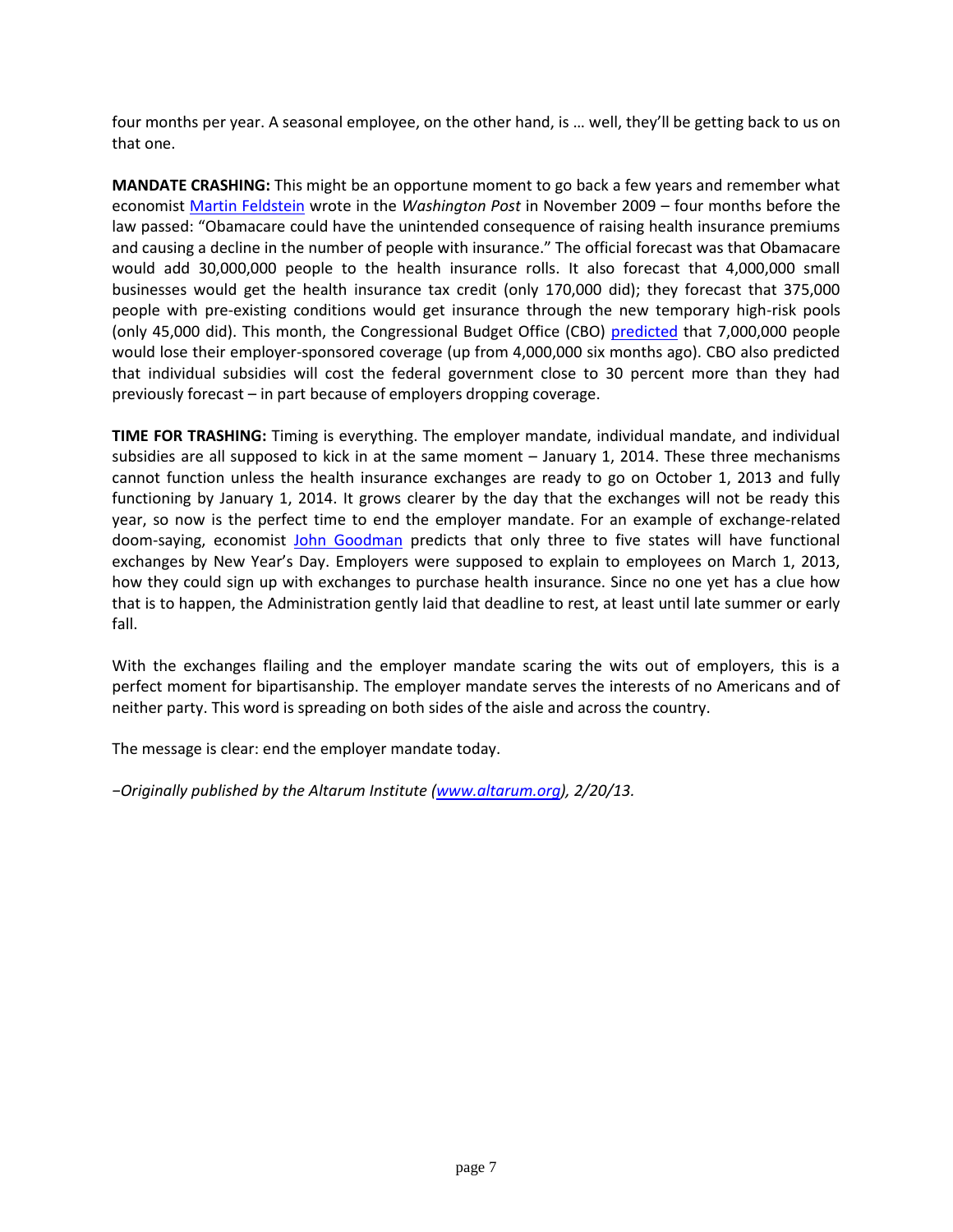## **Will PPACA Self-Repeal**

## Dr. Robert F. Graboyes / [rfgraboyes@gmail.com](mailto:rfgraboyes@gmail.com) / [www.robertgraboyes.com](http://www.robertgraboyes.com/) *NFIB Healthcare Bulletin* (12/20/12)

The Patient Protection and Affordable Care Act (PPACA, or "Obamacare") survived two potentially mortal challenges in 2012. The Supreme Court upheld the law in *NFIB v Sebelius*. And the American electorate preserved the political status quo. Now, the law will face its third and biggest challenge – itself. Or more specifically, the perverse economic incentives imbedded throughout the law's 900-plus pages and tens of thousands of pages of associated regulations.

Many of the unintended consequences of the law have lain dormant until recently. Businesses and others withheld unpleasant actions in hopes that the Court or the election would sweep PPACA into the dustbin. That didn't happen, so now the revelations have begun.

Several restaurant groups are exploring strategies for coping with the potentially ruinous effects of PPACA on their businesses. One strategy is to cut full-time employees back to part-time hours in order to avoid the financial consequences of PPACA's employer mandate. Another is to raise prices, thus passing the costs along to customers. Thus, just as the Great Recession threatens a return performance, PPACA is cutting incomes and raising food prices. And now that the first movers have gone public, expect the possibility of a cascade of announcements.

The restaurant announcements were greeted by a torrent of Web-based accusations that the businesses were driven by profit-driven greed. It didn't take long, however, to see the hollowness of that argument. On November 19, the *Pittsburgh Post-Gazette* showed that publicly-owned and non-profit organizations are following the restaurants' lead (["Health-care law brings double dose of trouble for part-time CCAC](http://www.post-gazette.com/stories/local/neighborhoods-city/health-care-law-brings-double-dose-of-trouble-for-ccac-part-time-profs-662697/)  [profs"\)](http://www.post-gazette.com/stories/local/neighborhoods-city/health-care-law-brings-double-dose-of-trouble-for-ccac-part-time-profs-662697/). The Community College of Allegheny County (Pennsylvania) announced that it would cut back the hours of 200 adjunct professors and 200 other employees, thus assuring that under PPACA's rules, they will be classified as part-time. Otherwise, PPACA would force the college to either provide the adjuncts with health insurance or to pay thousands of dollars a year in penalties for each of them.

Doing a quick calculation here, without this action, the college would face at bare minimum a \$2,000 per-year penalty for each of these 400 employees – an \$800,000-per-year liability, and more if the college bought them insurance. Note that no profit motive is found anywhere in this story. But for many private businesses, these sorts of penalties would exceed annual profits.

A college spokesman said, "While it is of course the college's preference to provide coverage to these positions, there simply are not funds available to do so." Area unions urged the adjunct professors to unionize. The adjuncts may wish to investigate how that strategy worked out for Hostess employees and for the Twinkie.

One Allegheny adjunct said:

"It's kind of a double whammy for us because we are facing a legal requirement [under the new law] to get health care and if the college is reducing our hours, we don't have the money to pay for it," said Adam Davis, an adjunct professor who has taught biology at CCAC since 2005."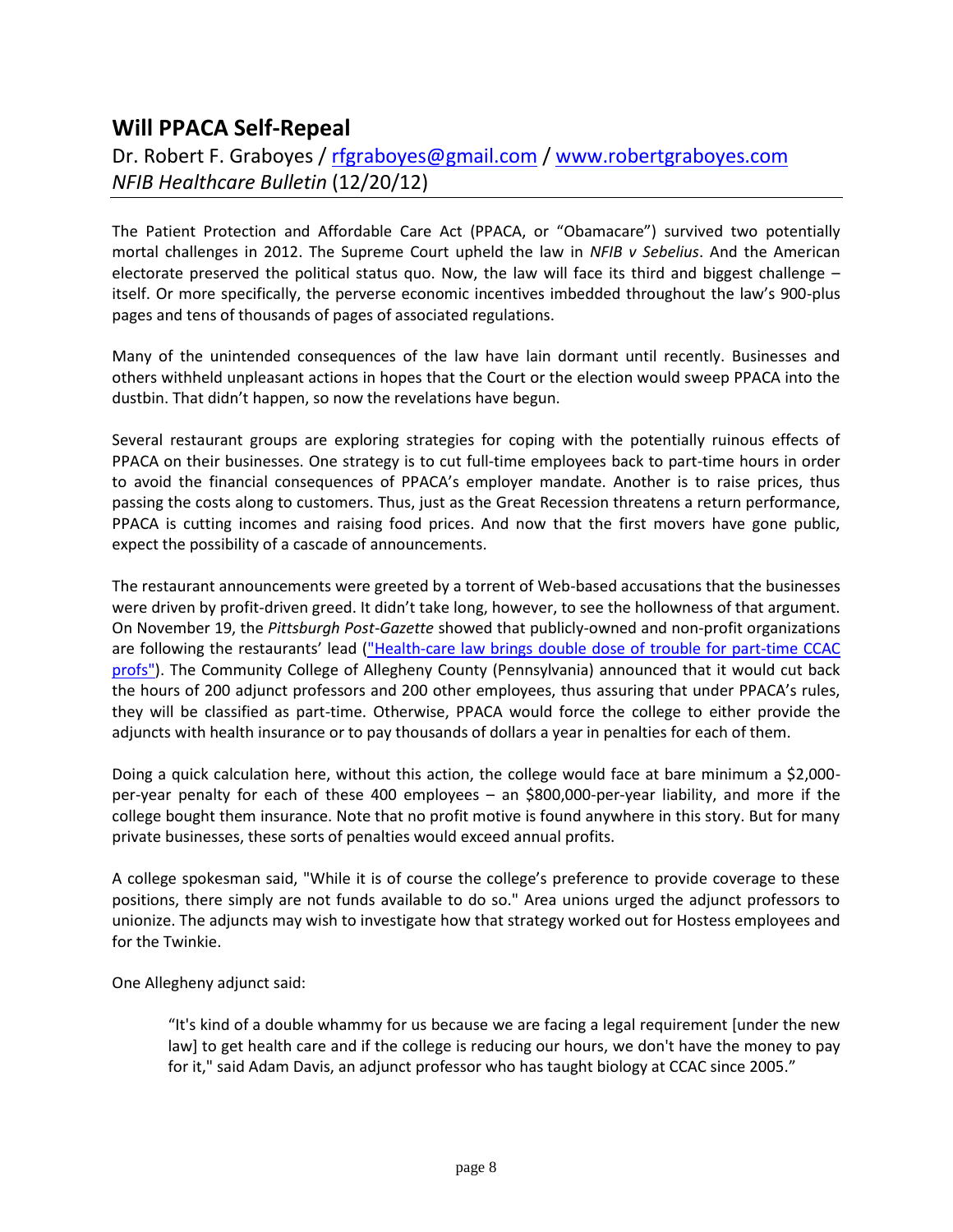Professor Davis actually faces a triple whammy, rather than double. Not only will he lose income and have to buy insurance, but the insurance he must now purchase will also become much more expensive because of PPACA. This is because his insurance provider must charge him enough to cover the cost of the underlying health care, including imbedded taxes. And PPACA is about to send the cost of doctors and hospitals through the roof.

PPACA supposedly adds 30 million new people to the insurance rolls, and these 30 million will want to consume health care. But PPACA produces no new doctors, nurses or hospitals – at least not for many years. From Econ 101, we know that greater demand and static supply add up to price increases and/or shortages.

In fact, the biggest increase in demand may come not from the 30 million newly-insured, but rather from the other 280 million. PPACA now requires insurers to pay 100 percent of the costs of a long list of preventive services – check-ups, screenings, counseling, etc. A [2003 Duke University paper](http://ajph.aphapublications.org/doi/abs/10.2105/AJPH.93.4.635) has recently resurfaced in the blogosphere. That study asked what would happen if every American received the *minimum* level of preventive services recommended by the U.S. Government. The result was these services would consume roughly 7.5 hours per day for every primary care physician in America. Note that this would leave doctors with practically no time to treat sick people.

(And if you're thinking "maybe all these preventive services will lower overall costs," think again. The evidence says otherwise. See "[The Problem with Prevention](http://www.nfib.com/LinkClick.aspx?fileticket=o17kwjvCI_w%3d&tabid=1083);" scroll down to 7/24/09 entry)

Brad deLong, a liberal Berkeley economist and well-known blogger [asked](http://delong.typepad.com/sdj/2012/11/a-question-for-aca-implementation-gurus.html) in November,

"What is your guess as to what will happen if [PPACA] works for access, works for quality, works for coverage--but the extra health care workforce needed isn't there, and the lines start to get longer?"

It's a good question, and it would have been nice for PPACA's authors to ask that question in early 2010. But here we are, almost three years later and the question is just coming over the horizon.

The current Congress is not going to have a change of mind and repeal PPACA voluntarily. But sometimes, laws effectively repeal themselves when their unintended consequences kick in. To get an idea of how this happens and how legislators react, try the following five Google searches:

[TennCare failure](http://www.google.com/#hl=en&tbo=d&output=search&sclient=psy-ab&q=TennCare+failure&oq=TennCare+failure&gs_l=hp.3..0.792.10666.0.11013.2.2.0.0.0.0.83.83.1.1.0.les%3B..0.1...1c.1.SKWeIXIJds0&pbx=1&bav=on.2,or.r_gc.r_pw.r_qf.&fp=c679866e4a8f5819&bpcl=39468505&biw=1680&bih=925) ["Kentucky Kare" failure](http://www.google.com/#hl=en&tbo=d&sclient=psy-ab&q=%E2%80%9CKentucky+Kare%E2%80%9D+failure&oq=%E2%80%9CKentucky+Kare%E2%80%9D+failure&gs_l=serp.12...17460.17460.1.18217.1.1.0.0.0.0.54.54.1.1.0.les%3B..0.0...1c.1.I4SpnkPIGQg&pbx=1&bav=on.2,or.r_gc.r_pw.r_qf.&fp=c679866e4a8f5819) ["Keiki Care" failure](http://www.google.com/#hl=en&tbo=d&sclient=psy-ab&q=%E2%80%9CKeiki+Care%E2%80%9D+failure&oq=%E2%80%9CKeiki+Care%E2%80%9D+failure&gs_l=serp.12..0i30.10404.10404.2.11231.1.1.0.0.0.0.63.63.1.1.0.les%3B..0.0...1c.1.zsPdKikB5kQ&pbx=1&bav=on.2,or.r_gc.r_pw.r_qf.&fp=c679866e4a8f5819&b) [Dirigo failure](http://www.google.com/#hl=en&tbo=d&sclient=psy-ab&q=Dirigo+failure&oq=Dirigo+failure&gs_l=serp.12..0i30j0i8i30l2.11586.11586.3.12198.1.1.0.0.0.0.54.54.1.1.0.les%3B..0.0...1c.1.GDYXw4Y8s34&pbx=1&bav=on.2,or.r_gc.r_pw.r_qf.&fp=c679866e4a8f5819&bpcl=39468505&biw=1680&bih=925)

[PacAdvantage failure](http://www.google.com/#hl=en&tbo=d&sclient=psy-ab&q=PacAdvantage+failure&oq=PacAdvantage+failure&gs_l=serp.12..0.8777.8777.4.9502.1.1.0.0.0.0.54.54.1.1.0.les%3B..0.0...1c.1.f85l-KFjIdg&pbx=1&bav=on.2,or.r_gc.r_pw.r_qf.&fp=c679866e4a8f5819&bpcl=39468505&biw=1680&bih=925)

Click on some of the links that pop up. You'll find case after case of states in the 1990s and 2000s passing PPACA-like health care reforms to great fanfare, followed by whirlpools of unintended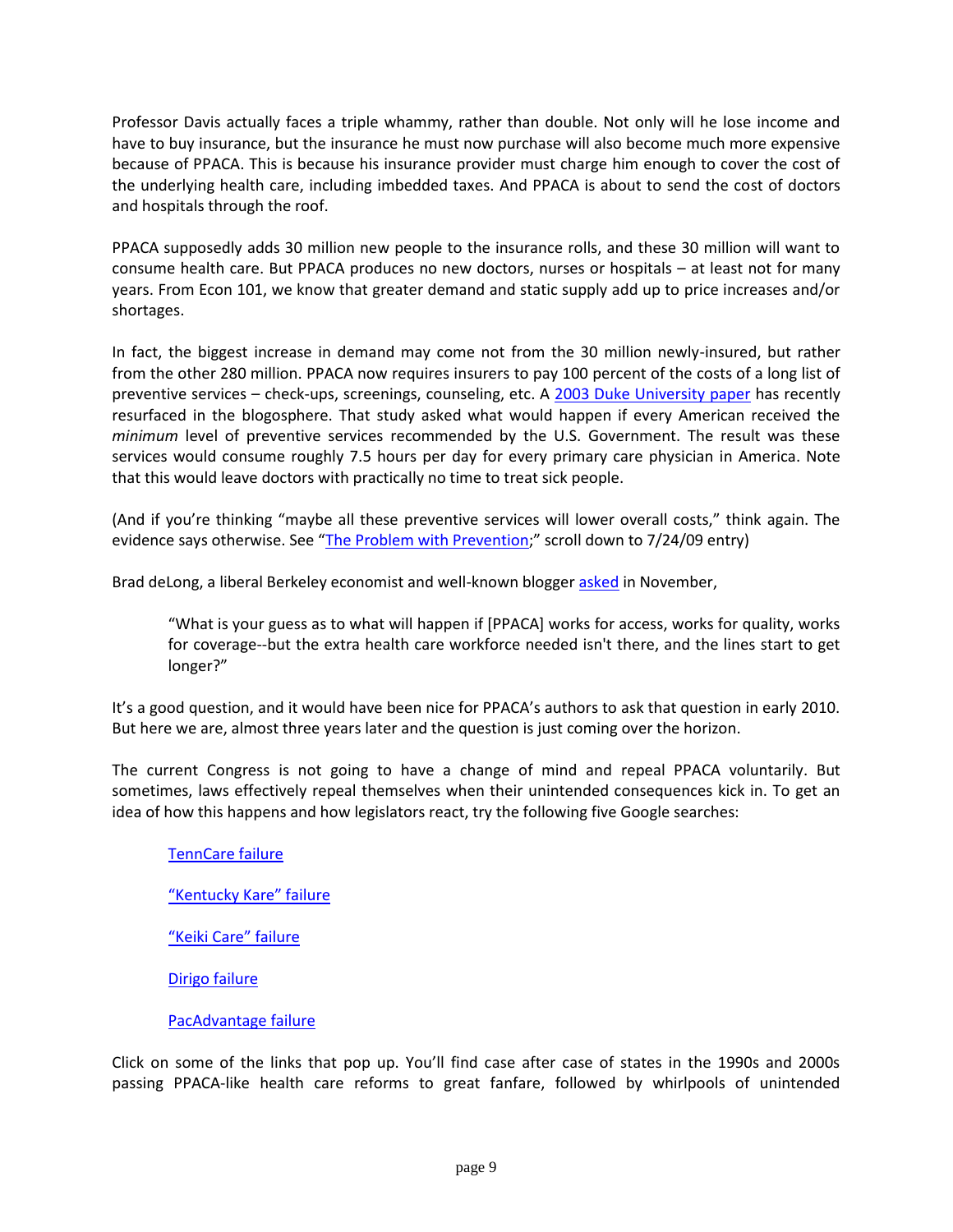consequences, and culminating with the same legislators who had written the laws rushing to undo their own self-destructing handiwork.

Will PPACA follow to same path to self-destruction? I think it's likely. Many disagree. We'll see.

*−Originally published by the Altarum Institute ([www.altarum.org\)](http://www.altarum.org/),* 12/7/12.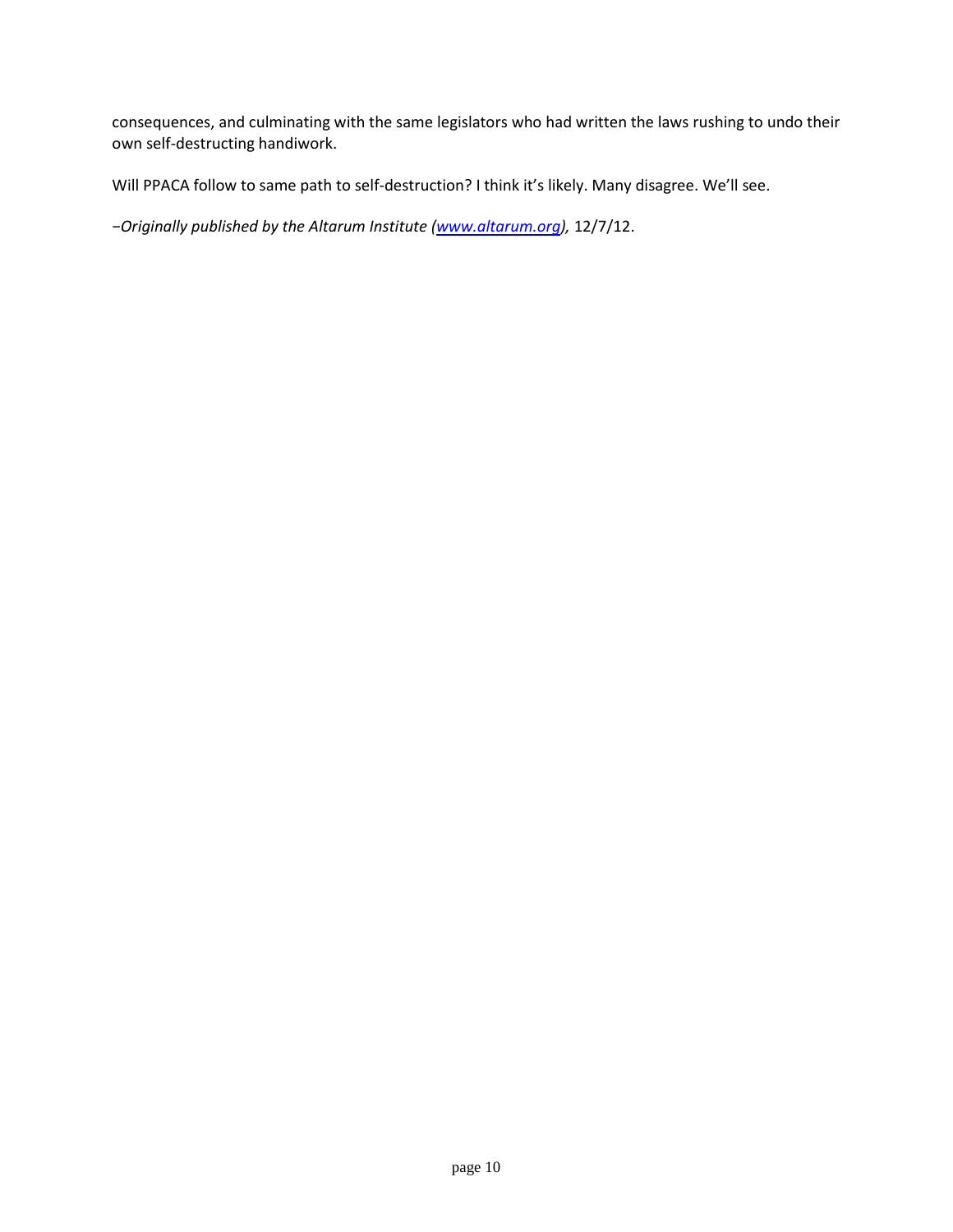# **PPACA for Employees: The Good, the Bad, and the Ugly**

Dr. Robert F. Graboyes / [rfgraboyes@gmail.com](mailto:rfgraboyes@gmail.com) / [www.robertgraboyes.com](http://www.robertgraboyes.com/) *NFIB Healthcare Bulletin* (10/16/12)

There's only so much a small business employer can do to prepare for the massive changes in health insurance scheduled for January 1, 2014. [My previous Altarum column](http://altarum.org/forum/post/behind-eight-ball-small-business-under-ppaca) listed 13 huge question marks hanging over the big day when the Patient Protection and Affordable Care Act (PPACA) hits insurance markets with full force. Many of the big rules that will govern markets after that day have yet to be written or released.

But business owners can do themselves one big favor: They can start preparing their employees for the changes and the uncertainties that PPACA is supposed to deliver on January 1, 2014. While employees will no doubt be pleased with some of PPACA's features, they are likely to experience new costs and other surprises.

For the sake of good employer/employee relations, it is crucial that employees understand that many of the less desirable features will be dictated by the law and not by employers. It is probably good for them to hear about these features now rather than later.

Toward this end, the National Federation of Independent Business's Research Foundation has produced an easily digestible two-page briefing document titled "PPACA: A [Healthcare Law Guide for Employees](http://www.nfib.com/research-foundation/cribsheets/ppaca-for-employees)." This guide gives a brief overview of the good, the bad, and the ugly of PPACA. It's formatted to make it quickly and easily digested by employees with no depth of knowledge on health care.

### **The Good (new benefits)**

The guide begins with PPACA features that employees will probably view most favorably. Kids can stay on parents' policies until age 26. Going forward, W-2s must reveal the real cost of insurance. Insurers cannot refuse to sell a policy because the buyer has a preexisting medical condition. Premiums cannot be affected by health status. Subscribers can't lose coverage when they become ill. Some will get federally financed subsidies. And for older employees, Medicare's "donut hole" comes to an end.

### **The Bad (higher costs)**

Employees will be less enamored of the increased costs resulting from a slew of new taxes and mandates. Most prominently, employees will face the individual mandate tax: a requirement to buy insurance or else pay a tax—a substantial tax in some cases. Some employers not currently offering coverage will have to purchase insurance or pay the employer mandate penalty, thereby leaving less money toward wages. There are new taxes on insurance, on drugs, on medical devices, and on over-thecounter health care purchases. In most cases, the employees will never directly see these costs; they will merely note the higher resulting premiums.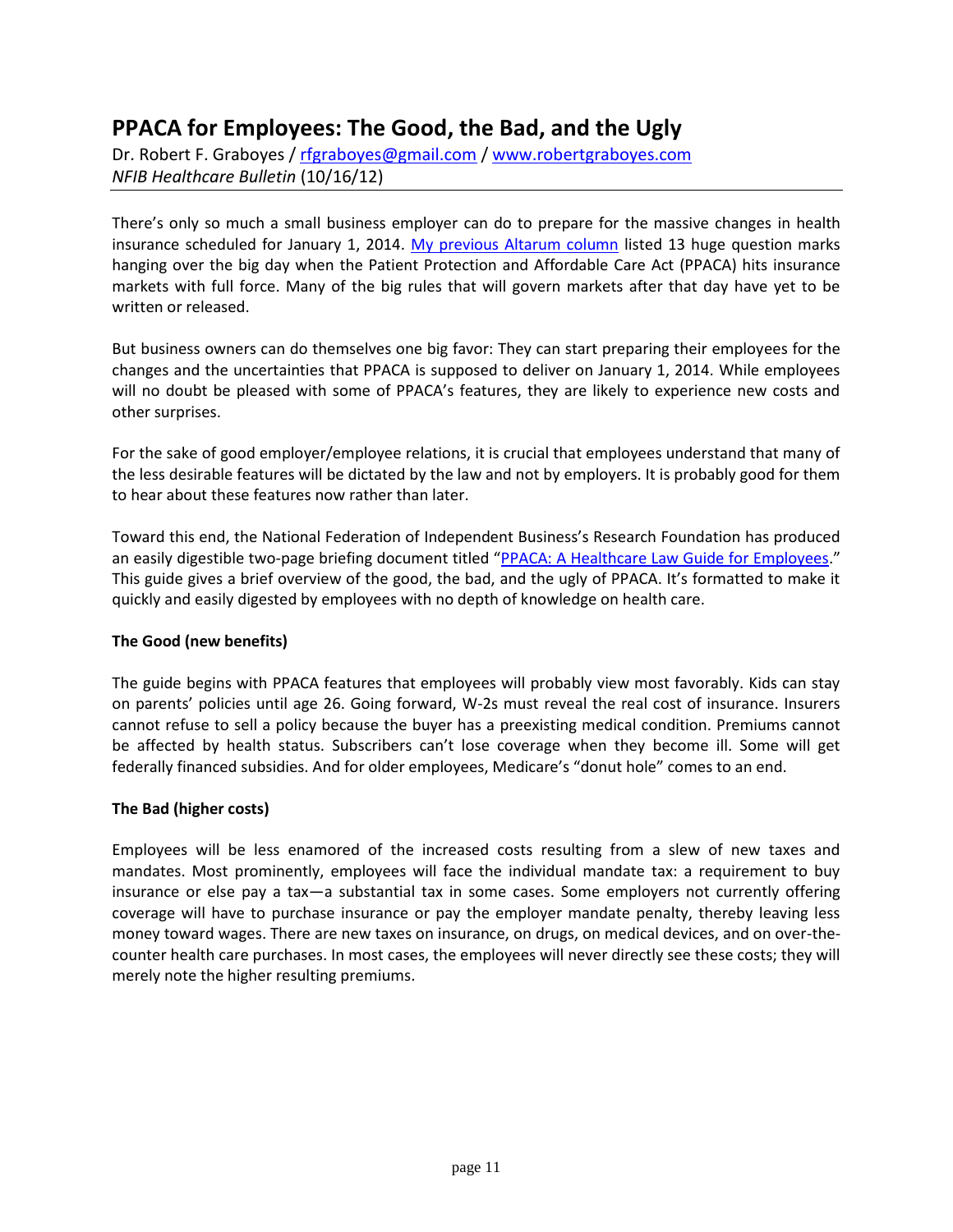#### **The Ugly (other surprises)**

PPACA is loaded with complex mathematical formulae that sort people into different markets, treat similar people differently, and diminish previous benefits. Here are some examples:

A couple with income of \$41,000 and *three* children can get employer-sponsored coverage. A couple with income of \$41,000 and *four* children will have to drop the employer's coverage and go on Medicaid because the formula for Medicaid eligibility depends on both income and family size.

Some families with highly variable income (e.g., one spouse in sales or construction) may find themselves blown back and forth between Medicaid and private insurance, multiple times a year in some cases. This may disrupt continuity of health care.

Some employees will notice co-workers leaving the employer's insurance plan and heading into the insurance exchanges with the help of heavy subsidies. But they will learn that PPACA's formulae prohibit them from doing likewise because they have higher wages or fewer children.

Some people with high annual health-related expenditures will lose important tax breaks. Consider a family who spends \$14,000 per year on tuition for a special-needs child. Pre-PPACA, it was possible to pay that amount with pretax dollars through a flex plan. Under PPACA, only \$2,500 of the expense can be tax free; the remaining \$11,500 must be paid with fully taxed dollars. Some have called this a "special-needs tax."

Employees have lost the ability to use a flex plan or health savings account to purchase over-the-counter health care products.

The guide mentions potential PPACA-induced shortages of doctors and other providers, the \$700 billion reduction in Medicare payments to fund PPACA; the incentive for employers to replace full-time employees with part-timers, and the extra financial burdens that PPACA imposes on small business.

"PPACA: A Healthcare Guide for Employees" offers an easy way to begin educating employees about these complexities and the good, the bad, and the ugly of what is coming in 2014.

-----

*−Originally published by the Altarum Institute ([www.altarum.org\)](http://www.altarum.org/),* 10/16/12.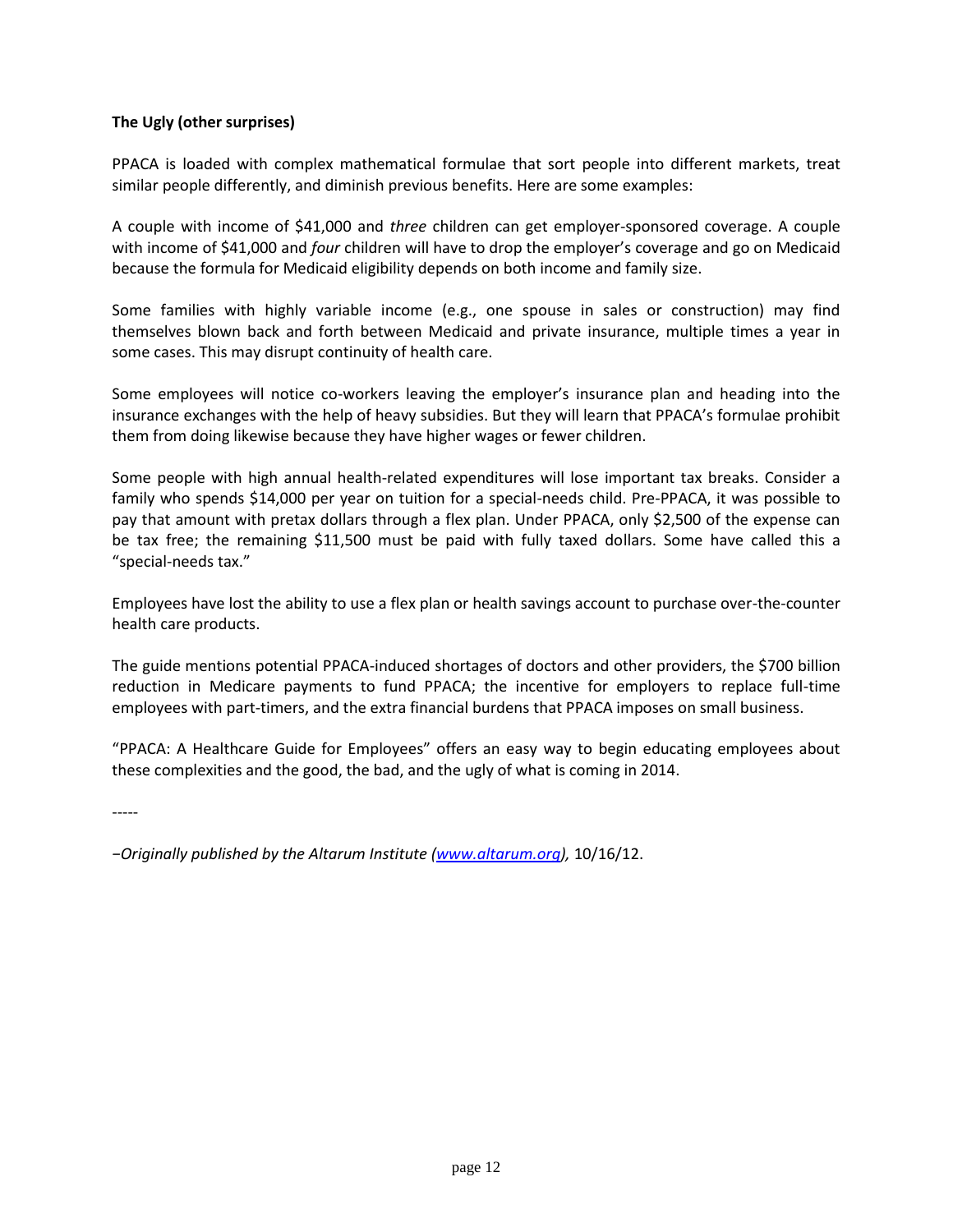## **Small Business under PPACA: Behind the Eight-ball**

Dr. Robert F. Graboyes / [rfgraboyes@gmail.com](mailto:rfgraboyes@gmail.com) / [www.robertgraboyes.com](http://www.robertgraboyes.com/) *Altarum Health Policy Forum* (8/22/12)

*NFIB v. Sebelius* is history. The Patient Protection and Affordable Care Act (PPACA) lives on – 1,000 pages of law and 10,000 pages (so far) of regulations. Small businesses ask what lies ahead, and the job-killing answer comes from the Magic 8 Ball®: "REPLY HAZY. ASK AGAIN LATER."

For decades, the high and erratically increasing costs of health insurance have throttled the capacity of small business to plan and grow. The Great Recession compounded that uncertainty. Now, a Supreme Court-altered PPACA thickens the haze.

An exchange-based health insurance market is scheduled to open on January 1, 2014. The exchanges are essential to other provisions that kick in the same day – [individual mandate tax,](http://www.nfib.com/research-foundation/cribsheets/individual-mandate) [employer mandate,](http://www.nfib.com/research-foundation/cribsheets/employer-mandate) [health insurance tax \(HIT\),](http://www.nfib.com/research-foundation/cribsheets/health-insurance-tax), essential health benefits, health insurance premium tax credits (i.e., subsidies), guaranteed issue, modified community rating, etc.

It's not hard to find descriptions and forecasts of where small businesses will buy health insurance after January 1, 2014, or how much that insurance will cost, or how many Americans will be covered. But for now, no forecast is worth the pixels it's written with. PPACA will make life worse for small business, but there are big reasons why no one can say how much worse or worse in what ways. This is because every small business has to ask the following baker's dozen of questions:

**[1] Will PPACA's key institutions be up and running by 2014?** The exchanges and other provisions will require a massive new information technology infrastructure that merges individual-level data (on all 310,000,000 Americans) from the U.S. Departments of Health and Human Services (HHS), Labor, Justice, Homeland Security, Treasury (and the Internal Revenue Service), plus Social Security, Medicare, Medicaid, 50 states, exchanges, and hundreds of insurers. Governors of both parties [reported](http://www.nga.org/files/live/sites/NGA/files/pdf/1109NGAEXCHANGESSUMMARY.PDF) a year ago that HHS was missing crucial deadlines related to the construction of this IT infrastructure. Indeed, some skeptics (I am one) question whether this unparalleled IT integration will ever be feasible.

**[2] Who will establish my state's exchanges?** Most states have not yet decided whether to establish health insurance exchanges or whether to leave the task to HHS. Is HHS capable of running a multi-state array of exchanges? A recent paper has raised questions about whether individual subsidies and employer mandate penalties are applicable in states that have HHS-operated exchanges. Only time and courts will tell.

**[3] Will my state expand Medicaid?** In the original forecasts, half of those gaining insurance coverage would do so through Medicaid, partly thanks to heavy-handed federal incentives. NFIB v Sebelius, however, diminished the federal government's power to force states into complying. Some states are declining the expansion and others are thinking about doing so. This new question gives a small business yet another uncertainty: how many employees will be on Medicaid and not on its group plan or in the exchanges?

**[4] How many Americans will pay the individual mandate tax rather than purchase coverage?** Before NFIB v Sebelius, PPACA ordered Americans to purchase insurance and threatened them with penalties if they did not. After the ruling, PPACA offers Americans a choice: buy insurance or pay a tax. Choosing the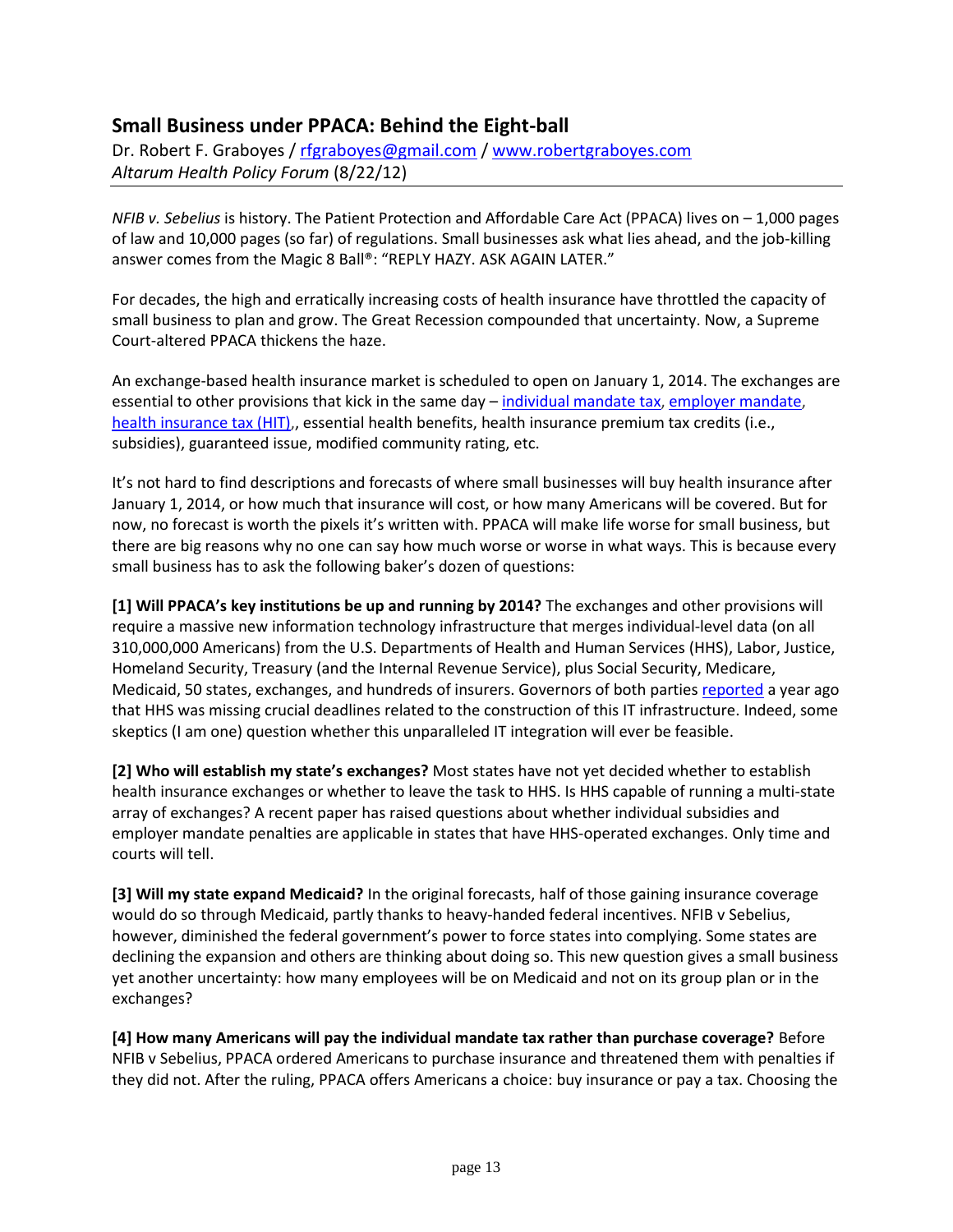latter no longer implies a violation of the law. If a large percentage of Americans choose to pay the tax, health insurance premiums will spike, thanks to adverse selection.

**[5] How will the individual mandate affect wages?** Whether or not a business offers coverage, many or most of its employees will now be required to either purchase health insurance or pay the individual mandate tax. A business will have to pay sufficient wages for employees to meet this obligation. But until we know how many states expand Medicaid and how many opt for the individual mandate tax, we can't estimate the impact on wages with any confidence.

**[6] How many employers will choose to pay the employer mandate penalty rather than provide coverage?** For any small business, bottom line calculations will be complicated by how their competitors react to PPACA. Will a large percentage of businesses offer employees insurance coverage, or will they send employees instead into the exchanges (when and if the exchanges open)? Both employees and employers stand to gain financially from the exchange-based individual subsidies.

**[7] Which services must my insurance policy cover, and who decides?** Every insurance policy purchased in the small-group and individual markets must cover PPACA's [Essential Health Benefits \(EHB\) package](http://healthpolicyforum.org/post/essential-health-benefits-secretarys-joystick) – a menu of mandates. An expansive EHB package will increase the cost of insurance. PPACA stipulated that the U.S. Secretary of HHS would define EHB, but this role was shifted to the states, at least temporarily.

**[8] Will I be able to self-insure?** Some small businesses find they can control costs better by selfinsuring, rather than by purchasing a commercial policy in the fully-insured market. But some in Congress and in state legislatures would like to deny small businesses this option. (See the 5/31/10 entry [here.](http://www.nfib.com/LinkClick.aspx?fileticket=o17kwjvCI_w%3d&tabid=1083))

**[9] Is my businesses "small" or "large" with respect to the employer mandate?** When and if the exchanges open, businesses with 50 or more full-time employees (FTs) or full-time equivalents (FTEs) will be subject to potentially massive employer mandat[e penalties](http://www.nfib.com/research-foundation/cribsheets/employer-mandate-calculations) each year. Calculating FTs and FTEs is not simple; the employee count will depend on whether a particular individual is considered full-time, part-time, seasonal, or temporary, and the distinctions are not always clear. In addition, multiple businesses with a common owner – even unrelated businesses – may be interpreted by the IRS as a single business.

**[10] How expensive and time-consuming will PPACA's paperwork requirements be?** Some businesses are already experiencing a cascade of paperwork thanks to the Medical Loss Ratio (MLR) provision. MLR sets a benchmark for when an insurer has "overcharged" a business. When this occurs, the insurer sends the employer a rebate check which the employer may have to refund, in turn, to employees who received health insurance during the previous plan year. This can entail complex calculations and may require the employer to track down former employees and send them checks, often for trivial amounts of money.

**[11] Which insurers will still be around once the exchanges open?** Some insurers have already been driven out of certain markets. It is already true, for example, that insurers cannot refuse to cover children. The result has been the virtual disappearance of child-only policies nationally. Similarly, the market for student health insurance plans at colleges is also drying up. Other insurers in other markets may follow.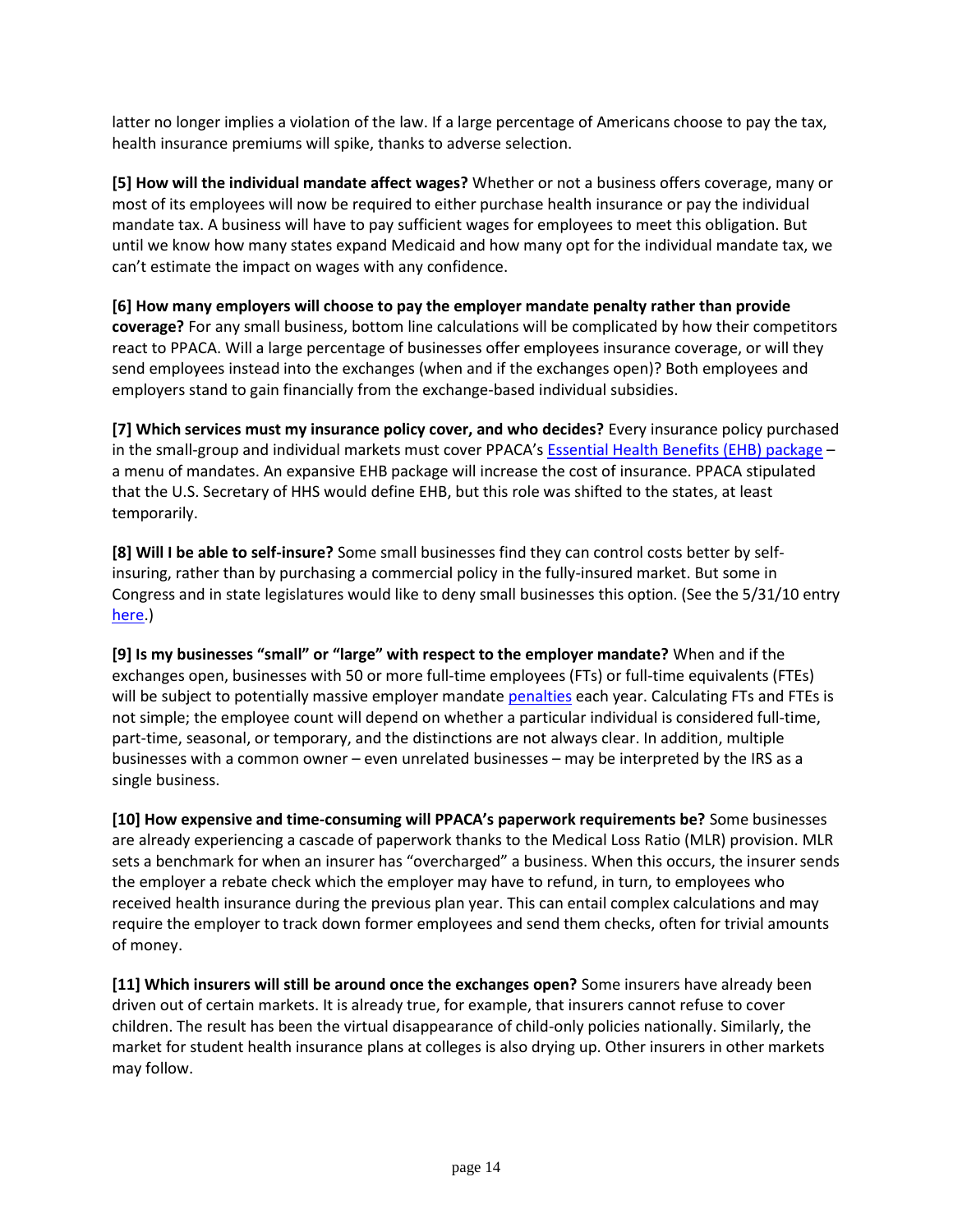**[12] Will provider shortages drive up costs?** PPACA supposedly brings complete insurance coverage to perhaps 35 million Americans. It promises free services to just about all 310,000,000 Americans. Yet there is no near-term increase in the number of doctors, nurses, hospitals. The result will b[e shortages,](http://www.nytimes.com/2012/07/29/health/policy/too-few-doctors-in-many-us-communities.html) and the response should be higher costs. Here's a back-of-the-envelope calculation: Suppose the new provisions lead Americans to spend one extra hour a year with a doctor. With just under 1 million doctors, that's around 300 extra hours of demand per year for each doctor.

To make this a baker's dozen, we can add one more element.

**[13] Will the U.S. head over the "fiscal cliff" in 2013?** If all of these issues were not complicated enough, decisions on most of these provisions will have to be made in 2013 – a year when the American economy may be heading over the [fiscal cliff](http://www.nfib.com/research-foundation/cribsheets/fiscal-cliff) and potential disaster.

### What To Do

Summing up, a business owner planning for the next year has to think the following: "Will the exchanges be ready in 2014? Will my state open one? How many of my employees will be on Medicaid? How many of my employees will opt out of insurance? What will PPACA do to wages? Will my competitors offer coverage? How generous will my health insurance policy have to be to attract employees? Will I be able to self-insure? Am I 'large?' How much paperwork will I have? Will my insurer still be around? How much will doctors charge for their services? And will the U.S. economy lie in a heap at the bottom of the fiscal cliff?" This mash-up of questions is not a strong incentive to create jobs.

To operate a small business in the PPACA era, the owner has no choice other than to become something of an expert in health care law. This means spending large amounts of time reading circulars from the IRS, other federal agencies, insurers, and other entities. But no owner can possibly grasp all the ways that PPACA will affect a business and its employees. Those of us who spend every working hour poring over this law discover new mysteries every week.

However, any business that tries to be its own health care consultant is likely to miss important requirements, impacts and opportunities. Trolling the Internet for advice will likely yield plenty of misinformation. Perhaps a small business owner should add an extra bedroom on his house. Going forward, he'll want his accountant available 24/7, and perhaps an insurance broker and tax attorney close by as well.

-----

Reprinted with permission by Altarum Health Policy Forum [\(www.healthpolicyforum.org\)](http://www.healthpolicyforum.org/), 8/21/12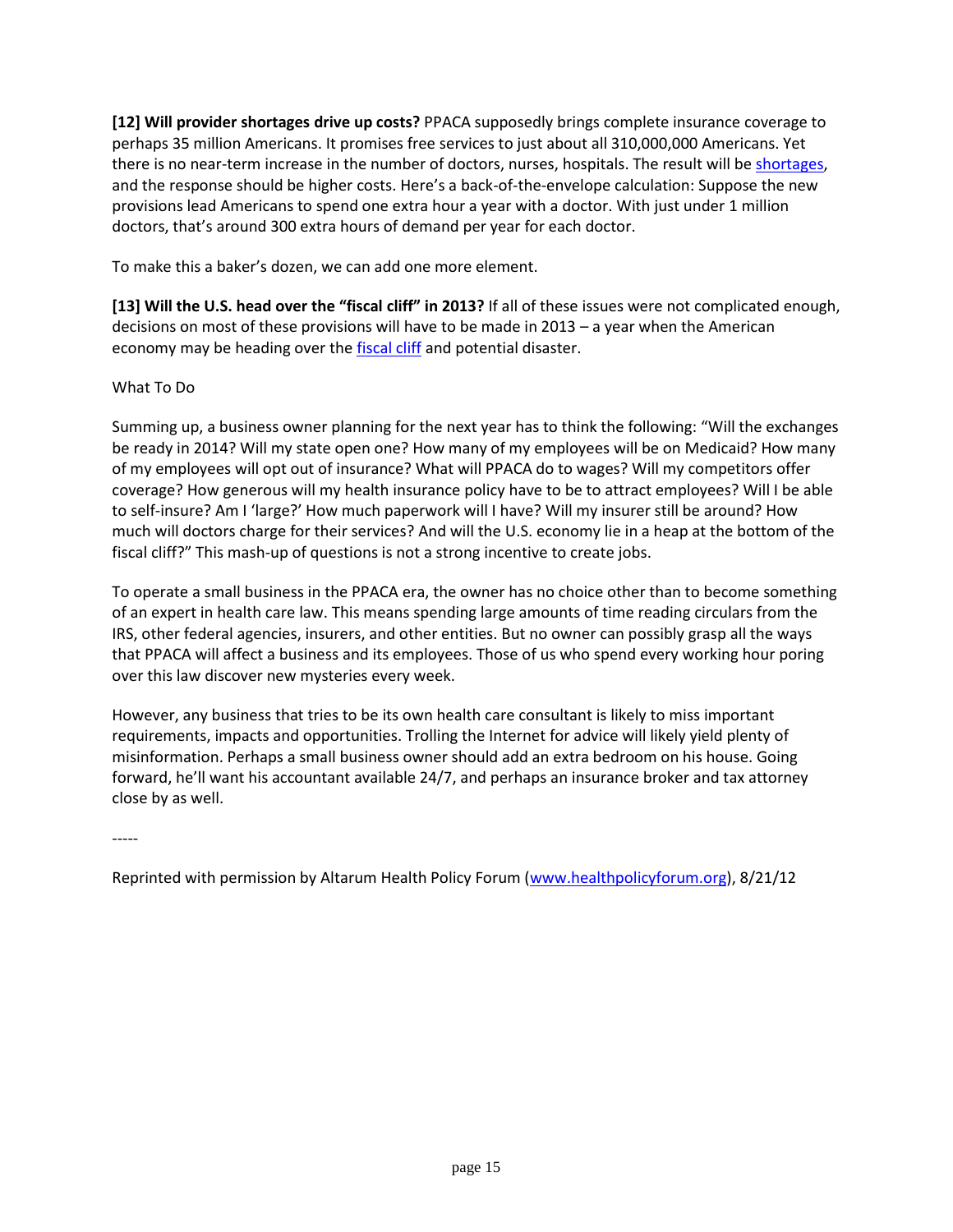## **The Day After: Health Care Reform After** *NFIB v Sebelius*

Dr. Robert F. Graboyes / [rfgraboyes@gmail.com](mailto:rfgraboyes@gmail.com) / [www.robertgraboyes.com](http://www.robertgraboyes.com/) *Altarum Health Policy Forum* (6/20/12)

The long process of health care reform will begin the day after the U.S. Supreme Court rules in the case of NFIB v Sebelius. No matter how the Court rules, we will still face the big problems that predated The Patient Protection and Affordable Care Act (PPACA) – high and rising costs, gaps in coverage, uneven quality and heavy red-tape burdens for individuals, providers and businesses. The Court may throw out all of PPACA, part of it, or none of it; but no matter which, health care spending will remain the single greatest fiscal threat to the federal government, state governments, businesses and individuals. Congress and the 50 state legislatures will have little choice but to revisit the topic.

What will be the elements of post-Supreme Court reform debates? In the text below, I'll outline two areas: small business issues and entitlement issues.

#### **Small business health care solutions**

Small business is the logical starting point for health care reform. In the lead-up to PPACA's passage in 2010, it was often said by parties on all sides of the debate that reform had to address the health care problems faced by small business. With no human resources departments, small businesses have great difficulty dealing with the administrative side of health care. The laws governing small-group insurance create special obstacles to purchasing coverage for employees. But most importantly, insurance costs are at their worst – high and volatile – in the small business sector.

In 2008, NFIB said, "When it's fixed for small business, it's fixed for America." Unfortunately, PPACA did not fix the problems for either small business or for America. Since the challenges have not lessened for small business, it's time, once again, to address the issues.

If the Court upholds all or part of PPACA: It's essential to deal with some of the law's provisions that are especially troubling to small business. Congress could start by repealing the health insurance tax and the employer mandate. Following those, there are some harmful taxes that discourage employers from hiring: the so-called Medicare wage and investment taxes, the medical device tax, the drug tax and so forth. (NFIB led the successful effort to repeal the infamous 1099 provision.) Of course, if the Court strikes down PPACA in its entirety, these questions will be moot.

**Regardless of how the Court rules:** NFIB has proposed a set of [twelve health care solutions](https://mobile.nfib.org/owa/redir.aspx?C=D7TNf4DoxkuA4Wewl-_cBSlHhaQsQc8IR1G2adMt-dNAo6GJGeXsnPKL7hKUaH3Buaf1N91Qewo.&URL=http%3a%2f%2fwww.nfib.org%2fsolutions) that would benefit small businesses. These include: (1) Equal tax treatment in the employer-sponsored and individual markets; (2) Tax parity between the self-employed and other small businesses; (3) Changes in tax and insurance laws so employers may offer insurance on a defined-contribution basis; (4) Information technology to make insurance prices and quality transparent; (5) Insurance exchanges to expedite insurance purchases by both employers and individuals; (6) Interstate health insurance markets for small business; (7) Options for developing larger insurance pools; (8) Access to insurance for those with pre-existing conditions; (9) Insurance portability for those whose residence or job situation changes; (10) Broader range of consumer-driven health insurance products (e.g., improvements in HSAs, FSAs); (11) Wellness and preventive options; (12) Medical malpractice reform. NFIB's website provides more information on this starter set of health care solutions.

On #3 (defined contribution), I'll note that while opposing PPACA in late 2009, [NFIB avidly supported](https://mobile.nfib.org/owa/redir.aspx?C=D7TNf4DoxkuA4Wewl-_cBSlHhaQsQc8IR1G2adMt-dNAo6GJGeXsnPKL7hKUaH3Buaf1N91Qewo.&URL=http%3a%2f%2fwww.nfib.com%2fadvocacy%2fitem%2fcmsid%2f50355) a bipartisan amendment, introduced by Sen. Ron Wyden (D-OR) and Sen. Susan Collins (R-Maine) that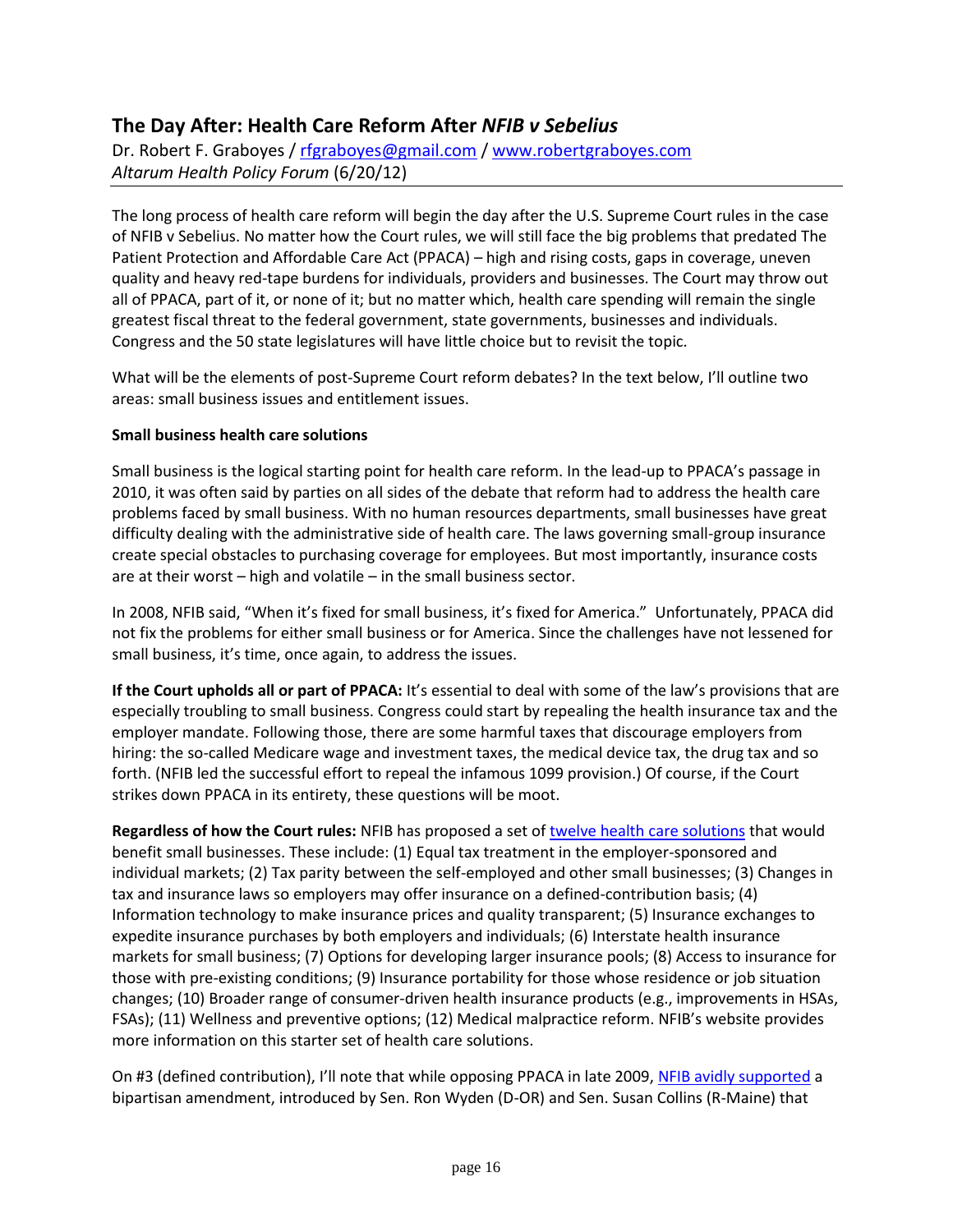would have enabled small businesses to offer health insurance on a defined-contribution basis. Unfortunately, the amendment was defeated. The basic framework of Wyden-Collins is a good starting point for new discussions, as is the Utah health insurance exchange, which includes a definedcontribution capability.

Solutions #8 (concerning pre-existing conditions) and #9 (concerning portability) are perhaps the most daunting challenges on the list. The individual mandate, the subject of NFIB's constitutional challenge, was meant to address these problems. The mandate, however, is not essential for these goals. By 2009, ways to achieve these goals without a mandate were already under discussion. [Ed Haislmaier,](https://mobile.nfib.org/owa/redir.aspx?C=D7TNf4DoxkuA4Wewl-_cBSlHhaQsQc8IR1G2adMt-dNAo6GJGeXsnPKL7hKUaH3Buaf1N91Qewo.&URL=http%3a%2f%2fdemocrats.energycommerce.house.gov%2fPress_111%2f20090317%2ftestimony_haislmaier.pdf) a conservative scholar at the Heritage Foundation an[d Paul Starr,](https://mobile.nfib.org/owa/redir.aspx?C=D7TNf4DoxkuA4Wewl-_cBSlHhaQsQc8IR1G2adMt-dNAo6GJGeXsnPKL7hKUaH3Buaf1N91Qewo.&URL=http%3a%2f%2fprospect.org%2farticle%2faverting-health-care-backlash-0) a liberal scholar at Princeton University suggested strikingly similar mandate-free proposals that would almost certainly have passed constitutional muster, for example.

### **Entitlements**

NFIB focuses on issues that are of direct concern to small business. However, the "NFIB Healthcare Solutions" document acknowledges "meaningful reform" must also deal with entitlements.

**Entitlement reforms:** The most difficult long-term financial problem facing the federal government is how to make Medicare efficient and financially sustainable. For states, the biggest problems are Medicaid and CHIP (the Children's Health Insurance Program).

Medicare's reimbursement system is nearly 50 years old and fails to reflect underlying economic realities. There is a chain of arguments that goes something like this: (1) Medicare's reimbursement formulae overcompensate specialists and undercompensate primary care doctors; (2) thus, we have an overabundance of specialists and a shortage of primary care physicians; (3) Because Medicare is so big, the overcompensation and overabundance of specialists spills over into the private health insurance markets for people under 65 years of age; (4) The end result is to skew health care toward treating disease rather than toward preventing it.

Medicaid is a heavy financial burden on the states, as well as on the federal government. And, as with Medicare, part of the problem involves nearly-50-year-old financing formulae. In particular, the structure of Medicaid financing arguably rewards states that are profligate and punishes states that are prudent.

How should we change entitlements? That's the \$60-trillion-dollar question. And we'll need answers in order to keep the federal government solvent and in order to deliver better care less expensively and more efficiently.

We can start the conversation on entitlements the day after the Supreme Court rules on NFIB v Sebelius. And Congress can begin pursuing those small business health care solutions that same day.

-----

*Reprinted with permission by [Altarum Health Policy Forum](https://mobile.nfib.org/owa/redir.aspx?C=D7TNf4DoxkuA4Wewl-_cBSlHhaQsQc8IR1G2adMt-dNAo6GJGeXsnPKL7hKUaH3Buaf1N91Qewo.&URL=http%3a%2f%2fhealthpolicyforum.org%2fpost%2fday-after-health-care-reform-after-nfib-v-sebelius) [\(www.healthpolicyforum.org\)](https://mobile.nfib.org/owa/redir.aspx?C=D7TNf4DoxkuA4Wewl-_cBSlHhaQsQc8IR1G2adMt-dNAo6GJGeXsnPKL7hKUaH3Buaf1N91Qewo.&URL=http%3a%2f%2fwww.healthpolicyforum.org), 6/19/12*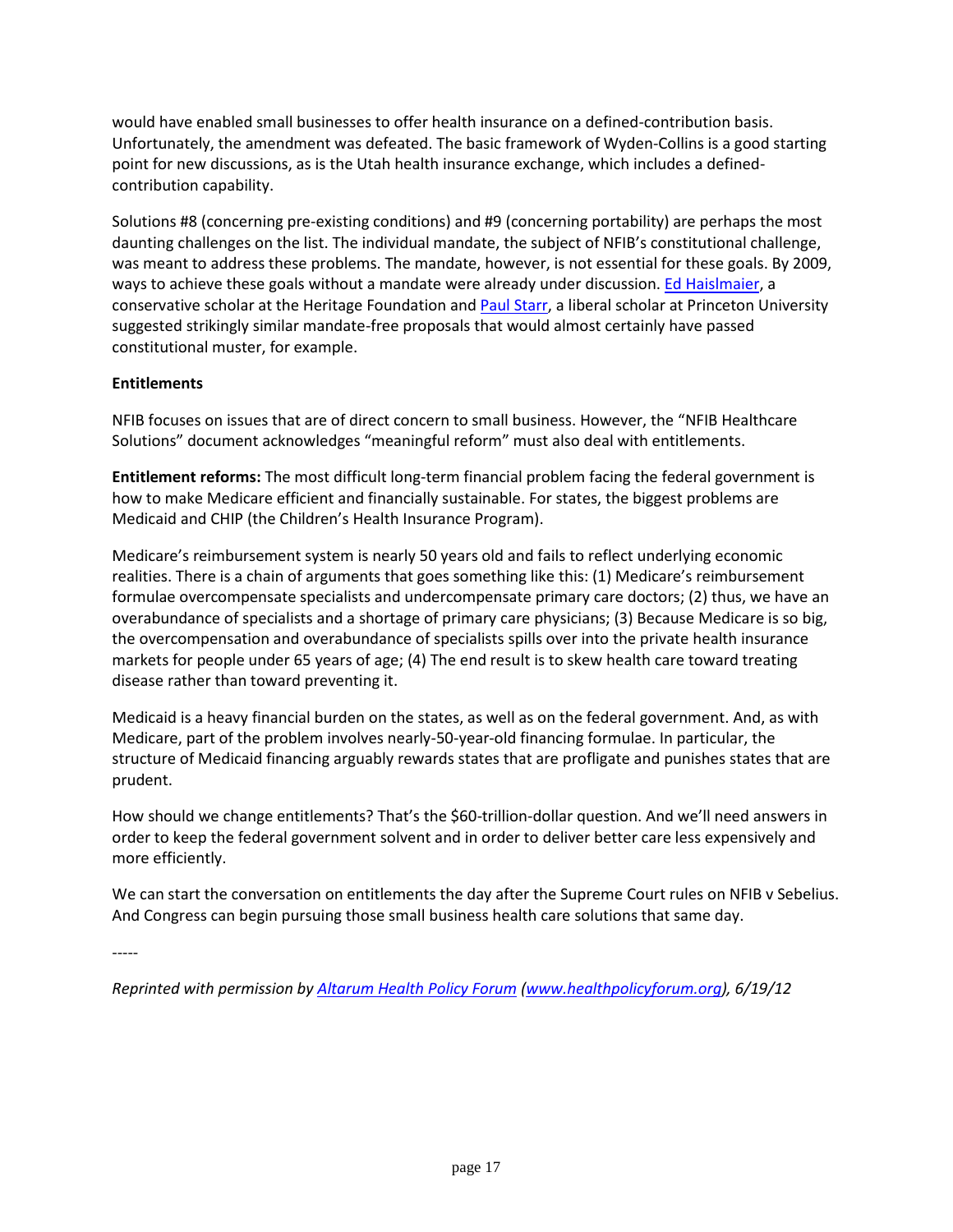### **Health Care Law Blues: They Hear That Train a-Comin'**

Dr. Robert F. Graboyes / [rfgraboyes@gmail.com](mailto:rfgraboyes@gmail.com) / [www.robertgraboyes.com](http://www.robertgraboyes.com/) *Altarum Health Policy Forum* (4/3/12)

For small business, the [2010 health reform law](http://www.nfib.com/LinkClick.aspx?fileticket=39lJugm_w4I%3d&tabid=137) means higher costs, more red-tape and fewer choices. Some provisions are already in effect (e.g., coverage expansions, drug tax, FSA limits). Others start in 2013 (e.g., medical device tax, increased "Medicare" taxes on business owners' wages, a new "Medicare" tax on owners' investments). But the biggest provisions don't kick in until January 1, 2014 (e.g., individual mandate, employer mandate, health insurance tax, essential health benefits, exchanges, Medicaid expansion).

Hence a recurring question from journalists and others: "I understand that the provisions that go into effect in 2014 might hurt small business, but how is the health care law hurting small business TODAY?"

Let me offer an equivalent question:

"I realize you're worried about the freight train arriving in six minutes, but how is being tied to the railroad tracks adversely affecting you RIGHT NOW?"

Yes, the guy lying on the track may be hot, thirsty and itchy. But the approaching train is far more real to him than any heat, thirst or bugs. So it is with small business and the health care law.

Businesses are already smarting under the law's provisions currently in force. The coverage expansions, drug tax and FSA limits have driven premiums up for small business employers and employees. Insurance premiums rose 3 percent in the year before the law was passed (and 5 percent for the preceding few years), but have [risen 9 percent](http://www.kaiserhealthnews.org/Stories/2011/September/27/Employer-Health-Coverage-Survey-Shows-Employer-Spending-Spike.aspx) in the year after its passage. The law's supporters claim that only 2 percent of the most recent rise is attributable to the law; opponents suspect it's greater.

But the 2014 freight train is already rumbling down the tracks and affecting small businesses. Any small business renewing its insurance policy has to buy it from an insurer who must price the uncertainty over 2014 into the premiums it charges. In some markets, insurers have withdrawn, leaving businesses with fewer choices—making a hash of the promise from the law's proponents who said, "If you like your insurance, you can keep it." ([An NFIB survey](http://www.nfib.com/Portals/0/PDF/AllUsers/research/studies/ppaca/NFIB-healthcare-study-201107.pdf) reported that since enactment, 12 percent of small employers have had their health insurance plans terminated or been told that their plan would not be available in the future.)

No one knows how rapidly provider costs and premiums will rise in 2014 and thereafter, or whether the state health exchanges will actually function or how heavy the employer mandate penalties will be. An unknown number of small businesses are currently hesitating to hire new employees, to start new lines of business or to expand old lines.

The law makes it difficult to predict the costs of running a business. When a business reaches 50 fulltime employees (or full-time equivalents), it may owe employer mandate penalties. The reaction of many small businesses has been to stay well below that 50 mark—even if there are potentially great expansion opportunities to be had. Typically, businesses can't (or won't) hire people and grow their businesses now and then shrink back down by January 1, 2014. This is one reason that small business growth has remained stagnant in recent years.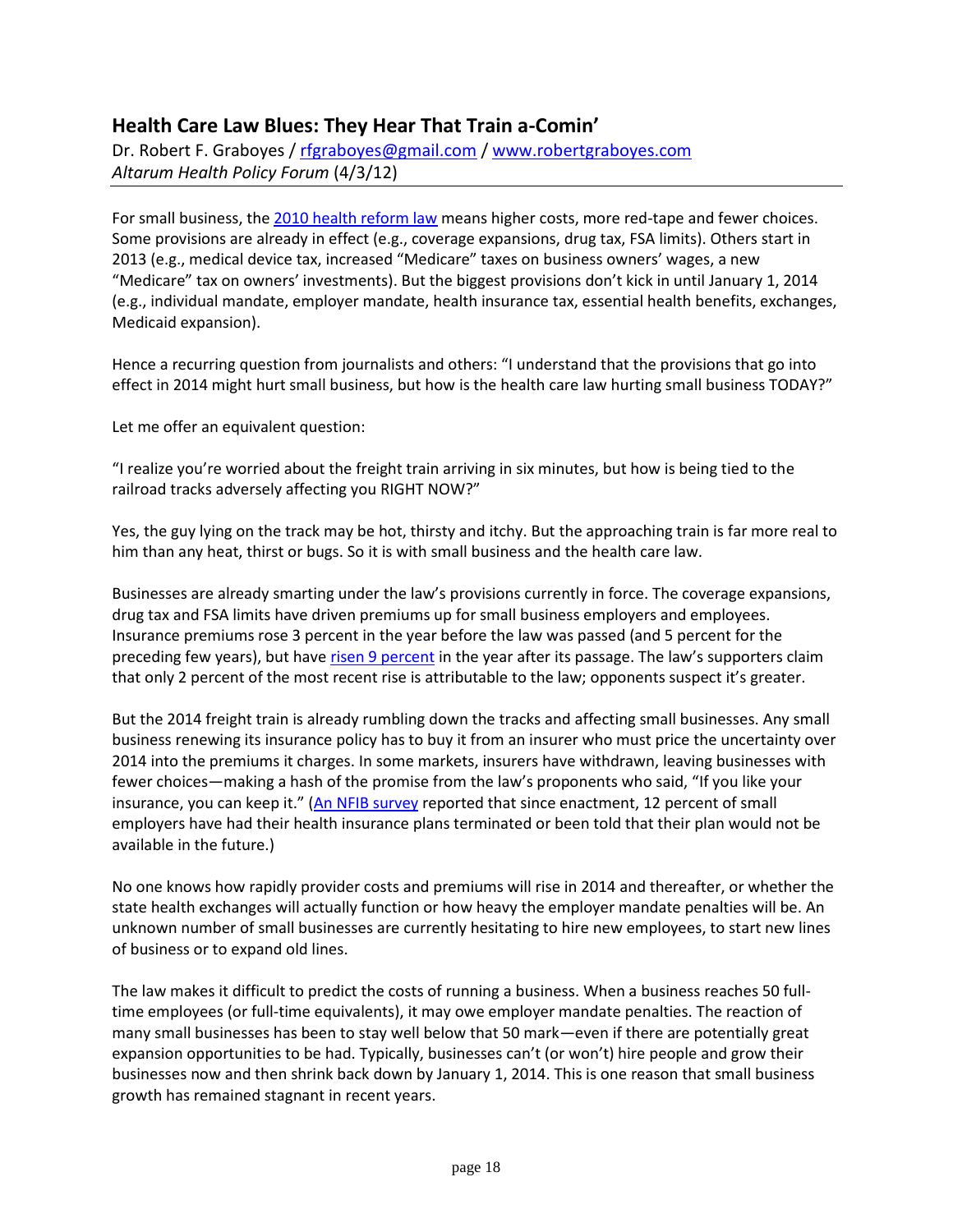Oh, and after reading this analysis, some may be tempted to ask, "But what about the law's small business health insurance tax credit?" If you are tempted to ask this, please read my earlier post, "[Cashews on the Hindenburg](http://healthpolicyforum.org/post/cashews-hindenburg)." Not much consolation for the guy on the tracks, I'm afraid.

\_\_\_\_\_\_\_\_\_\_\_

*All postings to the Health Policy Forum (whether from employees or those outside the Institute) represent the views of the individual authors and/or organizations and do not necessarily represent the position, interests, strategy, or opinions of Altarum Institute. Altarum is a nonprofit, nonpartisan organization. No posting should be considered an endorsement by Altarum of individual candidates, political parties, opinions or policy positions.*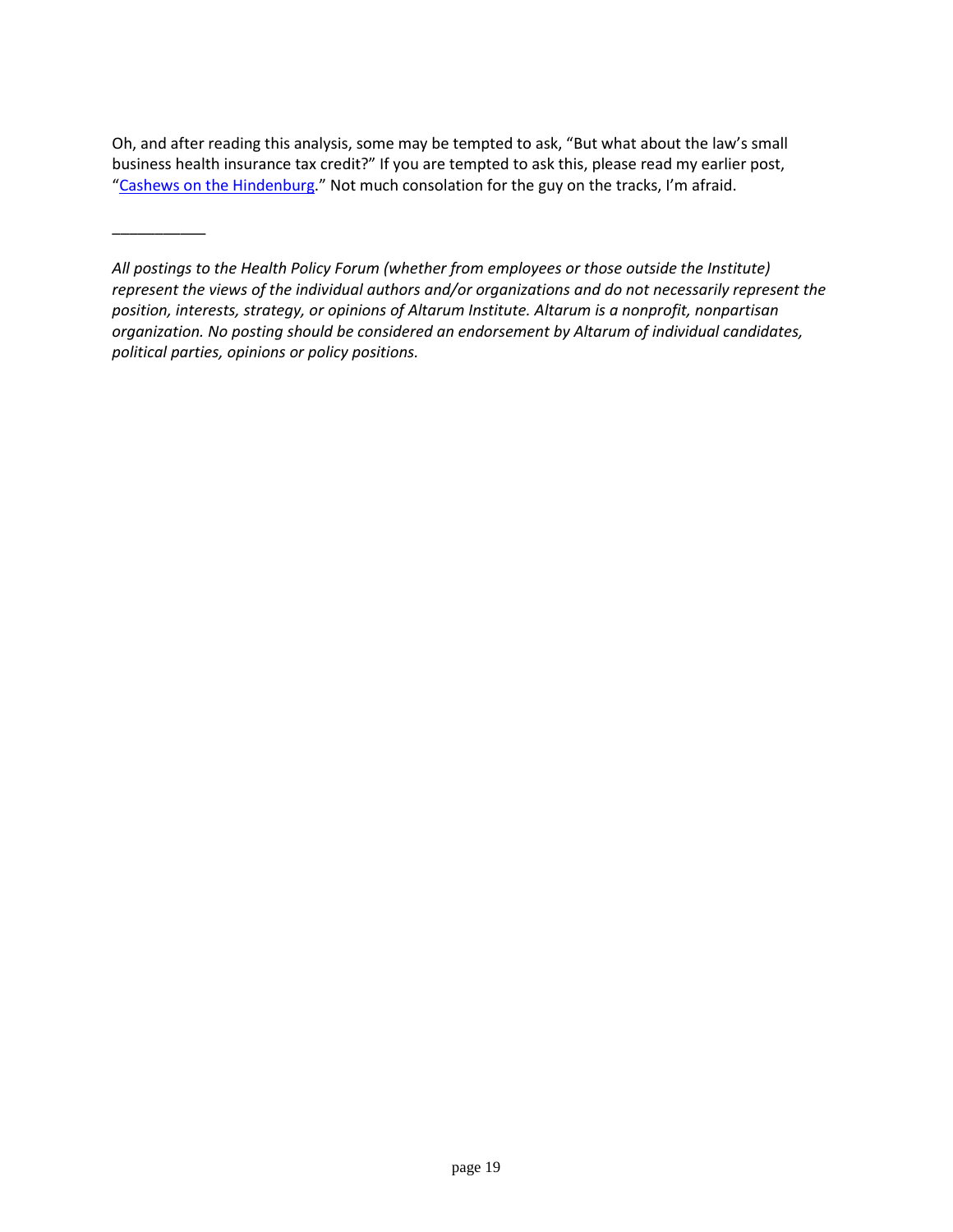## **Cashews on the Hindenburg**

Dr. Robert F. Graboyes / [rfgraboyes@gmail.com](mailto:rfgraboyes@gmail.com) / [www.robertgraboyes.com](http://www.robertgraboyes.com/) *Altarum Health Policy Forum* (2/24/12)

The Patient Protection and Affordable Care Act (PPACA) has a thousand pages of moving parts, and the relatively few that have rolled out are shedding sprockets across the landscape. This is deeply worrying, given that the stability of the nation's health care system depends on the successful construction and launch of a vast fleet of new institutions before New Year's Day, 2014.

#### **Number-one selling point**

Consider the small business health insurance tax credit. For two years, PPACA supporters have trumpeted this small piece of the law as their [number-one talking point toward small business.](http://www.commonwealthfund.org/~/media/Files/Publications/Issue%20Brief/2010/Sep/Small%20%0d%0aBusiness/1437_Collins_realizing_hlt_reform_potential_small_business_ACA_ib.pdf) For some businesses, they note, the credit can offset up to 35 percent of employee health insurance costs and 50 percent beginning in 2014. "This year, up to 4 million small businesses may be eligible for tax credits, making it easier for them to provide coverage to their workers," says the [White House website](http://www.whitehouse.gov/healthreform/relief-for-americans-and-businesses#healthcare-menu). "Health care reform saves small business owners money immediately through tax credits," proclaims another [site](http://smallbusinessmajority.org/healthcare/tax-credit.php). The credit is a "[huge boon](http://www.heritage.com/articles/2011/12/16/opinion/doc4eeb9eaa64a5f481469341.txt) to small businesses," declares a recent newspaper column.

This is equivalent to the statement, "Unlimited cashews offer huge boon to Hindenburg passengers."

A bowl of cashews is a tempting snack, but it's relatively unimportant to someone riding five million cubic feet of hydrogen toward an electrical source. Likewise, the incessantly-touted credit is a modest little windfall for a relatively few small businesses. It's not a bad thing in and of itself. But the credit is miniscule next to th[e heavy load](http://www.nfib.com/LinkClick.aspx?fileticket=pk4o5zaOWZo%3d&tabid=1083) of financial costs, red-tape, and uncertainty generated by PPACA. And the credit provides a cautionary tale for the rest of the law.

### **The record**

The National Federation of Independent Business noted all along (see  $4/3/11$  and  $5/13/10$ ) that far fewer than 4 million businesses would qualify. Our warnings were greeted with rolling eyes, but even our most pessimistic forecasts weren't as bad as the actual numbers.

The U.S. Treasury Inspector General for Tax Administration said only [309,000 businesses](http://www.treasury.gov/tigta/congress/congress_11152011.pdf) claimed the credit for 2010—8 percent of that theoretical 4,000,000. Those 309,000 received, on average, only \$1,346. Spread across the mythical 4,000,000 "potential" recipients, that's \$103 apiece. To put this in perspective, in 2011 small-group insurance premiums averaged \$5,328 for an individual employee and \$14,098 for a family. So \$1,346 per employer (not per employee) is not much of an inducement to offer insurance.

But as insignificant as the credit is for most businesses, it did cost the government \$416,000,000 in 2010. Buried within a trillion-dollar deficit, something just under half-a-billion dollars isn't huge, but as the federal debt floats toward crisis, neither is it trivial.

The [real reasons](http://www.nfib.com/LinkClick.aspx?fileticket=CXTMX8pDqCc%3d&tabid=1371) for the credit's failure were obvious from the start. It was terribly designed, relatively few businesses qualified, and many who did only qualified for a pittance. The 35 percent credit shrinks to nothing as a business grows beyond 10 employees, raises wages beyond \$25,000, employs the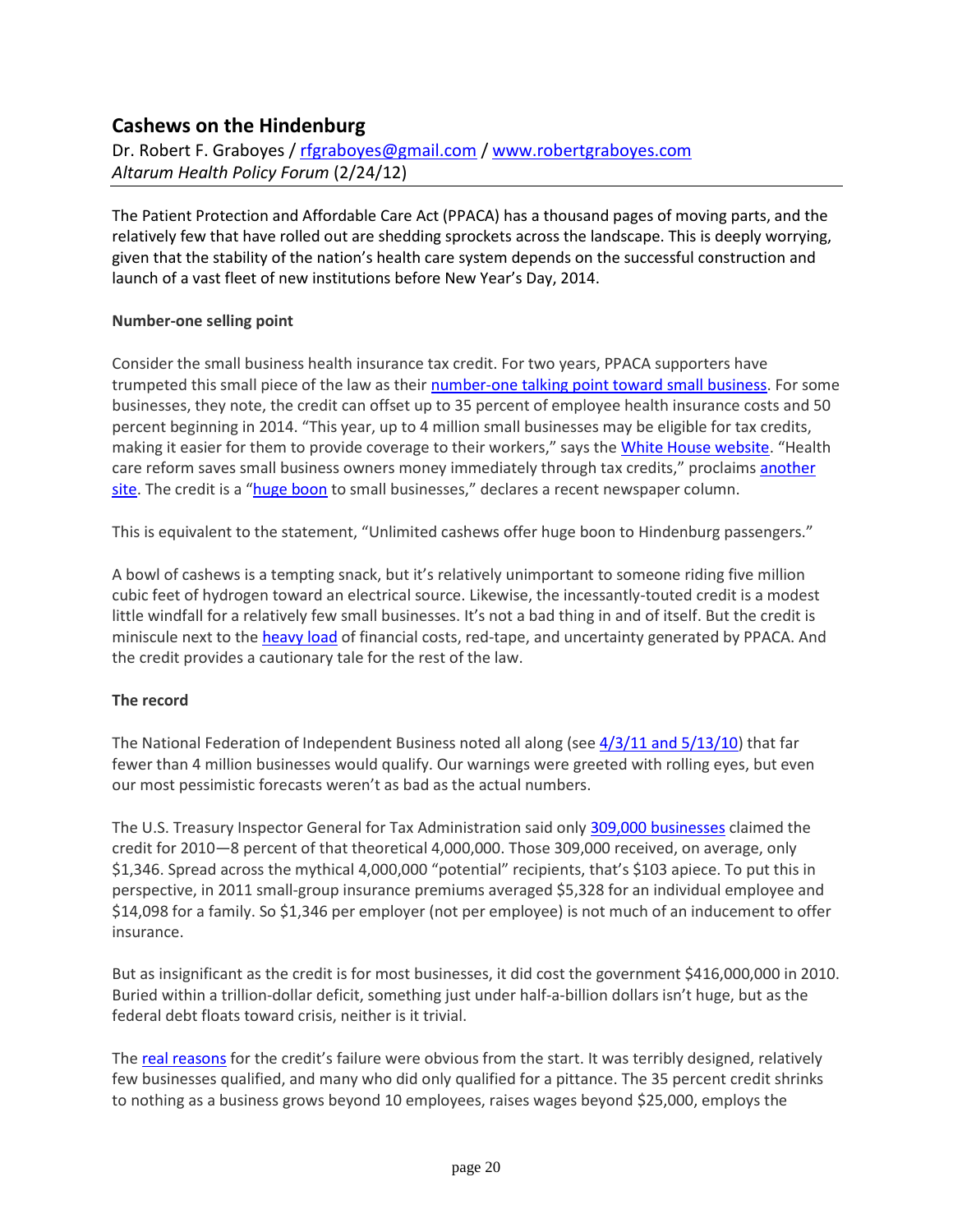owner's relatives, uses part-time labor, or offers more-generous-than-average insurance. Once the exchanges open in 2014, the credit expires within two years. Some accountants have told business owners to forget about claiming the credit—that it costs more to calculate than it will pay out. (For the record, NFIB always suggested that employers take advantage of the credit if it were in their financial interests.)

#### **The excuse**

Why this failure? PPACA supporters give a troubling response. They did a survey purporting to show that 57 percent of business owners had never heard of the credit. Let's suppose they're correct and consider what that claim implies.

Advocates, from President Barack Obama on down, have continuously touted the credit. In 2010, the [White House](http://www.whitehouse.gov/the-press-office/fact-sheet-small-business-health-care-tax-credit) launched a "nationwide educational campaign for small businesses and tax preparers." According to the official website, this campaign included a special page on WhiteHouse.gov, millions of postcards mailed by the IRS to businesses, over 1,000 tax workshops and small business forums, email blasts to 175,000 tax professionals, and a special section on IRS.gov.

And yet after two years of this massive information campaign, PPACA supporters complain that a majority of business owners (and by extension, their accountants) remain unaware of a [tax form](http://www.irs.gov/pub/irs-pdf/f8941.pdf) that could potentially save an individual business thousands of dollars per year. Keep in mind that these are business owners who constantly navigate the more cumbersome and arcane corners of the U.S. Tax Code. If we believe the survey, in two years, all the resources of the federal government could not reach a small, targeted, well-educated, easily-identified segment of society.

Now, the same government has less than two years to acquaint 300 million Americans with the impenetrably complex workings of PPACA's individual mandate, premium credits, cost-sharing subsidies, exchange and non-exchange markets, employer mandate, essential health benefits, Medicaid qualification, actuarial values, myriad tax-code changes, benefit tiers, preventive service coverage and on and on.

#### **Beyond the credit**

PPACA's failures do not end with the credit. PPACA created high-risk pools so that Americans with preexisting medical conditions could immediately gain access to insurance. The Congressional Budget Office estimated that perhaps 4 million Americans would be eligible. The Chief Actuary of Medicare and Medicaid [estimated](https://www.cms.gov/ActuarialStudies/Downloads/PPACA_2010-04-22.pdf) that 375,000 people would enroll by the end of 2010. By October 2011, only 41,000 had signed up nationwide—an 89 percent underperformance.

PPACA was sold as a way of lowering the cost of health insurance. And yet health insurance premiums rose 9 percent in the year following enactment, versus a 3 percent increase in the year before (and 5 percent between 2005 and 2010).

As the states scramble to establish the exchanges that must be operative by January 1, 2012, governors of both parties are warning that the law is a logistical nightmare [\(scroll to 9/28/11\)](http://www.nfib.com/LinkClick.aspx?fileticket=o17kwjvCI_w%3d&tabid=1083).

The list goes on.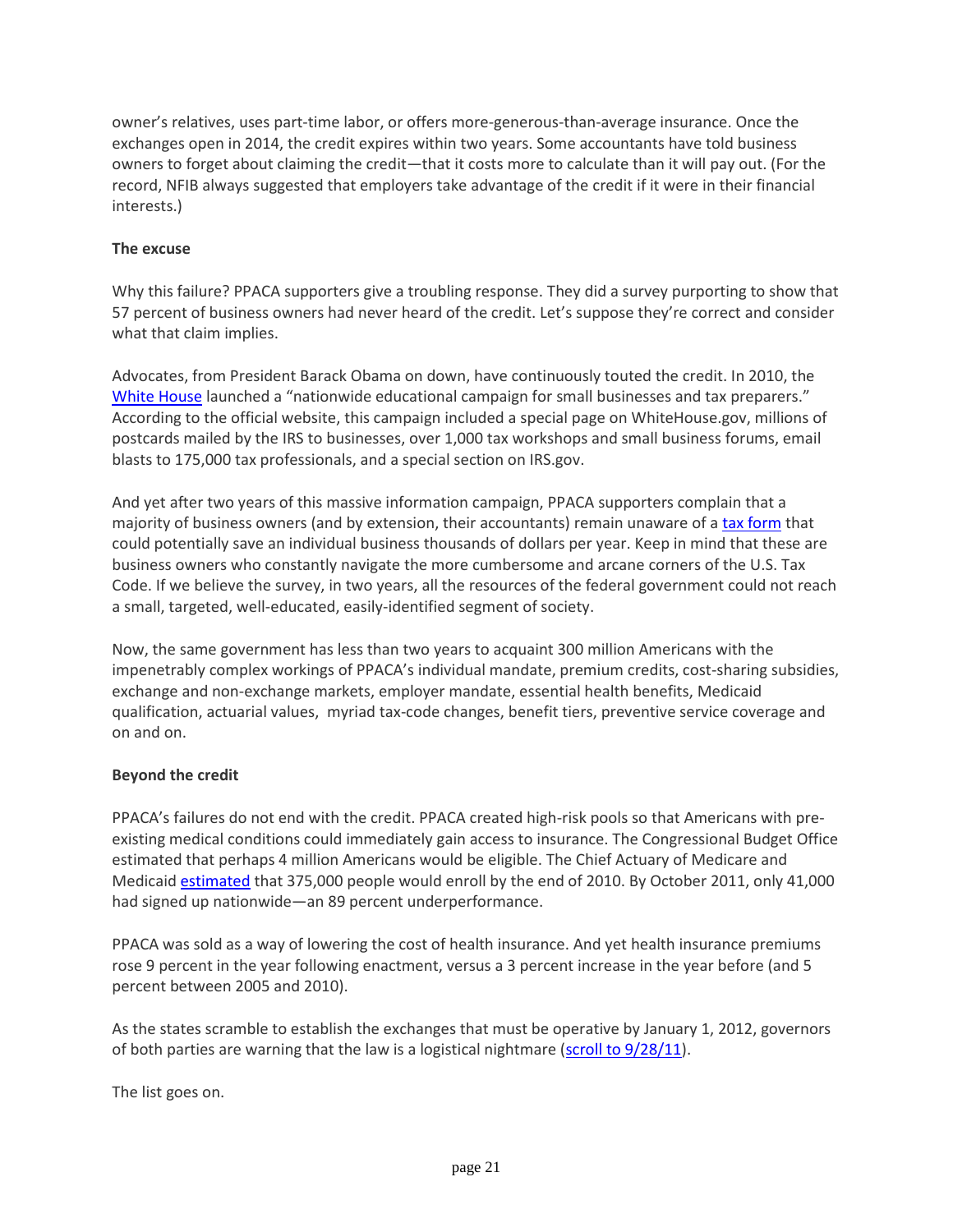The **Supreme Court will decide** in early 2012 whether to throw PPACA out. Whatever the court decides, it is time to rethink health care reform and to do it right this time. Here's a small starter set of ideas – [twelve ways](http://www.nfib.com/solutions) to begin genuine reform.

-----

*Reprinted with permission by Altarum [Health Policy Forum](http://healthpolicyforum.org/post/cashews-hindenburg) [\(www.healthpolicyforum.org\)](http://www.healthpolicyforum.org/), 2/16/12.*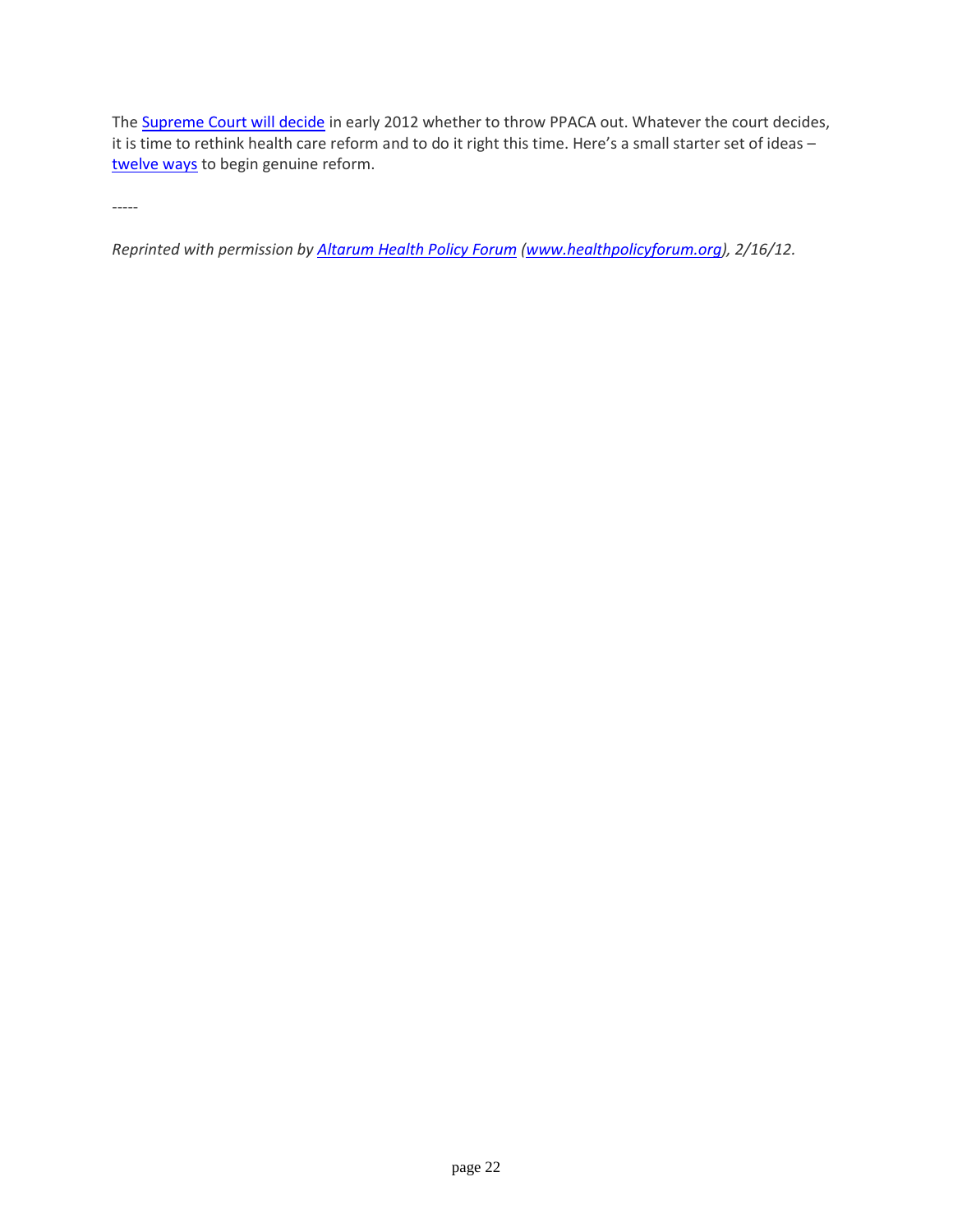## **Small Business and Exchanges: SHOP Till You Drop**

Dr. Robert F. Graboyes / [rfgraboyes@gmail.com](mailto:rfgraboyes@gmail.com) / [www.robertgraboyes.com](http://www.robertgraboyes.com/) *Altarum Health Policy Forum* (12/20/11)

Assuming the 2010 health care law survives through 2014, one of the big questions is the future of small-group insurance plans – those in which the employer chooses and administers a plan or plans for employees. The health insurance exchanges built into the Patient Protection and Affordable Care Act (PPACA) create mechanisms for small-group survival, but also powerful incentives for their dissolution. Following are some thoughts on the question.

**Small business and exchanges:** There is substantial support among small businesses for the idea of exchanges. My employer, the National Federation of Independent Business (NFIB), strongly opposed the Patient Protection and Affordable Care Act (PPACA), and is carrying that opposition to the Supreme Court in *[NFIB v Sebelius](http://www.nfib.com/lawsuit)*. However, thanks to dissatisfaction with the current small-group market, NFIB and its membership have cautiously encouraged health insurance exchanges, regardless of whether the law survives through 2014.

**Centripetal vs. centrifugal exchanges:** PPACA creates two kinds of exchanges, both due to open in 2014. Small employers can purchase group policies in Small Business Health Options Program (SHOP) exchanges. Some, but not all, employees can buy individual policies in the American Health Benefits (AHB) exchanges; these are open only to individuals whose employers do not offer coverage or to individuals whose employer-sponsored coverage is deemed inadequate or unaffordable.

SHOP exchanges ostensibly exert a centripetal force to group by making it cheaper and easier for employers to buy and administer group plans. AHB exchanges apply centrifugal force, giving businesses two powerful motives to break up their groups and send employees into the AHB exchanges. First, going the AHB route liberates a small business from the time and expense of choosing and managing a plan. Second, premium subsidies covering part or all of an employee's insurance premium are available in the AHB exchanges, but not in SHOP exchanges.

**Employer-sponsored insurance (ESI) has never worked well for small business:** Employer-sponsored insurance was designed to circumvent World War II wage-price controls. Tax laws reinforced the employer/insurance nexus; in the group market, employees can pay premiums with pre-tax dollars; in the individual market, this tax break vanishes.

Operationally, though, small employers were never well-suited for ESI. Unlike a large employer, a small business brings too few lives to the table to muscle insurers into granting price breaks. The typical small business has no human resources department to maintain expertise in insurance matters and manage the paper flows. In a small business, that burden falls to the owner, who generally has no special knowledge of insurance. Choosing and administering a plan carries a substantial administrative burden that distracts the owner from the core business.

Thus, small-group premiums are high and choices are few for employers and employees. Many small businesses maintain company plans so employees can take advantage of the tax breaks. But very likely, most small businesses would be delighted to wash their hands of the process.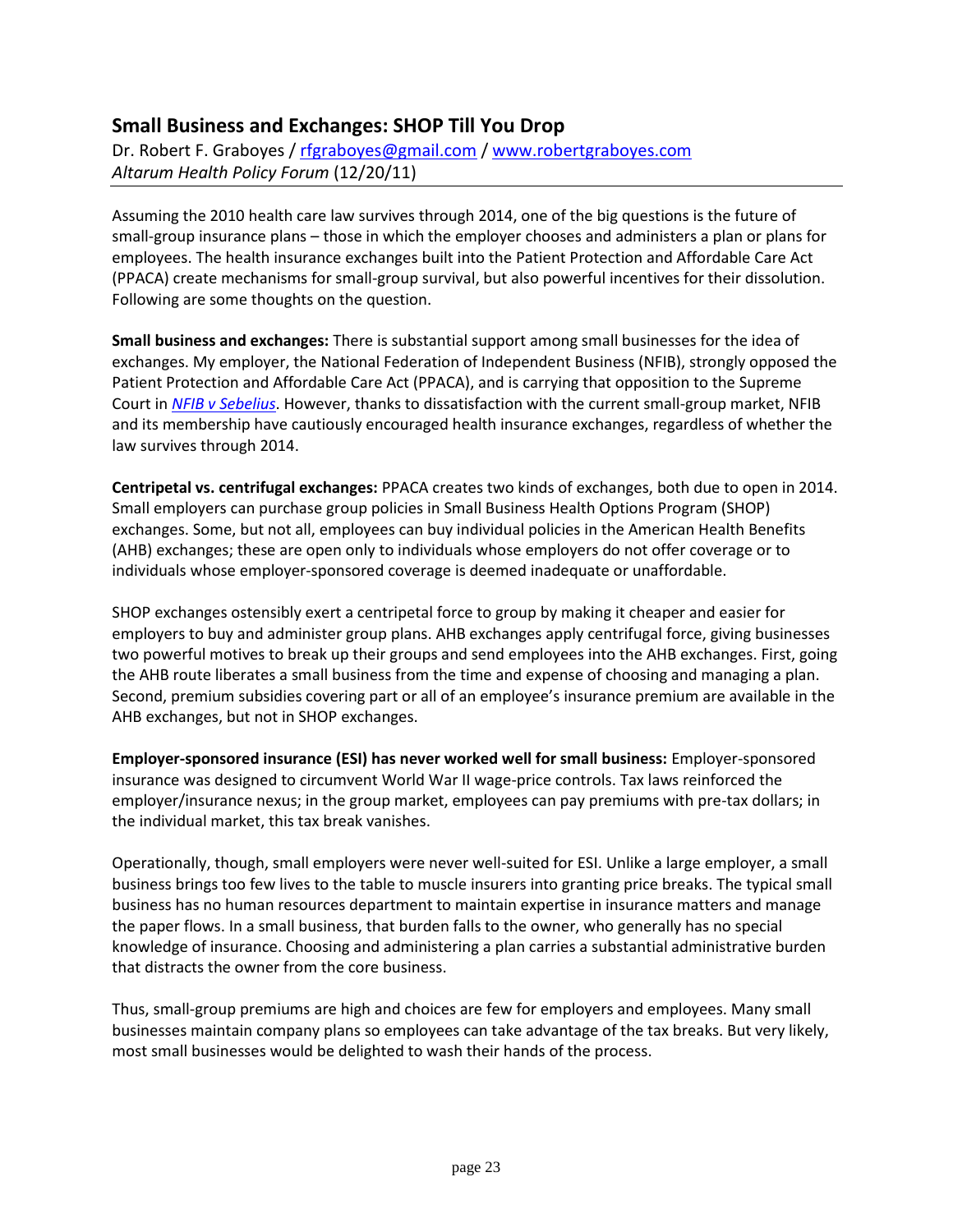**To succeed, exchanges have to provide value to small businesses:** For small businesses to choose SHOP over the drop-and-dump-into-AHB option, the SHOP exchanges will have to demonstrate greater value to businesses. If the answer to "Why should businesses choose SHOP over AHB?" is "because group policies have been the mainstay of private insurance since the 1940s," then prepare for wide-scale abandonment of group plans in 2014.

Adding value means dealing with the fact that for decades, health insurance costs have been the single biggest problem for small businesses. SHOP exchanges are supposed to give small groups some of the virtues of large-group plans. Exchanges are supposed to simplify the act of buying group insurance by creating a centralized market where plans compete transparently. Often compared to sites like Travelocity.com, the exchange is supposed to include a user-friendly computer portal that allows purchasers to easily compare the prices and qualities of different insurance plans, thus exerting downward pressure on prices.

Purchasing a group policy, however, is only one part of the problem. The plan still must be administered. Here, too, SHOP is supposed to simplify life by acting as a virtual human resources department, managing the plan's paper flows, alerting the business employees to deadlines, changes, etc.

But these features will not be enough. To succeed, SHOP exchanges can't just be better than current small-group markets. They have to be better than the alternative of dropping group coverage and sending employees into the AHB exchange. And, it's worth remembering that in many or most states, employers and employees will be able to sidestep both SHOP and AHB exchanges by buying insurance directly from brokers, as they do today.

On what criteria will they judge the exchanges? On whether they offer enough insurance carrier competition to drive down costs without compromising quality of care. On whether business owners spend less, rather than more, time dealing with insurance matters. On whether employers and employees are happy with the choices among plans.

**Exchanges can fail:** On the negative side, a number of features may drive businesses away from SHOP exchanges and/or employees away from AHB exchanges. If costs continue to rise rapidly. If the exchange is perceived as a heavy-handed regulator. If the computer portals are poorly designed and opaque to users. If the administrative functions of the exchange seem mired in red-tape. If phone calls and emails go unanswered. Ominously, the Internal Revenue Service, the National Governors Association, and others are already warning that parts of PPACA may be a logistical mire (see my [PPACA: Five Layers of](http://www.nfib.com/LinkClick.aspx?fileticket=o17kwjvCI_w%3d&tabid=1083)  [Uncertainty,](http://www.nfib.com/LinkClick.aspx?fileticket=o17kwjvCI_w%3d&tabid=1083) 9/28/11).

**Small business does not exist to close the federal budget deficit:** PPACA supporters fear that small businesses will tilt heavily away from SHOP and drop employees into the AHB exchanges. If this happens, the federal budget deficit will swell as millions of individuals claim federal subsidies, further strengthening the argument that PPACA is costly and fiscally irresponsible.

However, small business isn't obliged to stanch PPACA's fiscal strain on the U.S Treasury. Congress designed the AHB subsidy scheme and aligned the incentive structure to small businesses. This may well be one of many ways in which Congress underestimated the law's costs. But that is a problem for Congress, not small business, to fix.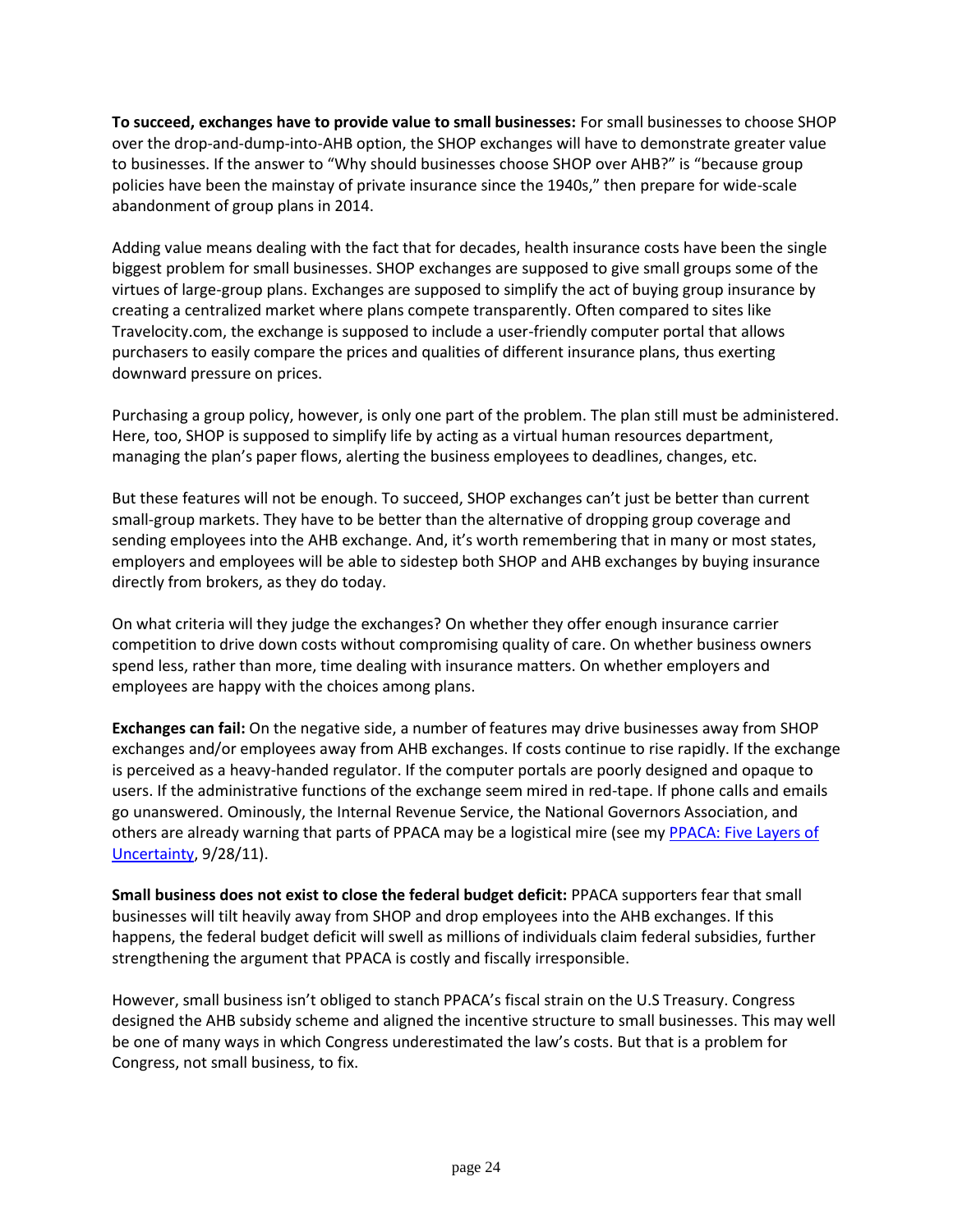**Defined-contribution insurance could alter the equation:** As of now, two states, Massachusetts and Utah, have fully functioning exchanges up and running. Utah's is arguably more market-oriented and has included a feature that could go a long way toward keeping group coverage attractive. It does so by blending elements of the SHOP exchange and the AHB exchange into a "defined-contribution" option. Rather than choosing one or two plans and offering employees a take-it-or-leave-it choice, definedcontribution allows the employer to contribute a set amount that employees can use to purchase the policies of their choice within the SHOP exchange. There are still no subsidies. During the final days of the debate over PPACA, NFIB supported a defined-contribution plan offered by Sens. Ron Wyden (D-OR), Susan Collins (R-ME), and Evan Bayh (D-IN); the measure did not make it into the final bill. There are moves afoot in the current Congress to resurrect the idea.

#### **Conclusion**

Those designing and managing exchanges would do well to ask themselves the following question: "What will our state's exchange accomplish for small business that is not currently possible?" They would do well to resist the urge to corral small businesses into a particular scheme to serve some end such as minimizing the AHB subsidies. Like most other things, exchanges are best sold with carrots, not sticks.

The SHOP exchange option has considerable merit, but "option" should be the key word. It is fine if SHOP exchanges expedite group policies, but SHOP exchanges will have to earn the fealty of small businesses and of those employees who have the option to go into the AHB exchanges. Frankly, the subsidies in the AHB exchanges, which can be many thousands of dollars per employee, will make that difficult. That is a problem for Congress, not small business, to contemplate.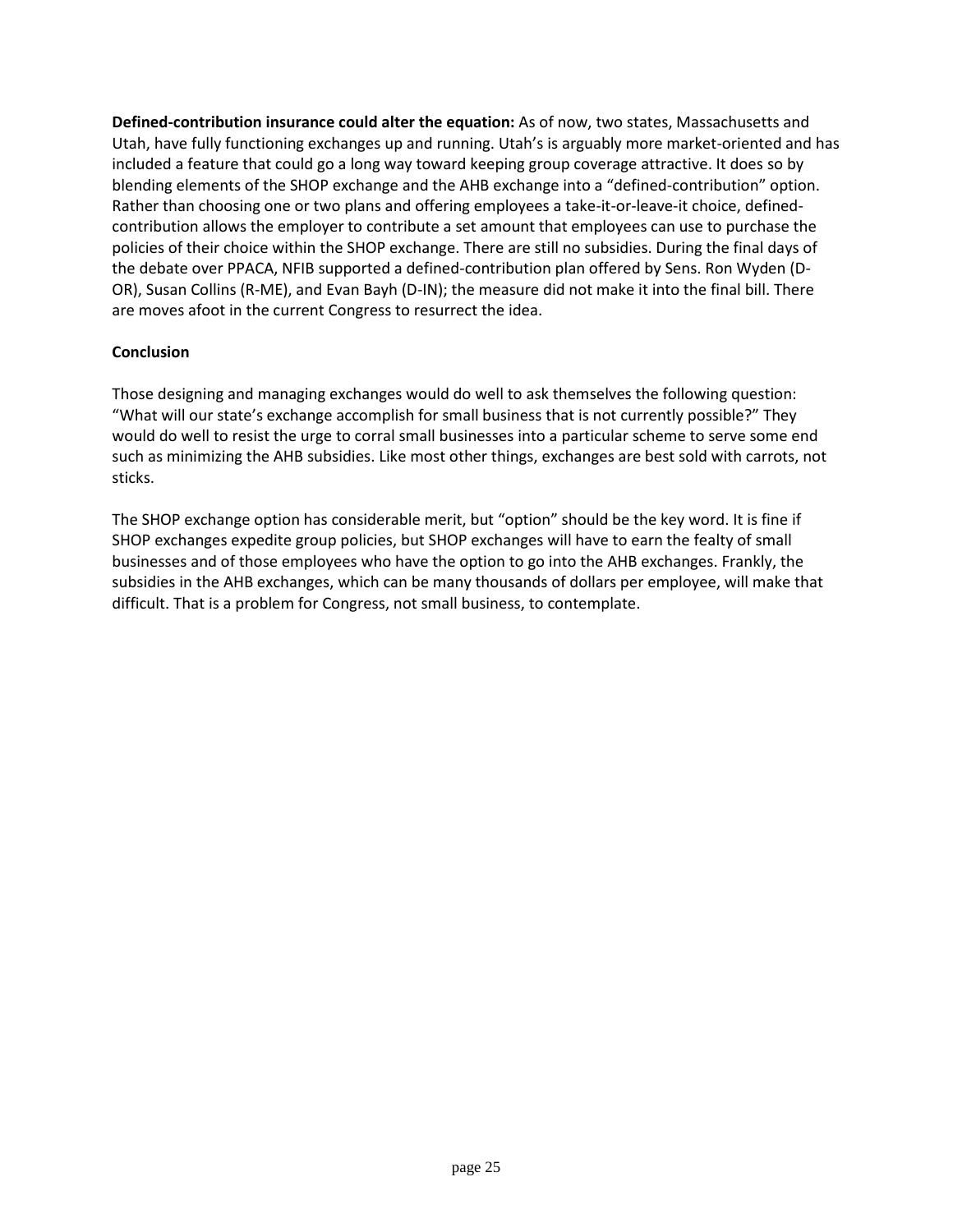## **Health Care Law Subsidies: A Tale of Two Cities**

Dr. Robert F. Graboyes / [rfgraboyes@gmail.com](mailto:rfgraboyes@gmail.com) / [www.robertgraboyes.com](http://www.robertgraboyes.com/) *Altarum Health Policy Forum* (10/11/11)

The 2010 health care law will conjure up a strange brew of inequities as it comes to a boil in 2014. The mechanistic, one-size-fits-all health insurance subsidies, for example, will generate serious questions about the law's fairness. By ignoring the enormous regional disparities in cost of living, the subsidies effectively penalize those in more expensive localities and reward those in lower-cost areas. Additionally, the law biases the subsidies toward those with larger families.

This inequity arises because of a three-part structure at the core of the Patient Protection and Affordable Care Act (PPACA). First, PPACA requires individuals to purchase health insurance (or to pay penalties for not doing so). Second, another provision draws a mathematical line between those households with access to "affordable" insurance and those without such access. Third, the law offers premium tax credits (subsidies) to households lacking options meeting the affordability standards. To qualify for subsidies, the household's income must be below 400 percent of the [Federal Poverty Level](http://aspe.hhs.gov/poverty/11poverty.shtml) (FPL), and insurance premiums that the household pays must exceed 9.5 percent of the employee's income. A household meeting these two standards can obtain the subsidies and purchase insurance in the exchanges set to open in 2014.

To understand the problem, let's focus on two siblings – one in New York City and one in Abilene, Texas. Both own small businesses.

### **New York sister, Texas brother**

The New Yorker is single and has a new business that earns her \$45,000 in its first year of operation. To put this in perspective, this amount is almost exactly what a beginning schoolteacher earns in New York. With high taxes, food prices, and apartment rents, \$45,000 in New York City only buys a Spartan life in a cramped apartment.

The Texan is married, has three children, and earns \$100,000 a year at his 15-year-old business. He and his family live in a roomy house with a swimming pool. In Abilene, \$100,000 buys a very cozy life. An unscientific Google search suggests that most of Abilene's attorneys earn less than our business owner.

In 2014, sitting at the Thanksgiving table, the sister complains to her brother about the heavy burden of health insurance. The brother mentions that he bought insurance in the new exchange and received federal subsidies because the law deems health insurance unaffordable for him and his family. The sister is surprised – and irritated – since she was told that her income is too high to qualify for subsidies.

Here's the explanation. To get a health insurance subsidy, a household's income must be less than 400% of FPL *for a given size of household*. The guidelines have separate dollar figures for Alaska and Hawaii, but no regional variation within the 48 contiguous states. In those 48 states, 400% of FPL for a household of one person is currently \$43,560; for a household of five people, the figure is \$104,680. The sister earns more than \$43,560, so she cannot receive subsidies. Her brother earns less than \$104,680, so he may qualify.

To obtain the subsidies, the Texan's insurance would have to cost more than 9.5 percent of household income – \$9,500 in this case. An October 201[1 Kaiser Family Foundation survey](http://www.kaiserhealthnews.org/Stories/2011/September/27/Employer-Health-Coverage-Survey-Shows-Employer-Spending-Spike.aspx) reported that, across the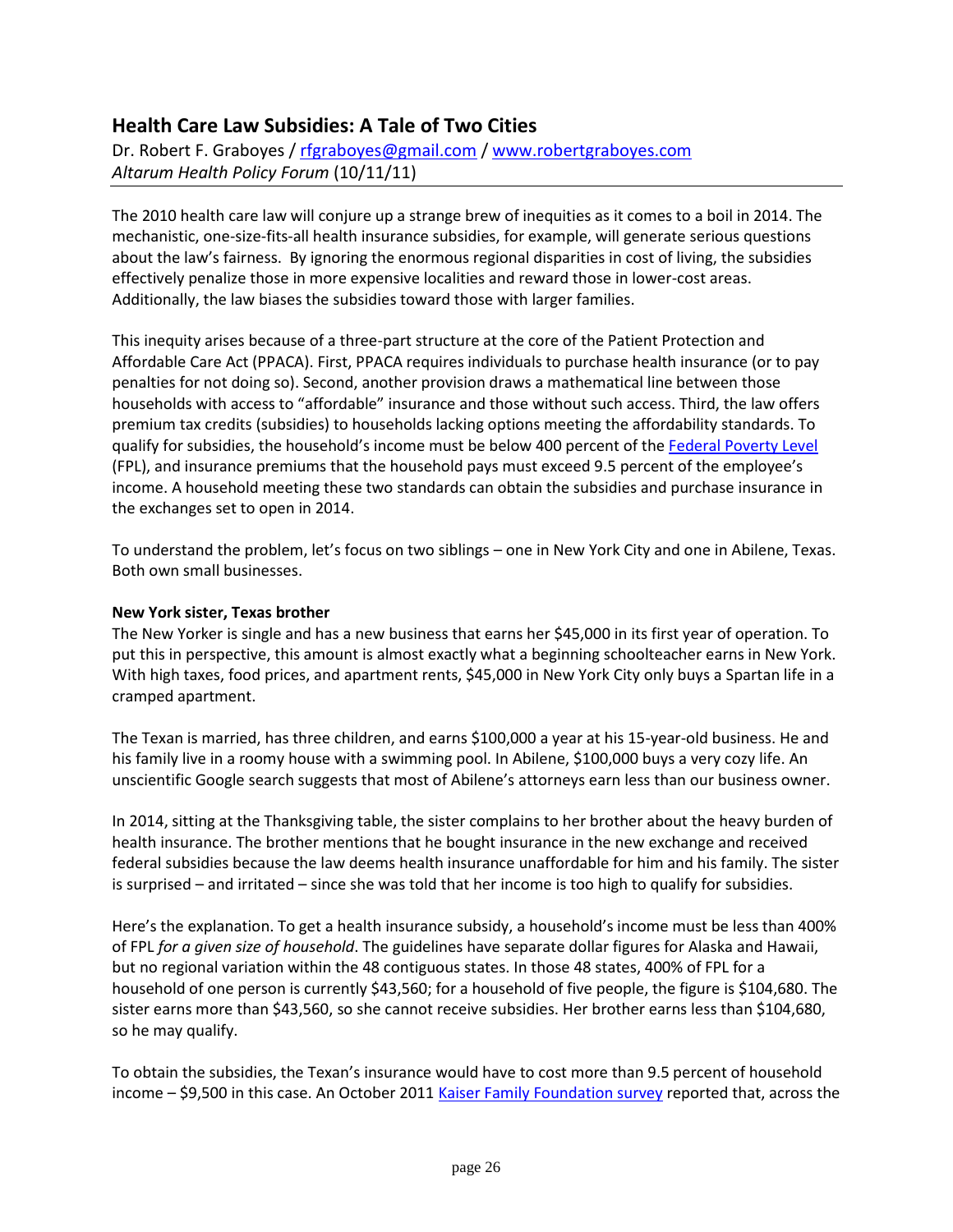U.S., average 2011 individual and family policies cost, respectively, \$5,429 (up 8 percent from 2010) and \$15,073 (up 9 percent from 2010). We can say with near certainty that the New Yorker's individual policy will cost more than 9.5 percent of her income (\$4,275). It's not important to this blog piece, but given the high cost of health care in New York, the sister's unsubsidized individual policy might even cost more than her wealthier brother's subsidized family policy.

In a different context[, New York Senator Charles Schumer recently declared](http://newyork.cbslocal.com/2011/09/19/sen-schumer-expresses-reservations-about-president-obamas-tax-plan/) a proposed income tax provision to be unacceptable because it effectively treats households across America as "rich" if they earn more than \$250,000 a year. Schumer said, "\$250,000 makes you really rich in Mississippi but it doesn't make you rich at all in New York and there ought to be some kind of scale based on the cost of living on how much you pay." One can apply Schumer's logic to PPACA's subsidies. Doing so, however, would open quite a few new cans of worms.

When families gather in 2014, PPACA's fairness will be questioned around many a dinner table. In that year, members of Congress from high cost-of-living areas are likely to hear quite a few of those questions from displeased constituents.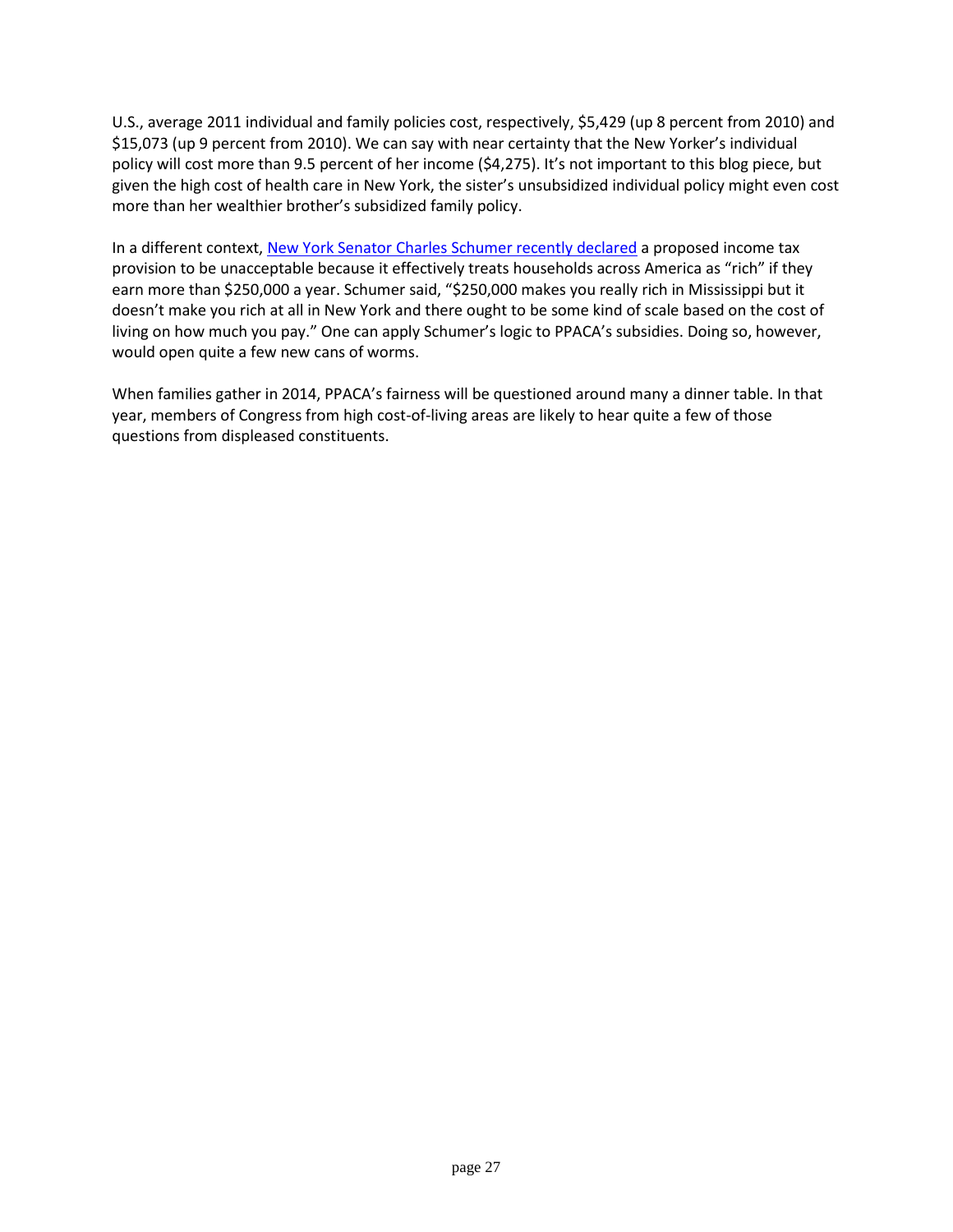### **PPACA and the Jobless Recovery**

Dr. Robert F. Graboyes / [rfgraboyes@gmail.com](mailto:rfgraboyes@gmail.com) / [www.robertgraboyes.com](http://www.robertgraboyes.com/) *Altarum Health Policy Forum* (8/9/11)

Small-business owners are deeply concerned that the 2010 health-care law (PPACA) will prolong what has been described as America's "jobless recovery." Recent [Congressional testimony](http://oversight.house.gov/index.php?option=com_content&view=article&id=1394%3A7-28-11-qimpact-of-obamacare-on-job-creators-and-their-decision-to-offer-health-insuranceq&catid=35&Itemid=40) and a new study by [the NFIB Research Foundation](http://www.nfib.com/research-foundation/surveys/healthcare-year1) (my employer) shed some additional light on this concern. It is worth noting that small businesses normally create around 65 percent of the country's net new jobs, but the sector has been shedding jobs almost continuously since early 2007.

Obviously, job-creation anemia did not begin with PPACA. But if small-business owners are correct, PPACA could prolong a situation that, in August 2011, is dire. For context: In June, the overall unemployment rate was 9.2**%;** add in discouraged and underemployed workers and the real rate is 16.2**%**. Since the second quarter of 2007, the small-business sector – normally the engine of job creation – has lost, not added, jobs in all but one quarter. Pre-PPACA, we can cite at least three contributory factors: Weak economic growth stripped businesses of the incentive to expand or hire. (The latest official data show 0.4**%** in the first quarter of 2011 and 1.3**%** in the second quarter.) Uncertainty over tax rates made it difficult for businesses to do even relatively short-term business planning. (2011's marginal income tax rates and estate tax rates were not known, after all, until days before the year began.) And the real estate collapse obliterated the collateral that many small businesses would have used to fund expansion and hiring. (Business owners own a lot of homes, offices, and investment properties.)

But recent information adds to the perception that PPACA has joined these other three anchors in discouraging growth and job creation. In late July, a panel of business owners expressed their fears before a subcommittee of the U.S. House Oversight Committee. [One of the panelists,](http://oversight.house.gov/images/stories/Testimony/7-28-11_Grady_Payne_Health_Care_Testimony.pdf) with 450 mostly blue-collar employees, was an NFIB member whose written and oral testimony walked members of Congress through the mechanics of his business and the options PPACA imposes on it in 2014. In his words, "this law will cost our company \$1,000,000 or more no matter which option we choose. … Today, these estimates are more than the company makes. … These forecasts do not even consider the significant additional administrative costs we are incurring and will continue to incur managing the program, preparing mandated government reports, and tracking all [employees'] household dependents and earnings." He added, "[O]ur thirty-year business and the jobs of 450 employees are at risk of being legislated out of existence. … Our goals turn from 'hire-and-grow' to 'cut-and-survive.' " Other panelists expressed similar fears about the impact on their businesses. For those interested in a flesh-and-bones look at the law, their testimony is worth reading.

The panelists' testimony accorded with the new NFIB Research Foundation. In the study, by William J. Dennis, Jr., majorities of business owners familiar with the law said PPACA:

- won't reduce paperwork or simplify the provision of healthcare (79%);
- will increase taxes (77%);
- will increase federal budget deficits (71%);
- will infringe on the rights of Americans (65%);
- won't slow the rate of health insurance cost increases (65%);
- won't improve the overall health of the American public (59%);
- will lead to a government takeover of healthcare (58%); and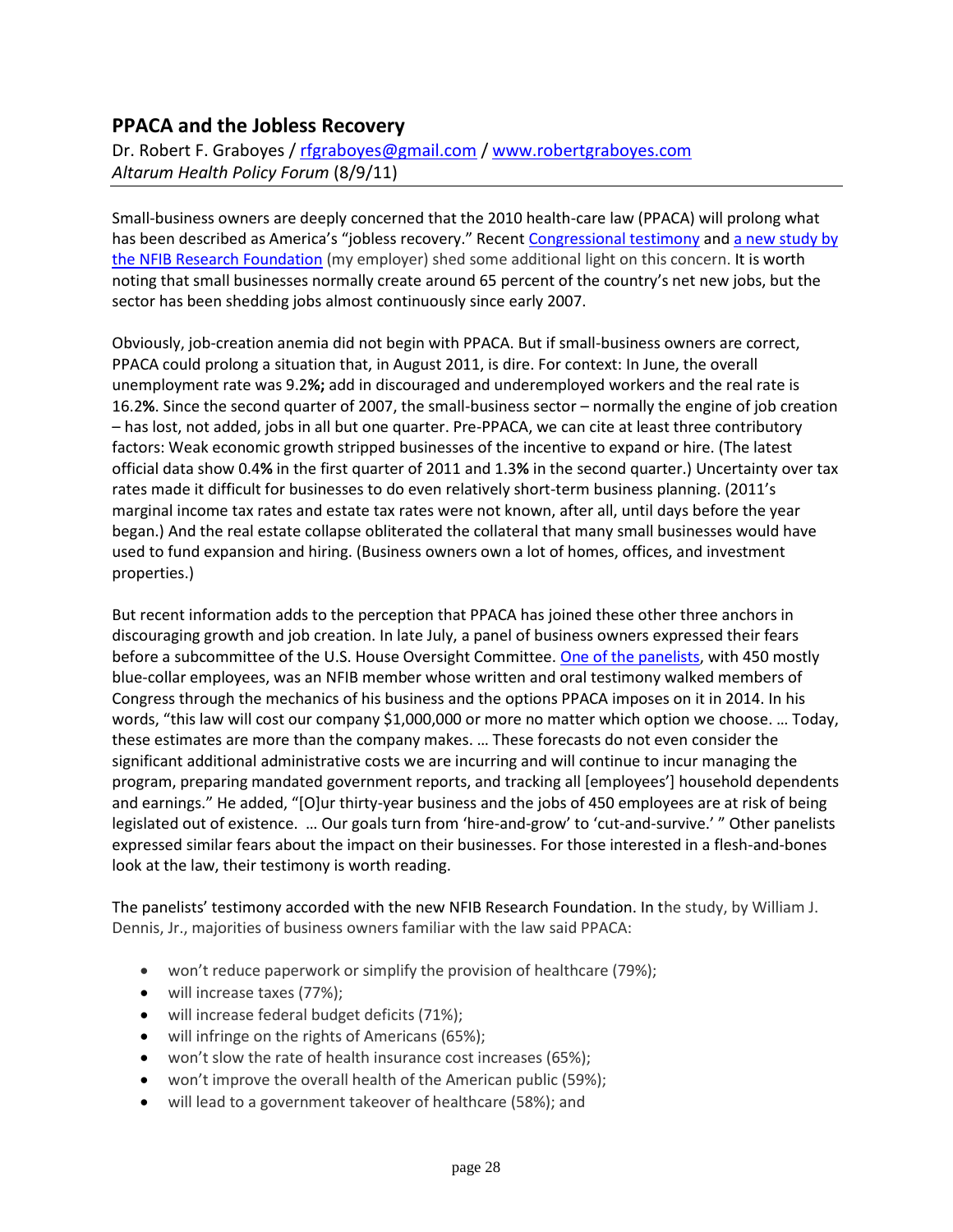will separate doctors and patients (50%).

In general, the negative sentiments were more widely held by those businesses currently offering insurance than by those who do not offer – similar to the findings in the [McKinsey and Company report](http://www.mckinseyquarterly.com/How_US_health_care_reform_will_affect_employee_benefits_2813) that made headlines recently by predicting that, "Overall, 30 percent of employers will definitely or probably stop offering insurance coverage in the years after 2014."

The Foundation study was based on a survey of 750 small businesses, chosen at random from Dun and Bradstreet. The survey of these companies was conducted by the nonpartisan Mason-Dixon polling organization.

\* \* \* \* \* \* \* \* \* \* \* \* \*

Originally published in *Altarum Health Policy Forum* [\(www.healthpolicyforum.org\)](http://www.healthpolicyforum.org/), 8/9/11. Reprinted with permission.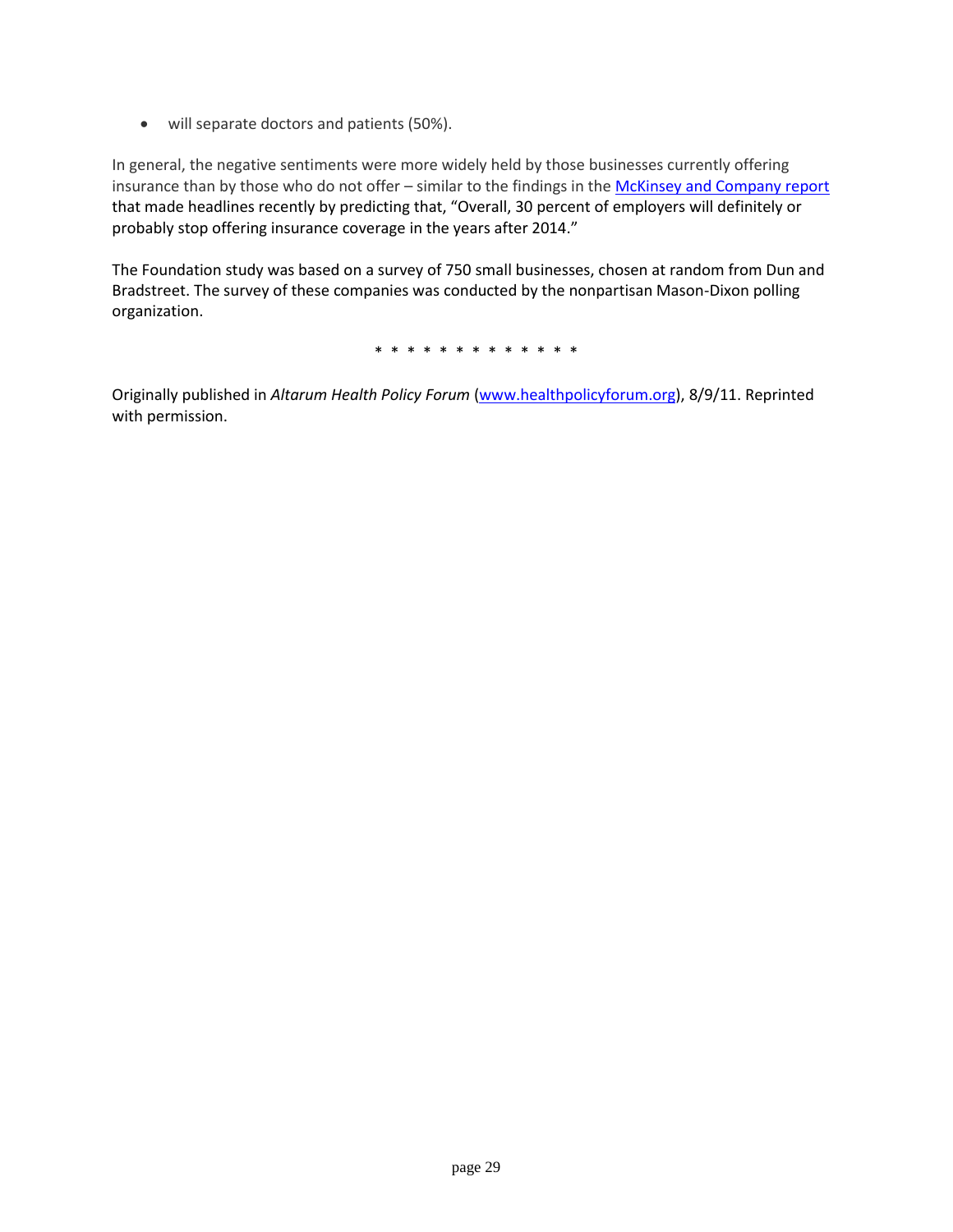## **The HIT Hit: PPACA's Health Insurance Tax**

Dr. Robert F. Graboyes / [rfgraboyes@gmail.com](mailto:rfgraboyes@gmail.com) / [www.robertgraboyes.com](http://www.robertgraboyes.com/) *Altarum Health Policy Forum* (6/14/11)

The 2010 health care law, the Patient Protection and Affordable Care Act (PPACA), hits small business with a barrage of inequities. Among the most egregious is the health insurance tax (HIT) launched by the law's Section 9010. Ostensibly a tax on insurers, its real effect will be hundreds of billions of dollars of taxation on people who purchase coverage in the fully-insured market – mostly small business employers and employees and the self-employed. These are the people who usually generate around two-thirds of America's new jobs.

In contrast, the HIT bypasses those who have coverage through self-insured plans – mostly big business, labor unions, and governments. Like PPACA's essential health benefits and longstanding state benefit mandates, the HIT puts an anchor around the neck of small business while leaving larger organizations free to swim unburdened. And the anchor is a heavy one.

**Over the first decade, the HIT will hit the fully-insured market with an estimated \$87.4 billion tab, but that figure greatly understates the long-run financial impact.** The tax is not implemented until the fourth year of the decade (2014) and is only fully implemented in 2018. The tax rises from \$8 billion in 2014 to \$14.3 billion in 2018 and in later years, even higher according to a complex (and at this point opaque) index, discussed below.

**To put this in perspective, that \$14.3 billion equals around 15 percent of the total small business expenditures on employee benefits in 2007.** According to IRS data, proprietorships, partnerships, and corporations with up to \$10 million in annual receipts deducted \$96.8 billion that year for Employee Benefit Programs. An extra 15 percent or so constitutes an enormous blow to the ability of small businesses to compete against larger entities.

**The HIT's full magnitude will only become apparent in the second decade (2021-2030), when businesses and consumers experience 10 years of a premium-indexed, fully-implemented HIT.** The second-decade cost is difficult to forecast, but may exceed \$200 billion or even \$300 billion. It all depends on how rapidly the law's arcane index lifts the HIT beyond its \$14.3 billion base in later years. There are two major sources of uncertainty in that index.

**First, after 2018, the size of the tax depends on how fast health insurance premiums rise, and no one can forecast that rate of increase with any confidence.** In [Essential Health Benefits: The Secretary's](http://www.healthpolicyforum.org/2011/05/essential-health-benefits-the-secretary%E2%80%99s-joystick/)  [Joystick,](http://www.healthpolicyforum.org/2011/05/essential-health-benefits-the-secretary%E2%80%99s-joystick/) I explained the uncertainty that the essential health benefits structure poses for premium forecasts. PPACA was supposed to moderate the increase in health insurance premiums, but that talking point has been killed by pronouncements from the Congressional Budget Office, the Chief Actuary of Medicare and Medicaid, and a rash of private forecasters. Even a White House-sponsored teleconference in summer 2010 warned participants to stop arguing that PPACA would reduce costs. There are few reasons to think that premiums will rise more slowly, but many reasons to think they will increase more rapidly – the essential health benefits package, the health insurance tax, the slew of other new taxes imbedded in the premiums, elimination of coverage limits, mandatory preventive services, giving more people insurance while creating no new doctors or nurses, and demographic trends.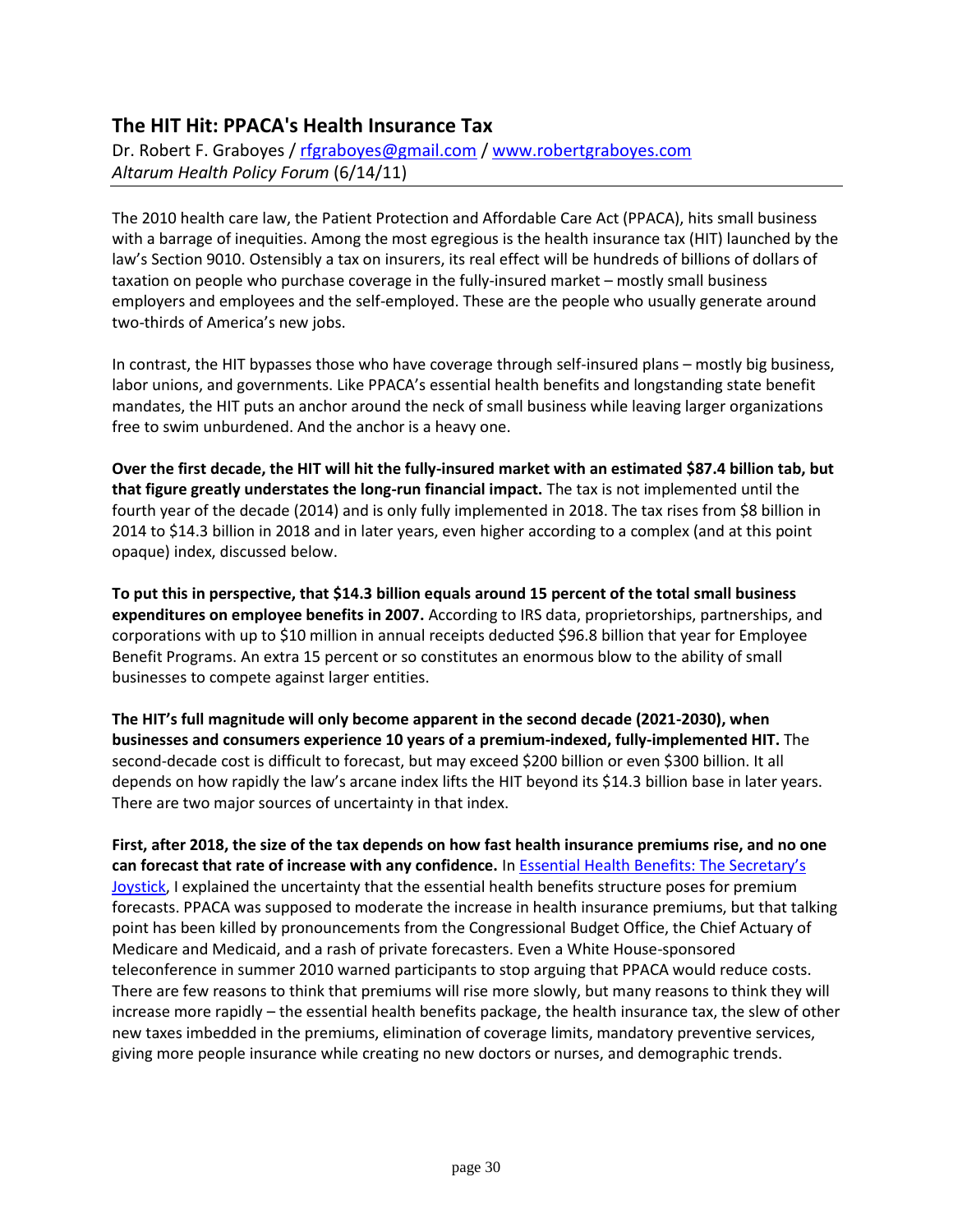**Second, the precise mathematical structure of the index is uncertain.** The index consists of a complex set of equations that incorporate not only premium increases, but also each year's number of policyholders, size of U.S. gross domestic product, Consumer Price Index, and certain tax credits contained in PPACA. The provision says of the index [\(PPACA, Section 9010\)](http://www.ncsl.org/documents/health/ppaca-consolidated.pdf):

"In the case of any calendar year beginning after 2018, the applicable amount shall be the applicable amount for the preceding calendar year increased by the rate of premium growth (within the meaning of section 36B(b)(3)(A)(ii) of the Internal Revenue Code of 1986) for such preceding calendar year."

For readers who enjoy solving puzzles, I suggest that they turn to Section 36B(b)(3)(A)(ii) of the Internal Revenue Code and try to figure out how the IRS will calculate the post-2018 tax increases. With the help of some taxation and insurance industry experts, I think I have it figured out. But we'll see. Meaningful forecasts will have to await future IRS rulings and other regulatory interpretations.

**Nevertheless, we can explore some plausible scenarios.** Health insurance premiums for the average family grew by around 5 percent between 2005 and 2010 (see Exhibit 1.1 [here.](http://ehbs.kff.org/pdf/2010/8085.pdf)). If the HIT were to rise by 5 percent per year after 2018, the tax would total \$208 billion between 2021 and 2030. Family premiums rose by over 10 percent between 2000 and 2005. If the HIT were to rise by 10 percent per year, the second-decade cost would be \$303 billion.

**In addition, the HIT will cascade on itself.** Insurers will pass the HIT along to purchasers in the form of higher premiums. In turn, those premium increases will enter into the index and raise the tax in later years, and insurers will have to pass those increases along to purchasers, as well. So the HIT violates a common principle of fairness in taxation – that one should not be taxed on a tax.

**And interactions between the HIT and the corporate income tax will augment the total effect by over 50 percent.** Former Congressional Budget Office Director [Douglas Holtz-Eakin](http://americanactionforum.org/sites/default/files/Case%20of%20the%20Premium%20Tax.pdf) explained how the firstdecade costs will actually be \$134.6 billion, rather than \$87.4 billion ("Higher Costs and the Affordable Care Act: The Case of the Premium Tax," available on the web.) By the same logic, a \$208 billion seconddecade HIT would really mean a \$320 billion impact on health insurance consumers.

**Finally, the impact on those in the fully-insured market is likely to be even worse because of the peculiar structure of the HIT.** If some businesses switch from the fully-insured market to self-insured plans, those remaining in the fully-insured market will have to pick up the tax bill for those who have switched to self-insurance. And because of the inequity of the tax, it will certainly drive some businesses to self-insure – even if such a switch may be imprudent from a risk standpoint.

**In short, this tax will bludgeon small business.**

\* \* \* \* \* \* \* \* \* \* \* \* \*

Originally published in *Altarum Health Policy Forum* [\(www.healthpolicyforum.org\)](http://www.healthpolicyforum.org/), 6/14/11. Reprinted with permission.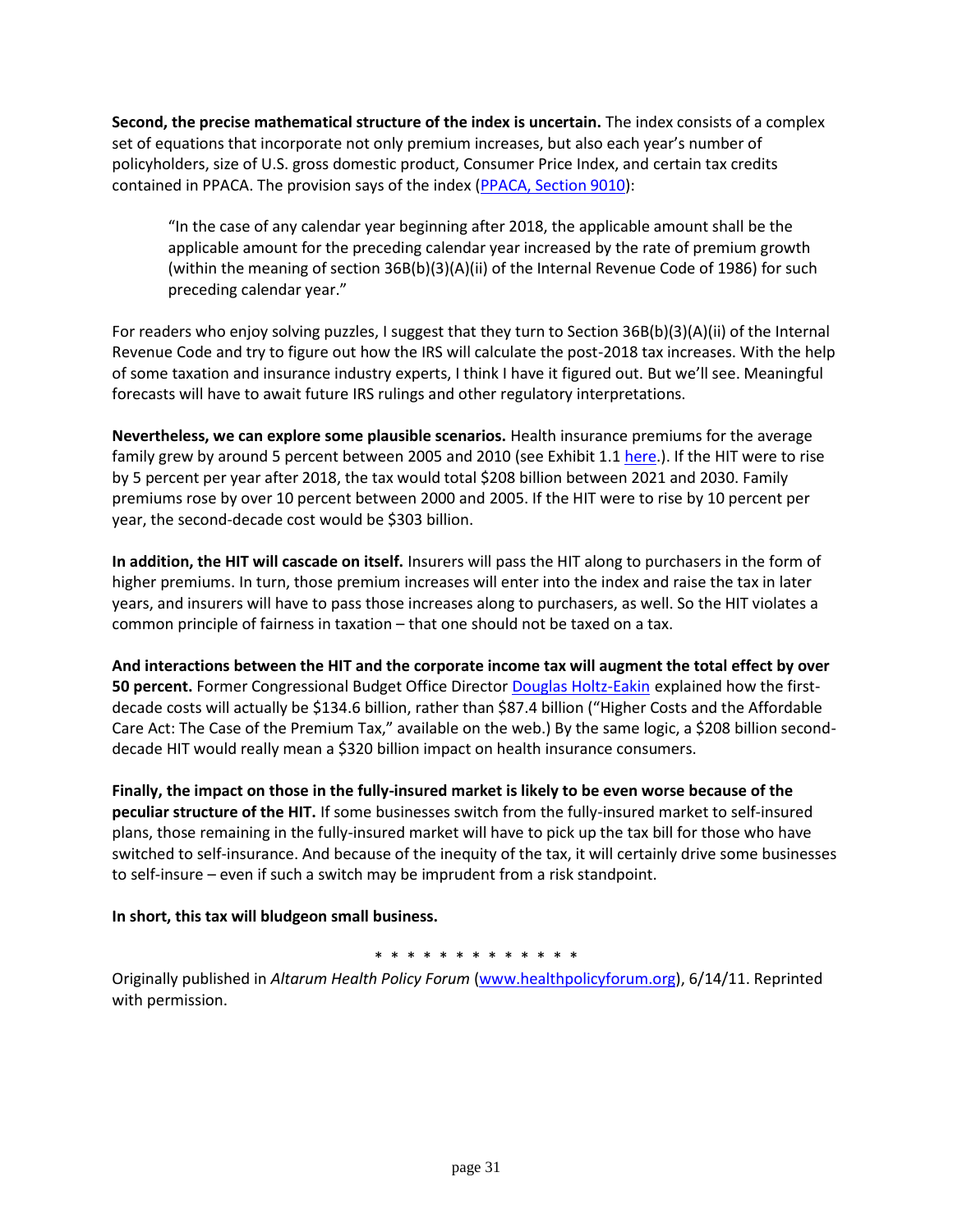## **Essential Health Benefits: The Secretary's Joystick**

Dr. Robert F. Graboyes / [rfgraboyes@gmail.com](mailto:rfgraboyes@gmail.com) / [www.robertgraboyes.com](http://www.robertgraboyes.com/) *Altarum Health Policy Forum* (5/3/11)

Beginning in 2014, the Patient Protection and Affordable Care Act (PPACA) hands the Secretary of the U.S. Department of Health and Human Services a joystick – the Essential Health Benefits package – with the potential to rocket small-business health insurance premiums skyward. EHB is the menu of goods and services that must be covered under all exchange-purchased insurance plans and nongrandfathered small-group and individual insurance plans. By vesting one set of hands with control over EHB, small business faces permanent administrative uncertainty. At the same time, the brunt of EHB appears largely to bypass big business, unions, and governments.

### **EHB, Ban on Limits, Actuarial Value**

Beginning in 2014, PPACA (§1302) makes EHB a mandatory feature of most insurance plans purchased by America's 6 million small businesses and 15 million self-employed individuals. Exceptions initially include businesses with more than 100 employees and those with grandfathered policies. The EHB requirements apply to policies purchased both in exchanges and in non-exchange small-group or individual markets.

In the small-group and individual markets, annual or lifetime coverage limits on all EHB items are forbidden. And plans must have an actuarial value (AV) of at least 60 percent, meaning the plan's total reimbursements must be at least 60 percent of the total qualifying health care costs incurred.

Section 1302 empowers the Secretary of HHS to define EHB, but gives little specificity beyond requiring that EHB include 10 general categories (e.g., ambulatory patient services) and "the items and services covered within the categories;" the Secretary is to also assure that EHB includes "benefits typically covered" by a "typical employer plan." The meaning of these words in quotation marks is left to the Secretary (and future Secretaries) to define and redefine. The fluid definitions and concentrated discretion mean uncertainty, which carries a financial cost for small business.

#### **State Mandates as Precedent**

The Council for Affordable Health Insurance lists [2,156 state mandates](http://www.cahi.org/cahi_contents/resources/pdf/MandatesintheStates2010.pdf) in 2010. These included benefit mandates (e.g., reimbursement for smoking cessation), provider mandates (e.g., reimbursement for services provided by acupuncturists), and covered-person mandates (e.g., inclusion of stepchildren under family policies).

Some mandates are less controversial than others. But every mandate benefits some patients. The problem is that mandates, no matter how well-intentioned, mean higher costs.

At least with state mandates, the legislative process restrains proliferation. Typically, a new mandate has to wend its way through a state legislature, with attendant impact estimates, public hearings, recorded votes, and so forth. Disease groups and provider groups can lobby for additional covered benefits, but so can groups representing consumers and taxpayers. In the end, legislators have to weigh both costs and benefits of mandates or else incur the wrath of financially pressed voters. Importantly, with state mandates, cross-state comparisons provide evidence of how the mandates affect costs and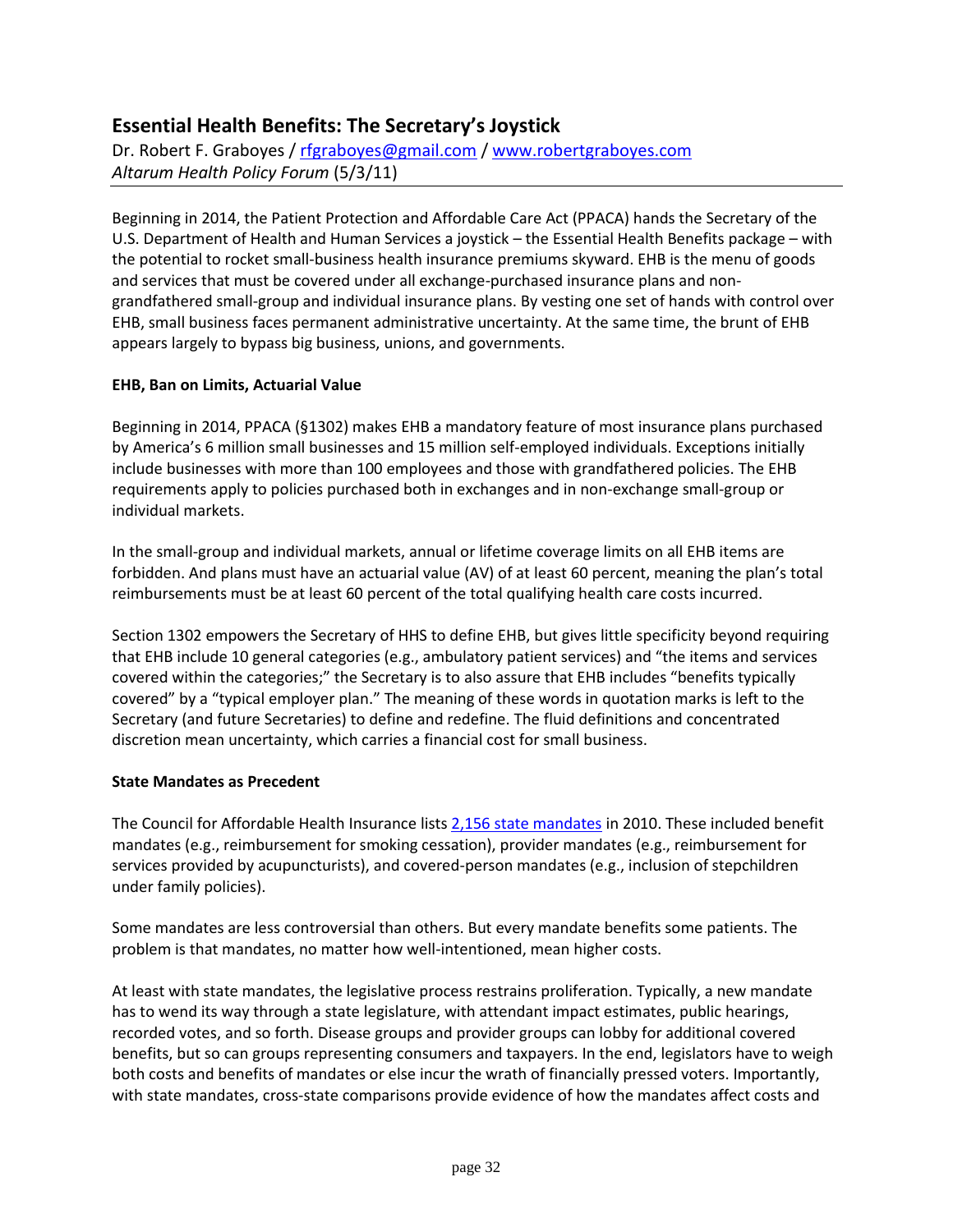health outcomes. One can measure the difference in costs between Rhode Island's 69 mandates and Idaho's 13 mandates.

For small business, a perpetual irritation is the fact that state mandates apply mostly to small businesses and individuals (including the self-employed). Most big businesses, labor unions, and governments are self-insured, and, therefore, exempt under ERISA. EHB appears to compound this inequity.

#### **Federal Mandates under PPACA**

Effectively, §1302 creates national benefit mandates. Most small-group and individual policies must cover the entire EHB package, with no coverage limits and an AV of 60 percent or higher. States will still have the discretion to add additional mandates on top of the EHB package. In contrast, plans obtained in the self-insured and fully-insured large-group (over 100) markets apparently do not have to include all EHB items. They can't impose annual or lifetime coverage limits on any EHB services that they do cover, but it appears that they can omit EHB items from their coverage. This would seem to create a powerful motive to omit EHB items that are rare, but terribly expensive – a luxury small business will not share.

Unlike most state benefit and provider mandates, designing and altering the EHB package will require no legislative action. PPACA specifies simply that the Secretary of HHS "shall define the essential health benefits" after commissioning some data collection from the Labor Department. (In the current process, HHS also turned to the Institute of Medicine for advice in crafting the EHB.) Since EHB is national, there will be no cross-state comparisons of costs and health effects of the actual EHB with any other design. According to the law:

"The Secretary shall ensure that the scope of the [EHB] is equal to the scope of benefits provided under a typical employer plan, as determined by the Secretary. To inform this determination, the Secretary of Labor shall conduct a survey of employer-sponsored coverage to determine the benefits typically covered by employers, including multiemployer plans, and provide a report on such survey to the Secretary." … In defining [EHB], the Secretary shall … ensure that such essential health benefits reflect an appropriate balance among the categories … so that benefits are not unduly weighted toward any category."

The Labor Department's [survey](http://www.bls.gov/ncs/ebs/sp/selmedbensreport.pdf) of April 2011 cites problems with employer plan data. The document notes, for example, variation in how plans define items such as "infertility treatments." The report warns: "Unfortunately, this review indicated that it is not possible to produce reliable data for many of the services due to the lack of detail that characterizes many plan documents. Services may or may not be covered when they are not mentioned in plan documents." Hence, the Secretary will have to layer subjective judgment on top of inadequate data.

But even if the data were adequate, the vagueness of PPACA's instructions creates considerable uncertainty for small business. How is the Secretary to define a "typical employer?" Should a shoe store's employee plan depend on the "typical" coverage offered by an investment bank, a white-shoe law firm, a federal agency, or a union shipyard? Or, since EHB affects small businesses most directly, should the shoe store's requirements square with other small firms in the fully insured market? The Secretary's thoughts apparently carry the day.

What are "benefits typically covered?" Suppose 1/3 of the employers surveyed offer "Cadillac" coverage (high-end), while 1/3 offer what we can call "Corolla" coverage (middle-of-the-road), and 1/3 offer "Kia"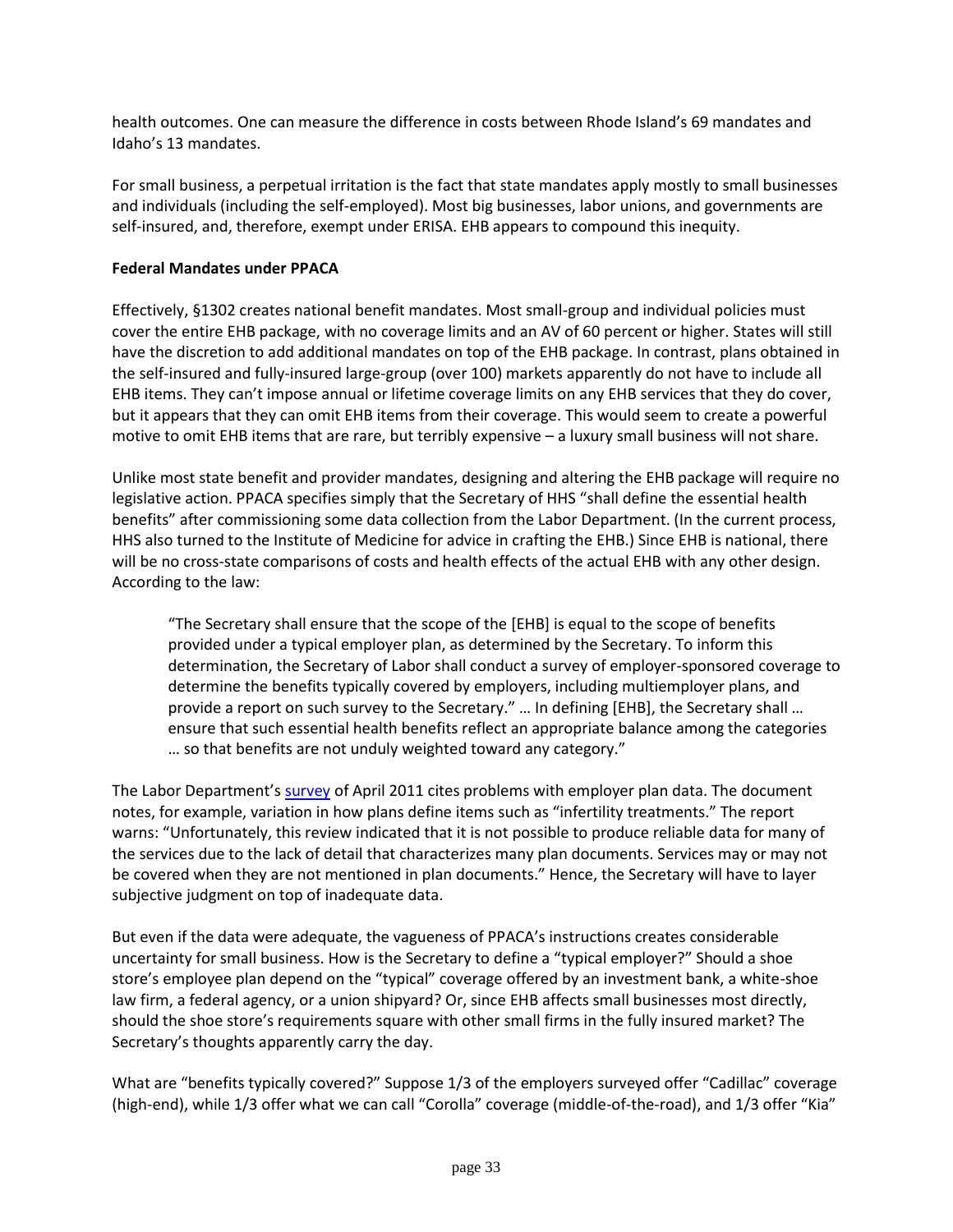coverage (bare-bones, but decent). Does the Secretary decide that since 2/3 of employers offer Corolla coverage or better, then that should define the EHB? Businesses with Cadillac or Corolla plans will be relatively unaffected. Only those companies with the Kia policies will see their premiums rise, and it's likely that these will include many small businesses and perhaps especially start-ups. In other words, those hardest hit will be the incubators of America's job growth.

How finely will the Secretary define the required benefits? The Secretary's wide discretion is described in [a bulletin](http://www.acscan.org/pdf/healthcare/implementation/background/EssentialHealthBenefits.pdf) from the American Cancer Society:

"While it requires coverage for each of [ten] categories of benefits, the law does not name the specific services that must be covered or the amount, duration, and scope of covered services. The Secretary will define the specific benefits within each of the categories and will update the package to address gaps or to respond to changing medical practices. … [W]ill the Secretary determine how many counseling sessions are covered for smoking cessation, or whether medications are included, and which ones? Or will a plan be permitted to decide the number of covered sessions and medications? The Secretary will need to make critical decisions about the level of discretion to leave to health plans. … While the law enumerates certain considerations that must be taken into account, the Secretary retains wide authority in making determinations on covered services. And while the law requires an opportunity for public comment, it does not define a procedure for involving stakeholders like cancer patients, clinicians, or experts in cancer care. Advocates, therefore, will need to seek out opportunities to weigh in to make sure important benefits are included."

As an example of the lobbying to come, a Cancer Society spokesman wrote, "If a patient requires chemotherapy every week for a year… they should not be hindered by an arbitrary rule about only getting 35 visits." In contrast, America's Health Insurance Plans [urged](http://www.kaiserhealthnews.org/Stories/2011/January/10/health-insurance-benefits-package-iom.aspx?p=1) HHS not to get into "the details of each category of care" and suggested that HHS permit restrictions on the number of visits in certain situations to hold down costs. Medical merits aside, these two policies have very different cost impacts. And small business shares the Cancer Society's concern that the law defines no procedure to involve stakeholders – including small business.

Section 1302 also requires the Secretary to update the EHB at least annually. When a new benefit is added, will outstanding insurance contracts have to comply immediately? If so, then insurers are going to have to build extra margins of safety into their premiums, and costs will rise.

### **Conclusion**

The Essential Health Benefits package is a ganglion of uncertainty for small business. Disease and provider lobbies, with admirable intent, will tout the benefits of expanded coverage and ignore the costs. Small business will wonder how "typical coverage" is defined and who the "typical employers" are against whom they are measured. The jobs and the wages of their employees will depend on the whims of whoever happens to be Secretary of HHS at the time. They will look with envy as big business, labor unions, and governments go unscathed. And with certainty, their premiums will rise.

*Originally published at the Altarum Institute's [Health Policy Forum,](http://www.healthpolicyforum.org/) 5/3/11.Reprinted with permission.*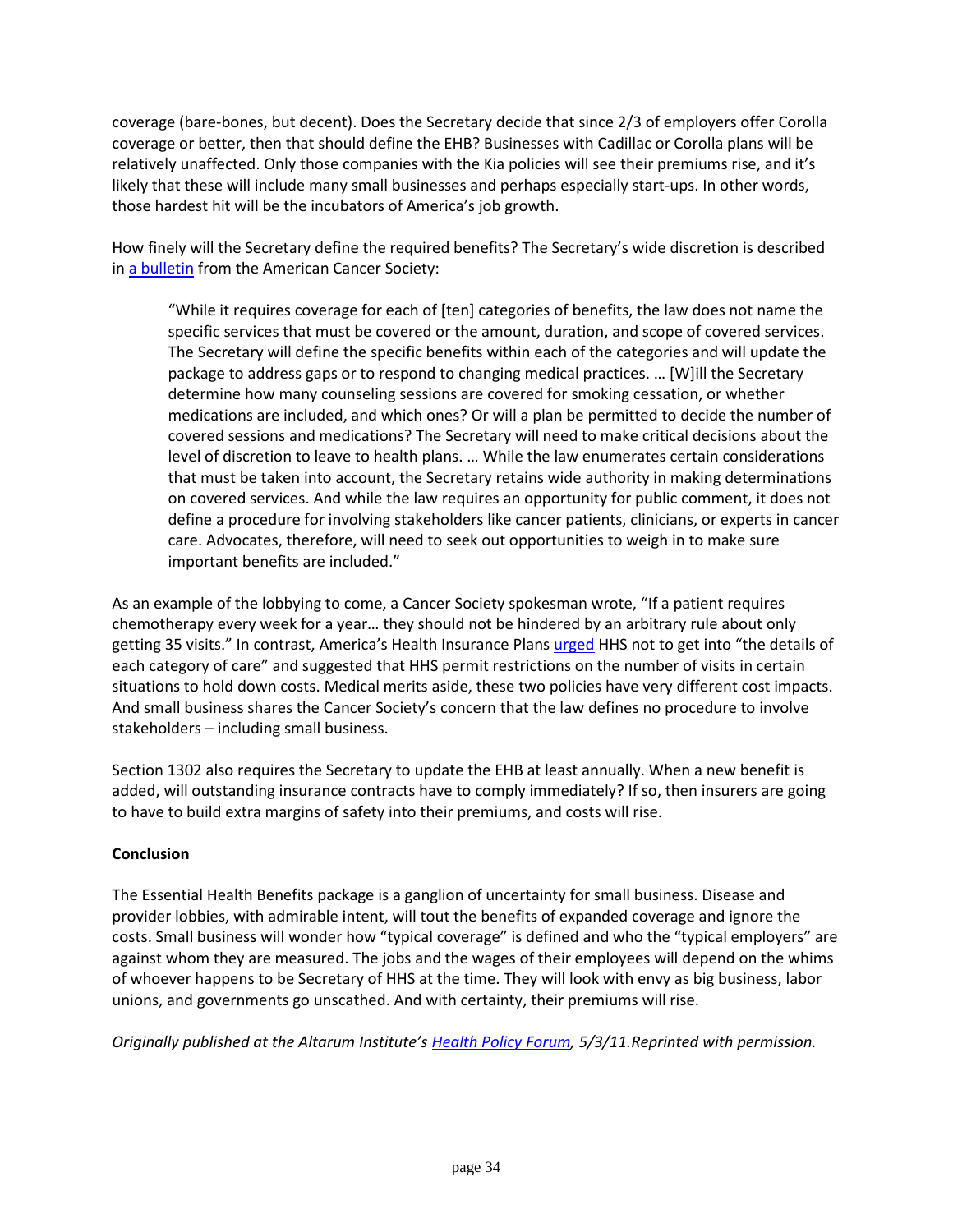## **Small Business Health Care Wish List: Repeal and Replace**

Dr. Robert F. Graboyes / [rfgraboyes@gmail.com](mailto:rfgraboyes@gmail.com) / [www.robertgraboyes.com](http://www.robertgraboyes.com/) *Altarum Health Policy Forum* (2/8/11)

For small business to flourish the Patient Protection and Affordable Care Act (PPACA) must go away, and—equally importantly—the status quo that preceded it must never return. The laws of physics do not limit American health care to those two unacceptable choices. And, unfortunately, productive discussion of health care reform ends whenever a PPACA supporter begins a sentence with, "Does that mean you want to go back to the days when… ?" The answer is almost certainly "No," and the question itself distracts us from more fruitful discussion.

To start a real dialogue that leads to real reform, here's the small business position: The past was awful, the present lies somewhere between no-better and much-worse, and the future can be bright if sensible replace follows blessed repeal.

#### **The Past: Unmourned**

Small business holds little nostalgia for the status quo that went on life support March 23, 2010, and is now drawing to an unmourned close. For a full generation, the rising financial costs of health insurance have strained the capacity of small business to grow and create jobs. The administrative burdens of purchasing and managing policies are a serious distraction. The small-group insurance market is inefficient, and in many states, there is little competition or choice. (Several states have nearmonopolies in the small-group market.) Tiny risk pools mean that small-group premiums can go through the roof if a single employee becomes ill.

Small businesses generally don't have human resources departments, so the burden of decisions usually falls on the owner who, in most cases, has no special understanding of insurance. Between renewals, problems with employees' coverage fall on the employer, distracting attention from running the business.

The small-business market is dynamic and depends heavily on the ability to find and hire good employees when the time is right. The old status quo limits this ability. A prospective employee may refuse an offer because changing jobs means leaving a trusted family doctor or giving up an important benefit in the prospect's current policy.

In answer to the question (hopefully unasked): Small business does not wish to return to the days when (fill in the blank).

#### **The Present: Unaffordable**

The hopes of small business were dashed when PPACA headed from the Capitol to the White House. The past year has shredded claims that the new law would rein in health care costs—especially for small business. New administrative burdens (e.g., 1099s, employer mandated documentation, etc.) are suffocating. Competition and choice in the insurance markets began to decline almost immediately.

Portability will remain limited for most small-business employees purchasing in the group market impacting the employers' ability to hire the employees they need. In 2014, they'll have access to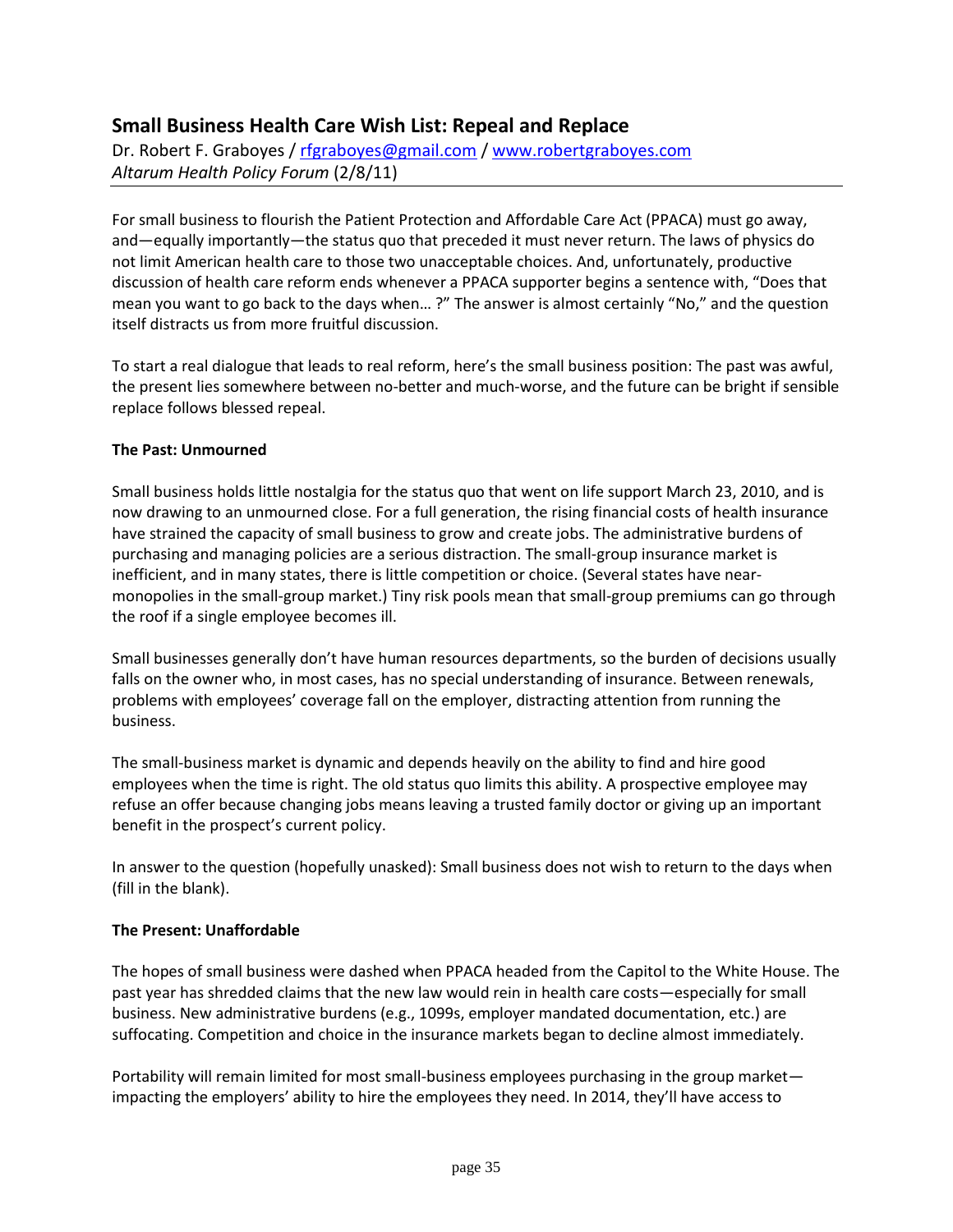coverage, but a change of jobs may still mean changing doctors, hospitals, etc. For people with preexisting conditions, the good news is that they'll have access to coverage; the bad news is that they may not be able to afford that coverage, and their employers may not be able to afford them.

The idea that PPACA will cut costs is dead. A month after the bill became law, the Congressional Budget Office issued caveats about pre-passage forecasts. Soon thereafter, the Centers for Medicare and Medicaid Services warned that: (1) Supposed Medicare savings were double-counted; (2) The long-term finances of the Community Living Assistance Services and Supports Act (CLASS Act) were financially unstable from the outset; and (3) Another round of "doc-fix" is likely to overturn implied Medicare savings. In January 2011, the CMS Actuary reiterated and amplified these concerns.

PPACA drops new costs directly or indirectly on small business. Multi-billion-dollar brand-name drug tax. A 2.3 percent medical-device tax. A 0.9 percent "Medicare" payroll tax. A 3.8 percent "Medicare" investment tax. A 10 percent tanning tax. An undetermined number of new federal benefit mandates are overlaid on existing state mandates (estimated at 2,156 in 2010). Perhaps 80 percent of small businesses (by administration calculations) will lose their current coverage because of hair-trigger grandfathering regulations. And nothing in the bill touches our ineffective, inefficient, intrusive malpractice system.

The infamous 1099 provision has now been decried by business owners, the IRS Tax Advocate, Republican members of Congress, Democratic members of Congress, and the President. The employer mandate even penalizes some employers who provide coverage. All Americans face the unprecedented individual mandate. Employee subsidies will trigger employer penalties and in the process, violate the financial privacy of both.

The fabled small business tax credit can, as advertised, offset "up to 35 percent" of a small firm's insurance costs. But only the smallest, lowest-paying businesses will get 35 percent. Most will get nothing. Those who get something will likely get less—perhaps much less—than 35 percent. The percentage erodes if a company hires more employees, pays more generous wages, uses part-timers, hires family members, or offers more- generous-than-average coverage. (e.g., 18 employees, average wage + average wage of \$38,000 = zero credit.) Most importantly, the credit automatically repeals itself by 2016.

Together, these shortcomings encourage businesses to downsize, to lay off employees, to shift from fulltimers to part-timers, and to avoid hiring individuals who are likely to obtain subsidies and trigger penalties on the employer (a single mother for example?). Repeal is a necessity.

### **The Future: Undeterred**

So how do we begin to make things better? We could start with items that small business asked for in the years leading up to PPACA and then add some new ones.

Begin by leveling the tax treatment of people buying insurance in the group and individual markets. The current tax code effectively locks individuals into employer-based plans, limits their portability, and disadvantages them when they become unemployed. It lessens the incentive for individuals to become smart, well-informed shoppers in insurance and provider markets.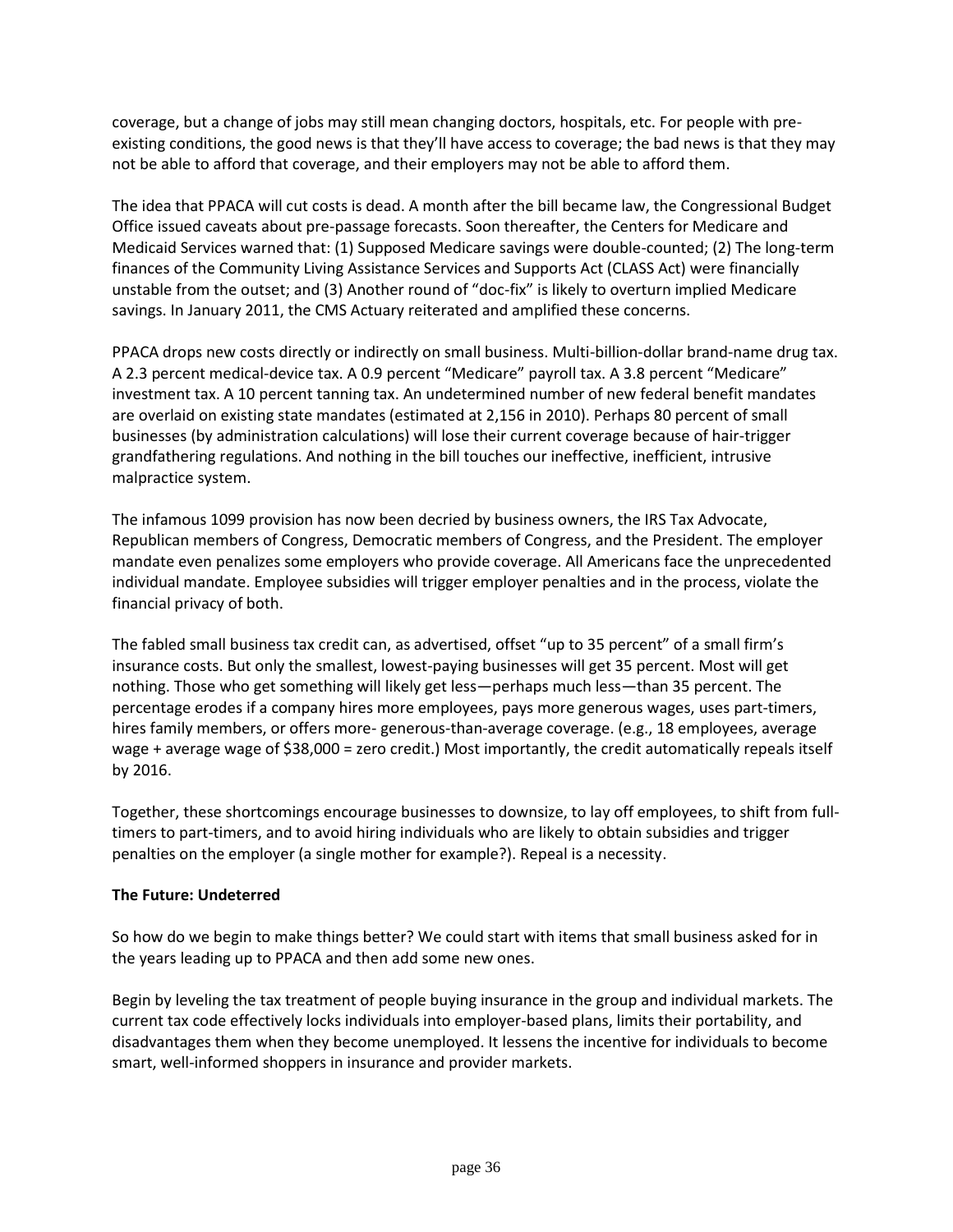Reduce the benefit mandates that drive up the cost of insurance. PPACA makes the problem worse by empowering the federal Department of Health and Human Services to lay an extra layer of mandates on top of the state-level mandates.

Enable employers to shift from defined-benefit to defined-contribution health insurance—similar to the shift from traditional pensions to 401(k)'s. Under a defined-contribution plan, employers could contribute tax-free toward their employees' health insurance purchases on the new health insurance exchanges. This would give employees the motive and power to apply competitive pressures on insurers.

Allow individuals to purchase health insurance across state lines, forcing insurers and regulators to compete against other states. Opponents of this idea fret about a "race to the bottom." Those making this argument assume, rather than demonstrate, that people will opt to save a penny rather at the expense of their health. And they can't cite any state that represents the dreaded bottom to which reckless consumers will race. Idaho and Utah have few benefit mandates but excellent health care.

Fix medical liability laws. Our tort system fails to punish doctors who truly commit malpractice, and it punishes many who practice excellent medicine on patients who happen to suffer adverse events. This increases costs, pushes doctors into defensive mode, and frays doctor-patient trust.

Enable those who depend on the individual market (the self-employed, for example) to get insurance, even when they have pre-existing conditions. The PPACA accomplishes this by bludgeoning employers and individuals with mandates. There are less intrusive ways to accomplish this goal.

These ideas are just a start. We just saw Democrats and Republicans seated together at the State of the Union. Perhaps it's time that they do the same with health care.

#### **Conclusion**

The wheels began to fall off of PPACA as soon as it left Union Station in Washington. Big companies prepared for billions in new costs and revealed drawing-board plans to drop coverage. CBO and CMS undermined the law's numbers. Grandfathering became moot for most small businesses. Child-only policies vanished. A White House teleconference was warned "Don't … say the law will reduce costs and deficit." Some providers began layoffs. It is in the interest of both political parties now to devise a better choice than either PPACA or the pre-PPACA status quo. The challenge is to get it done—and soon.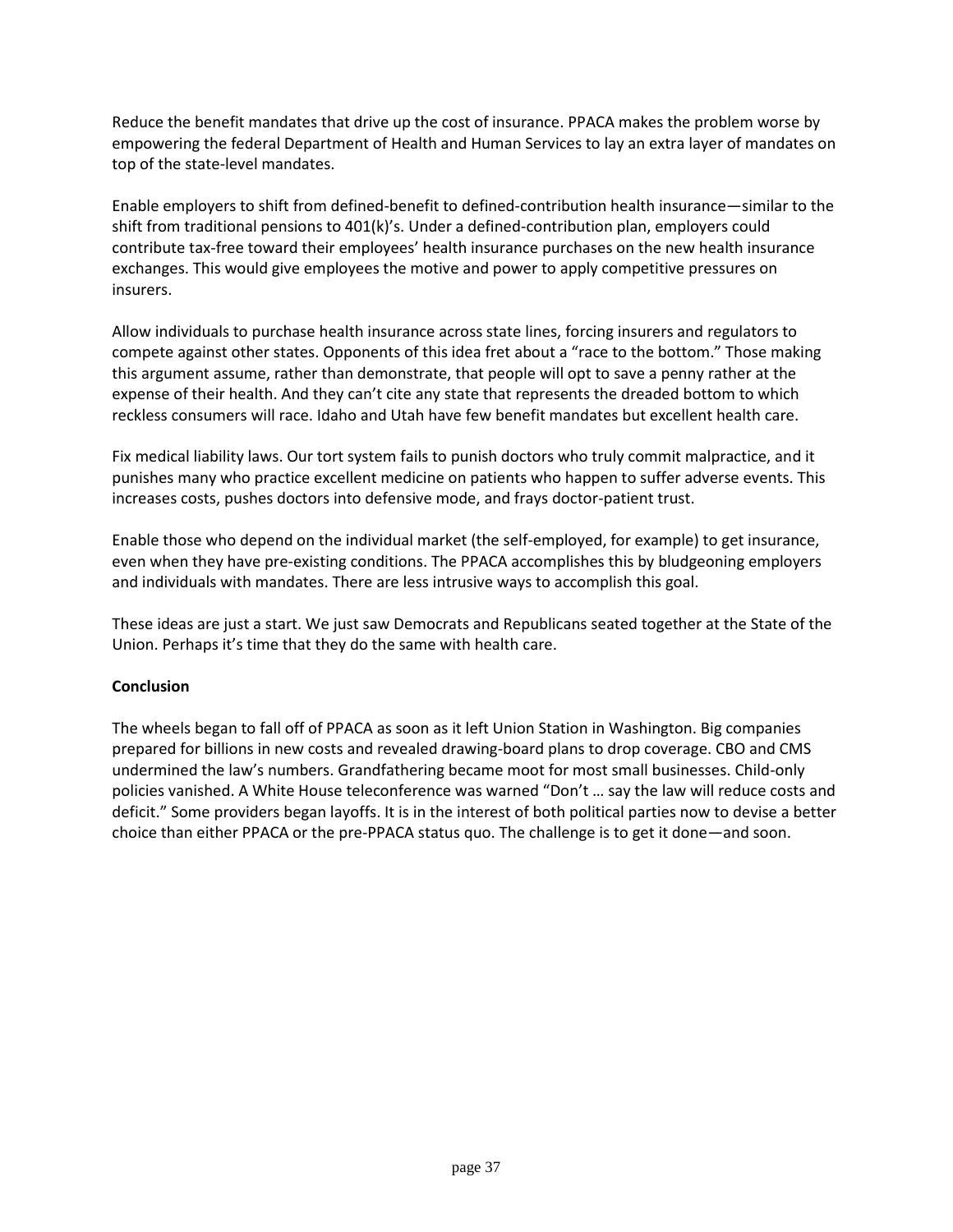## **Health Reform — New Burdens for Small Business**

Dr. Robert F. Graboyes / [rfgraboyes@gmail.com](mailto:rfgraboyes@gmail.com) / [www.robertgraboyes.com](http://www.robertgraboyes.com/) *Altarum Health Policy Forum* (4/27/10)

Health care reform is now the law of the land, and the rollout has begun. If the law stands without major revision, only time will tell how it ultimately affects health care costs, coverage, and quality. Like everyone else, I have my own thoughts, but opinion and forecast must give way to reality. Congressional Budget Office and Centers for Medicare & Medicaid Services scores prepared before the reform legislation passed are now museum pieces. Without a doubt, however, the new law radically alters the environment for small business, and some firms will struggle to survive the changes.

The new law complicates small firms' administrative burdens, their access to capital, and their capacity to estimate input costs. Few of the smallest firms have human resources, accounting, or legal departments to help them adapt. Hence, they rely heavily on outside advisors: brokers, CPAs, attorneys, and others. Time will also tell whether this network of outside advisors is up to the task at a price that small businesses can afford. If not, this shortcoming will have serious macroeconomic ramifications given the immense role that small business plays in job creation.

Like all firms, small businesses will face a heavy dose of new reporting requirements. But again, most will do so without the benefit of specialized departments to handle the load. The best example concerns Internal Revenue Service Form 1099. At present, if a firm pays \$600 or more for services from an unincorporated vendor in a year, it must mail the vendor and the IRS a Form 1099. At present, purchases from corporations are exempt from this requirement; in 2012, the new law drops the exemption.

So, if Sue's Flower Shop pays \$25 for supplies from two locations of a chain hardware store every other week (\$25 x 26 = \$650), Sue has to obtain a taxpayer ID number, aggregate her purchases over a year, and mail the store and the IRS the 1099. But what if the hardware store fails to send her their taxpayer ID? What if the ID number is typed incorrectly? If the two locations are franchises, are they still considered part of the same corporation? How much time must she devote to tracking down this information from her many vendors? How difficult will it be to aggregate hundreds, even thousands of payments each year by vendor? Who is at risk when errors are made? These and hundreds of other questions will be subject to years of regulation writing, interpretation, education, and enforcement. Those who have not worked in a small business may not adequately understand how disruptive and expensive these microscopic reporting requirements will be.

The new law also exacerbates the difficulty that small firms are encountering in accessing credit. Small firms have relied heavily on real property equity for collateral, and much of that equity has been consumed by declining property values. Beginning in 2013, individual filers earning more than \$200,000, and joint filers earning more than \$250,000, will be subject to an additional 3.8 percent tax on investment income (such as dividends from the business or gains on the sale of capital assets). This additional tax will induce an indeterminate number of potential investors to place their capital elsewhere.

The new health insurance exchanges will offer firms opportunities and risks. Their subsidy structures are complex and, in a number of ways, will make it difficult to predict the cost of labor inputs. Here's an example: When a firm goes from 50 to 51 employees, it runs up against the law's employer mandate